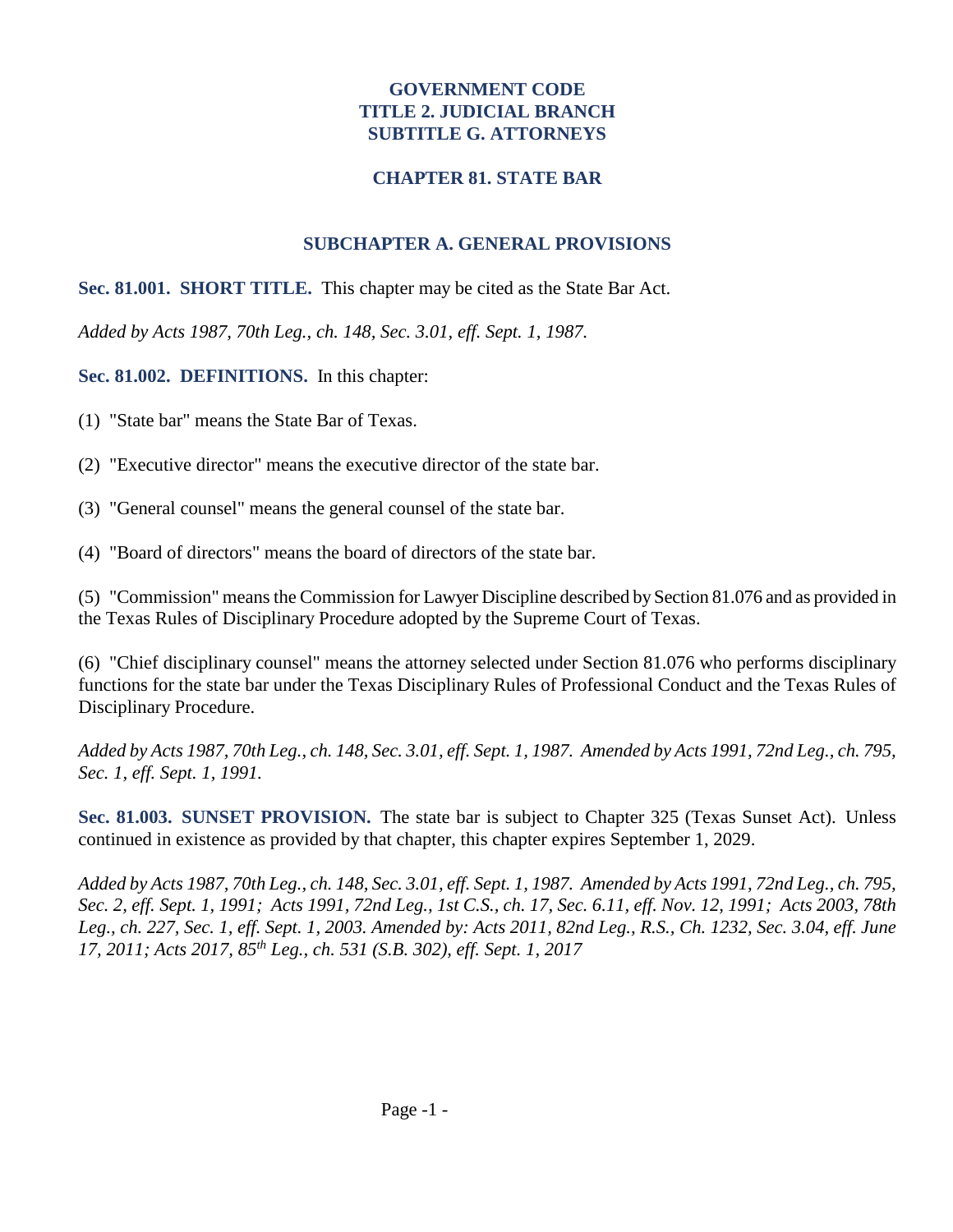#### **SUBCHAPTER B. ADMINISTRATIVE PROVISIONS**

#### **Sec. 81.011. GENERAL POWERS.**

(a) The state bar is a public corporation and an administrative agency of the judicial department of government.

(b) This chapter is in aid of the judicial department's powers under the constitution to regulate the practice of law, and not to the exclusion of those powers.

(c) The Supreme Court of Texas, on behalf of the judicial department, shall exercise administrative control over the state bar under this chapter.

*Added by Acts 1987, 70th Leg., ch. 148, Sec. 3.01, eff. Sept. 1, 1987.* 

**Sec. 81.012. PURPOSES**. In order that the public responsibilities of the legal profession may be more effectively discharged, the state bar has the following purposes:

(1) to aid the courts in carrying on and improving the administration of justice;

(2) to advance the quality of legal services to the public and to foster the role of the legal profession in serving the public;

(3) to foster and maintain on the part of those engaged in the practice of law high ideals and integrity, learning, competence in public service, and high standards of conduct;

(4) to provide proper professional services to the members of the state bar;

(5) to encourage the formation of and activities of local bar associations;

(6) to provide forums for the discussion of subjects pertaining to the practice of law, the science of jurisprudence and law reform, and the relationship of the state bar to the public; and

(7) to publish information relating to the subjects listed in Subdivision (6).

*Added by Acts 1987, 70th Leg., ch. 148, Sec. 3.01, eff. Sept. 1, 1987. Amended by Acts 1991, 72nd Leg., ch. 795, Sec. 3, eff. Sept. 1, 1991.* 

**Sec. 81.013. SEAL.** The state bar has an official seal, which may not be used for private purposes.

*Added by Acts 1987, 70th Leg., ch. 148, Sec. 3.01, eff. Sept. 1, 1987.* 

**Sec. 81.014. SUITS.** The state bar may sue and be sued in its own name.

*Added by Acts 1987, 70th Leg., ch. 148, Sec. 3.01, eff. Sept. 1, 1987.*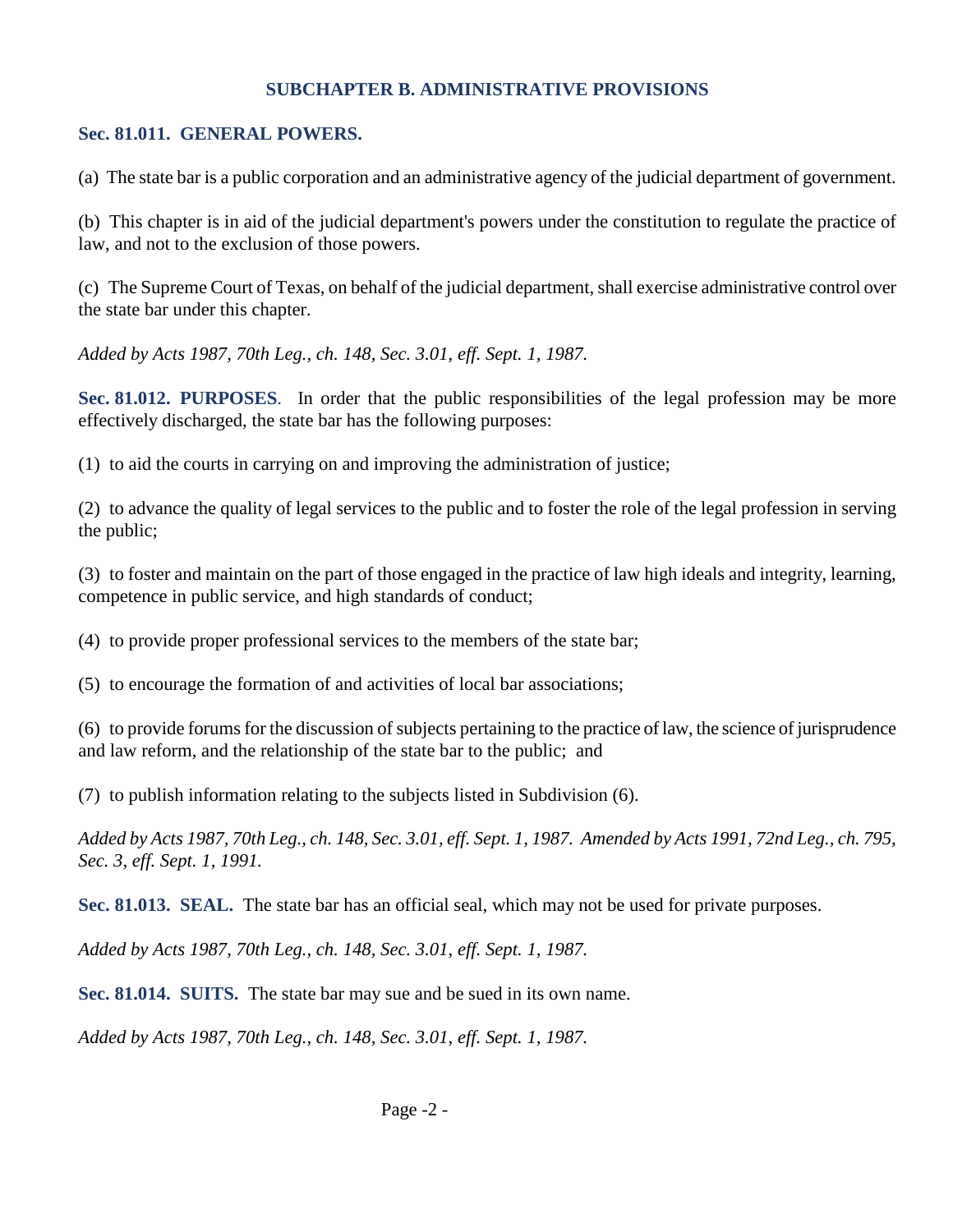**Sec. 81.015. CONTRACTS.** To carry out and promote the objectives of this chapter, the state bar may enter into contracts and do all other acts incidental to those contracts that are necessary or expedient for the administration of its affairs and for the attainment of its purposes.

*Added by Acts 1987, 70th Leg., ch. 148, Sec. 3.01, eff. Sept. 1, 1987.* 

**Sec. 81.0151. PURCHASING.** The board of directors shall adopt guidelines and procedures for purchasing that are consistent with the guidelines and procedures in Chapters 2155-2158. Purchases are subject to the ultimate review of the supreme court. The state bar shall maintain reports on state bar purchases and shall make those reports available for review by the state auditor.

*Added by Acts 1991, 72nd Leg., ch. 795, Sec. 4, eff. Sept. 1, 1991. Amended by Acts 1997, 75th Leg., ch. 165, Sec. 17.19, eff. Sept. 1, 1997.* 

#### **Sec. 81.016. PROPERTY.**

(a) The state bar may acquire by gift, bequest, devise, or other manner any interest in real or personal property.

(b) The state bar may acquire, hold, lease, encumber, and dispose of real and personal property in the exercise of its powers and the performance of its duties under this chapter.

(c) The property of the state bar is held by the state bar for the purposes set out in Section 81.012. If the state bar ceases to exist as a legal entity for any reason, all property of the state bar shall be held in trust by the supreme court for the attorneys of this state.

*Added by Acts 1987, 70th Leg., ch. 148, Sec. 3.01, eff. Sept. 1, 1987. Amended by Acts 1991, 72nd Leg., ch. 795, Sec. 5, eff. Sept. 1, 1991.* 

## **Sec. 81.017. INDEBTEDNESS, LIABILITY, OR OBLIGATION**.

(a) An indebtedness, liability, or obligation of the state bar does not:

(1) create a debt or other liability of the state or of any entity other than the state bar or any successor public corporation; or

(2) create any personal liability on the part of the members of the state bar or the members of the board of directors or any authorized person issuing, executing, or delivering any evidence of the indebtedness, liability, or obligation.

(b) The state bar may not create an indebtedness, liability, or obligation that cannot be paid from the receipts for the current year unless approved by referendum of all members of the state bar as provided by Section 81.024.

*Added by Acts 1987, 70th Leg., ch. 148, Sec. 3.01, eff. Sept. 1, 1987.*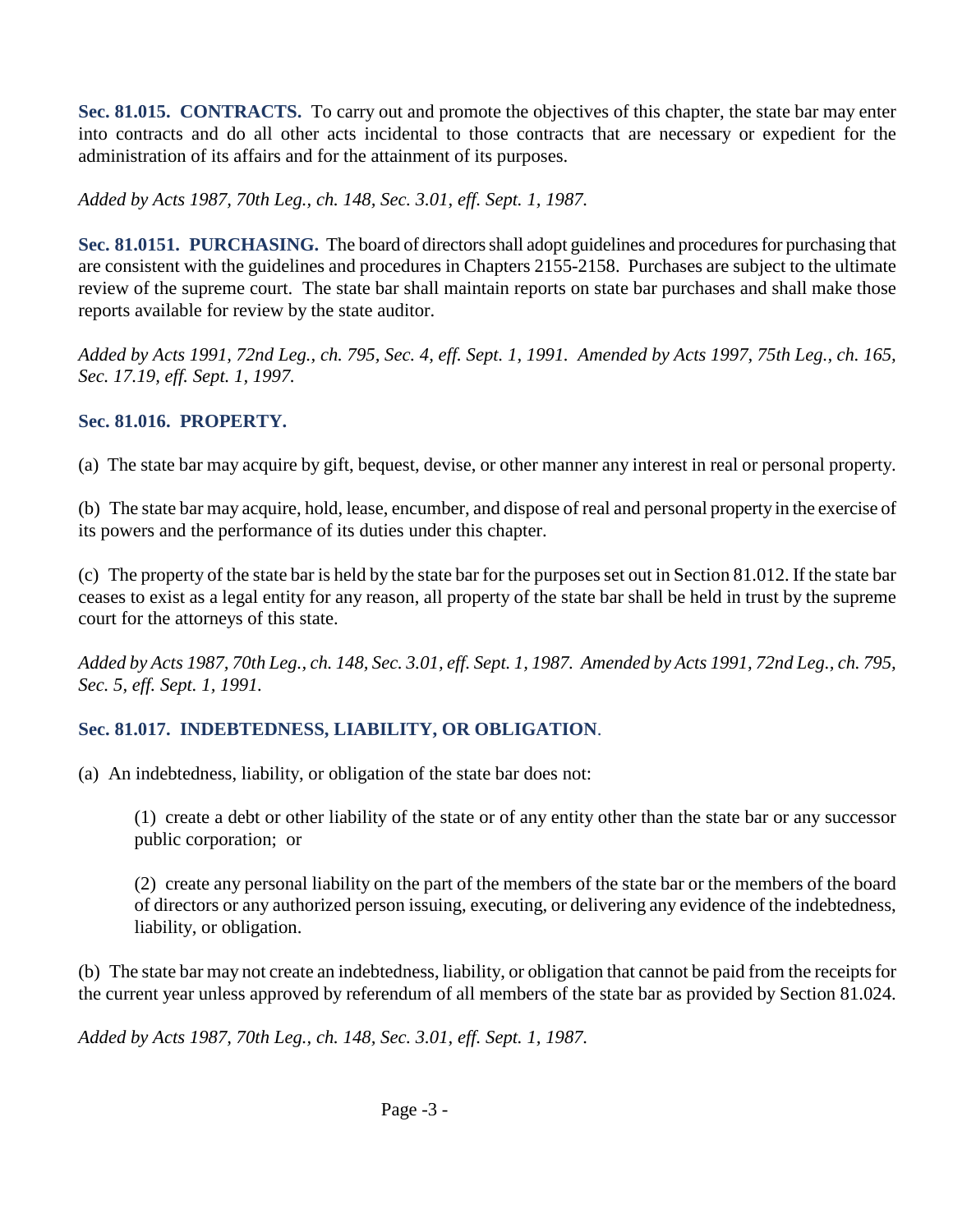**Sec. 81.018. CONTRACTUAL OBLIGATIONS**. Any bond, note, debenture, evidence of indebtedness, mortgage, deed of trust, assignment, pledge, contract, lease, agreement, or other contractual obligation owed to or by the state bar on June 11, 1979, remains in force and effect according to the terms of the obligation.

*Added by Acts 1987, 70th Leg., ch. 148, Sec. 3.01, eff. Sept. 1, 1987.* 

## **Sec. 81.019. OFFICERS OF STATE BAR.**

(a) The officers of the state bar are the president, president-elect, and immediate past president.

(b) Except as provided by Subsection (c), the officers shall be elected in accordance with rules for the election of officers and directors prepared and proposed by the supreme court as provided by Section 81.024.

(c) The election rules must permit any member's name to be printed on the ballot as a candidate for presidentelect if a written petition requesting that action and signed by at least five percent of the membership of the state bar is filed with the executive director at least 30 days before the election ballots are to be distributed to the membership.

*Added by Acts 1987, 70th Leg., ch. 148, Sec. 3.01, eff. Sept. 1, 1987. Amended by Acts 1991, 72nd Leg., ch. 795, Sec. 6, eff. Sept. 1, 1991; Acts 2003, 78th Leg., ch. 227, Sec. 2, eff. Sept. 1, 2003.* 

## **Sec. 81.020. BOARD OF DIRECTORS.**

- (a) The governing body of the state bar is the board of directors.
- (b) The board is composed of:
	- (1) the officers of the state bar;

(2) the president, president-elect, and immediate past president of the Texas Young Lawyers Association;

(3) not more than 30 members of the state bar elected by the membership from their district as determined by the board;

(4) six persons appointed by the supreme court and confirmed by the senate who are not attorneys and who do not have, other than as consumers, a financial interest in the practice of law; and

(5) four at-large directors appointed by the president as provided by Subsections (d) and (e).

(c) Elected members serve three-year terms. Nonattorney members serve staggered terms of the same length as terms of elected board members. The supreme court shall annually appoint two nonattorney members, with at least one of the two from a list of at least five names submitted by the governor. Appointments to the board shall be made without regard to the race, color, disability, sex, religion, age, or national origin of the appointees. A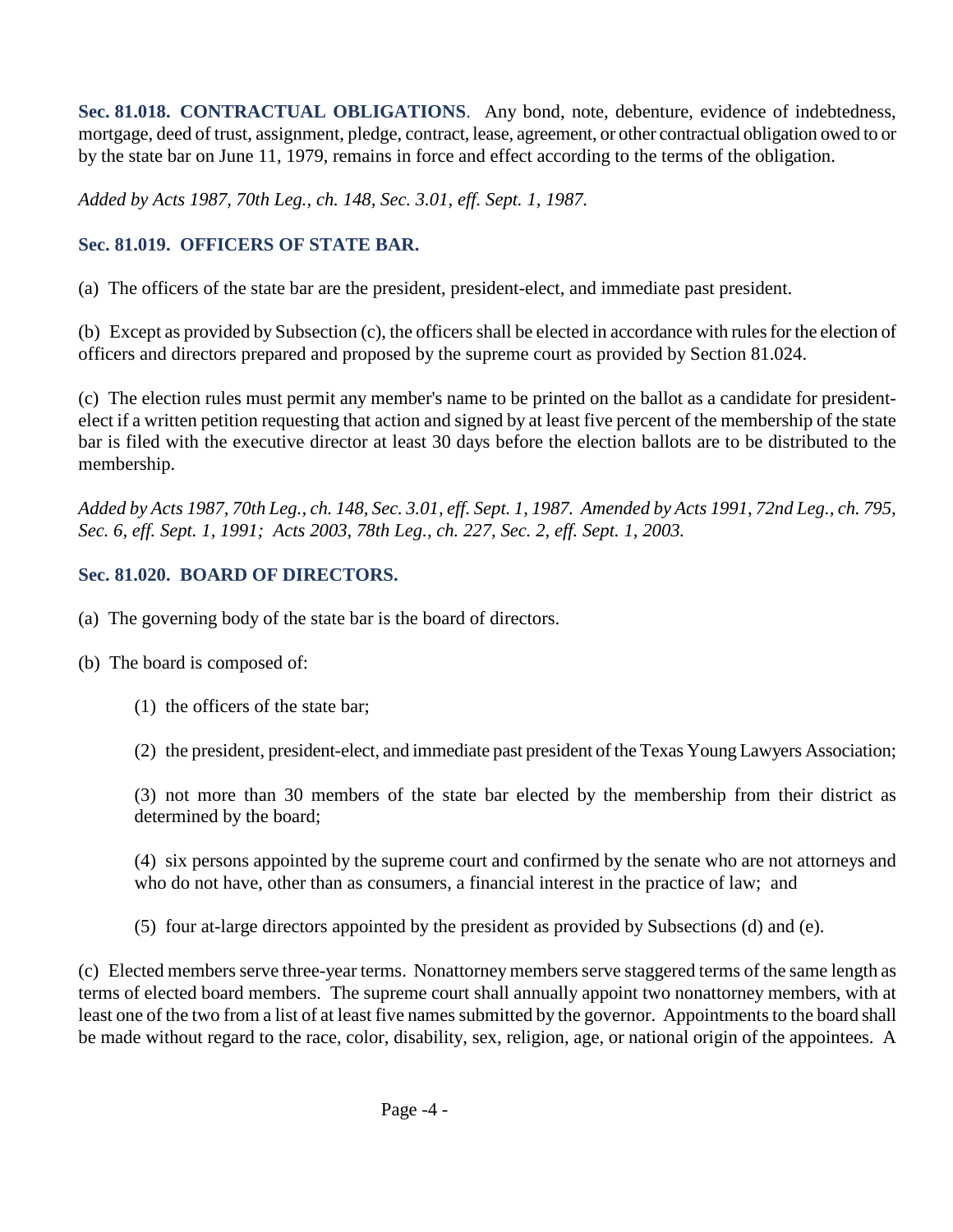person who has served more than half of a full term is not eligible for reappointment to the board.

(d) The president of the state bar appoints the at-large directors, subject to confirmation by the board of directors. In making appointments under this subsection, the president shall appoint directors who demonstrate knowledge gained from experience in the legal profession and community necessary to ensure the board represents the interests of attorneys from the varied backgrounds that compose the membership of the state bar.

(e) At-large directors serve three-year terms. To be eligible for appointment as an at-large director, at the time of appointment a person may not be serving as:

- (1) an elected director; or
- (2) an at-large director

(f) The board of directors shall develop and implement policies that clearly separate the responsibilities of the board and the management responsibilities of the executive director and the staff of the state bar.

(g) The board of directors shall prepare and maintain a written plan that describes how a person who does not speak English or who has a physical, mental, or developmental disability can be provided reasonable access to the state bar's programs.

*Added by Acts 1987, 70th Leg., ch. 148, Sec. 3.01, eff. Sept. 1, 1987. Amended by Acts 1991, 72nd Leg., ch. 795, Sec. 7, eff. Sept. 1, 1991; Acts 2003, 78th Leg., ch. 227, Sec. 3, 22, eff. Sept. 1, 2003; Acts 2017, 85th Leg., ch. 1130 (S. B. 416), eff. June 15, 2017* 

## **Sec. 81.0201. TRAINING PROGRAM FOR BOARD MEMBERS.**

(a) A person who is elected or appointed to and qualifies for office as a member of the board of directors may not vote, deliberate, or be counted as a member in attendance at a meeting of the board until the person completes a training program that complies with this section.

(b) The training program must provide the person with information regarding:

- (1) the law governing state bar operations;
- (2) the programs operated by the state bar;
- (3) the role and functions of the state bar;

(4) the rules of the state bar, with an emphasis on the rules that relate to disciplinary and investigatory authority;

(4-a) the scope of and limitations on the rulemaking authority of the state bar;

(5) the current budget for the state bar;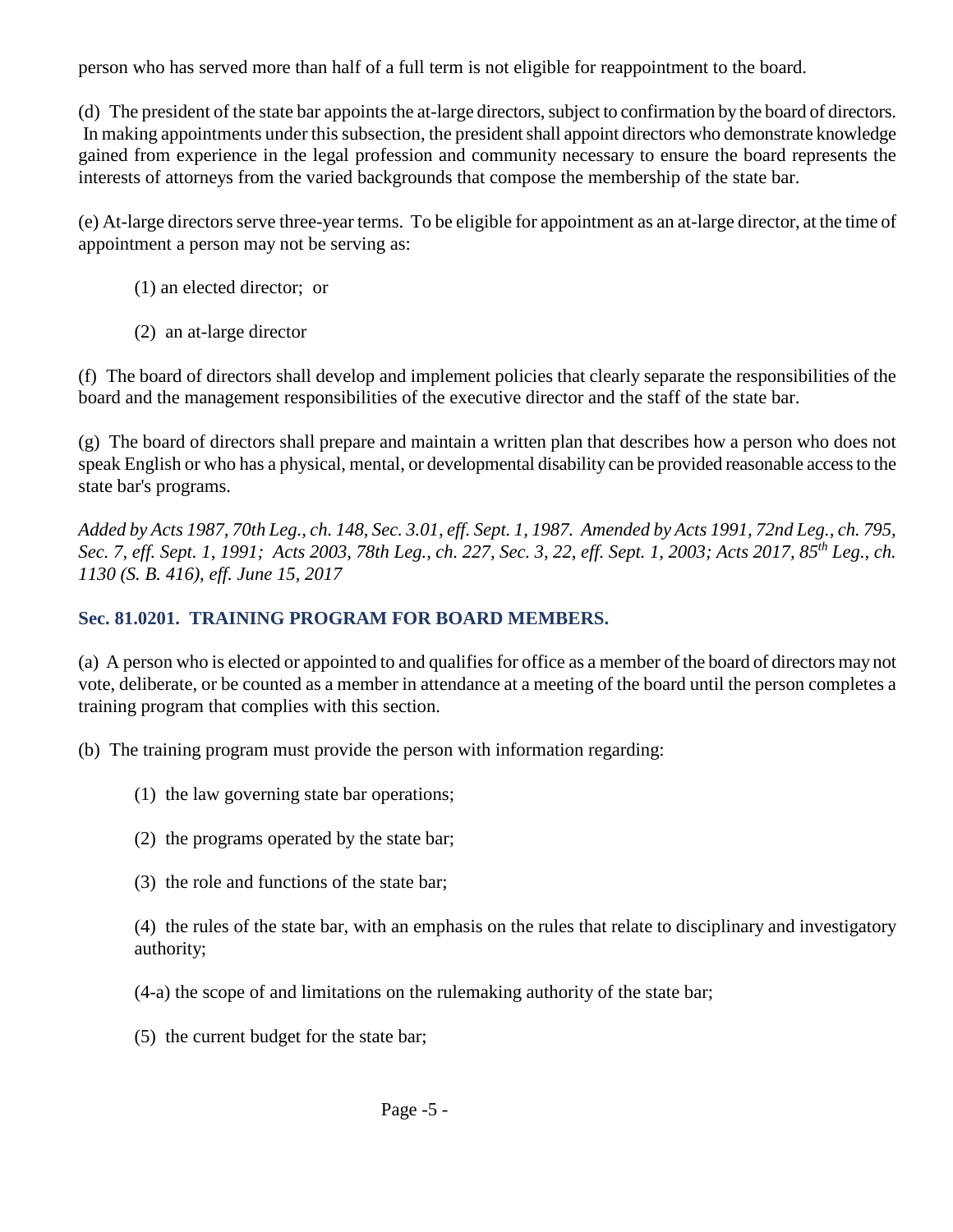- (6) the results of the most recent formal audit of the state bar;
- (7) the requirements of:
	- (A) laws relating to open meetings, public information, administrative procedure, and the disclosure of conflicts of interests;
	- (B) other laws applicable to members of a state policymaking body in performing their duties; and
- (8) any applicable ethics policies adopted by the state bar or the Texas Ethics Commission.

(c) The executive director shall create a training manual that includes the information required by Subsection (b). The executive director shall distribute a copy of the training manual annually to each member of the board of directors. On receipt of the training manual, each member of the board shall sign and submit to the executive director a statement acknowledging receipt of the training manual.

*Added by Acts 2003, 78th Leg., ch. 227, Sec. 4, eff. Sept. 1, 2003. Amended by Acts 2017, 85th Leg., ch. 531 (S.B. 302), eff. Sept. 1, 2017* 

# **Sec. 81.021. OPEN MEETINGS; PUBLIC PARTICIPATION**.

(a) Meetings of the board of directors of the state bar are subject to Chapter 551.

(b) The board of directors shall develop and implement policies that provide the public with a reasonable opportunity to appear before the board and to speak on any issue under the jurisdiction of the board.

*Added by Acts 1987, 70th Leg., ch. 148, Sec. 3.01, eff. Sept. 1, 1987. Amended by Acts 1991, 72nd Leg., ch. 795, Sec. 8, eff. Sept. 1, 1991; Acts 1995, 74th Leg., ch. 76, Sec. 5.95(83), eff. Sept. 1, 1995.* 

## **Sec. 81.0215. STRATEGIC PLAN.**

(a) The state bar shall develop a comprehensive, long-range strategic plan for its operations. Each evennumbered year, the state bar shall issue a plan covering five fiscal years beginning with the next odd-numbered fiscal year.

(b) The strategic plan must include measurable goals and a system of performance measures that:

- (1) relates directly to the identified goals; and
- (2) focuses on the results and outcomes of state bar operations and services.

(c) Each year, the state bar shall report the performance measures included in the strategic plan under this section to the supreme court and the editor of the Texas Bar Journal for publication.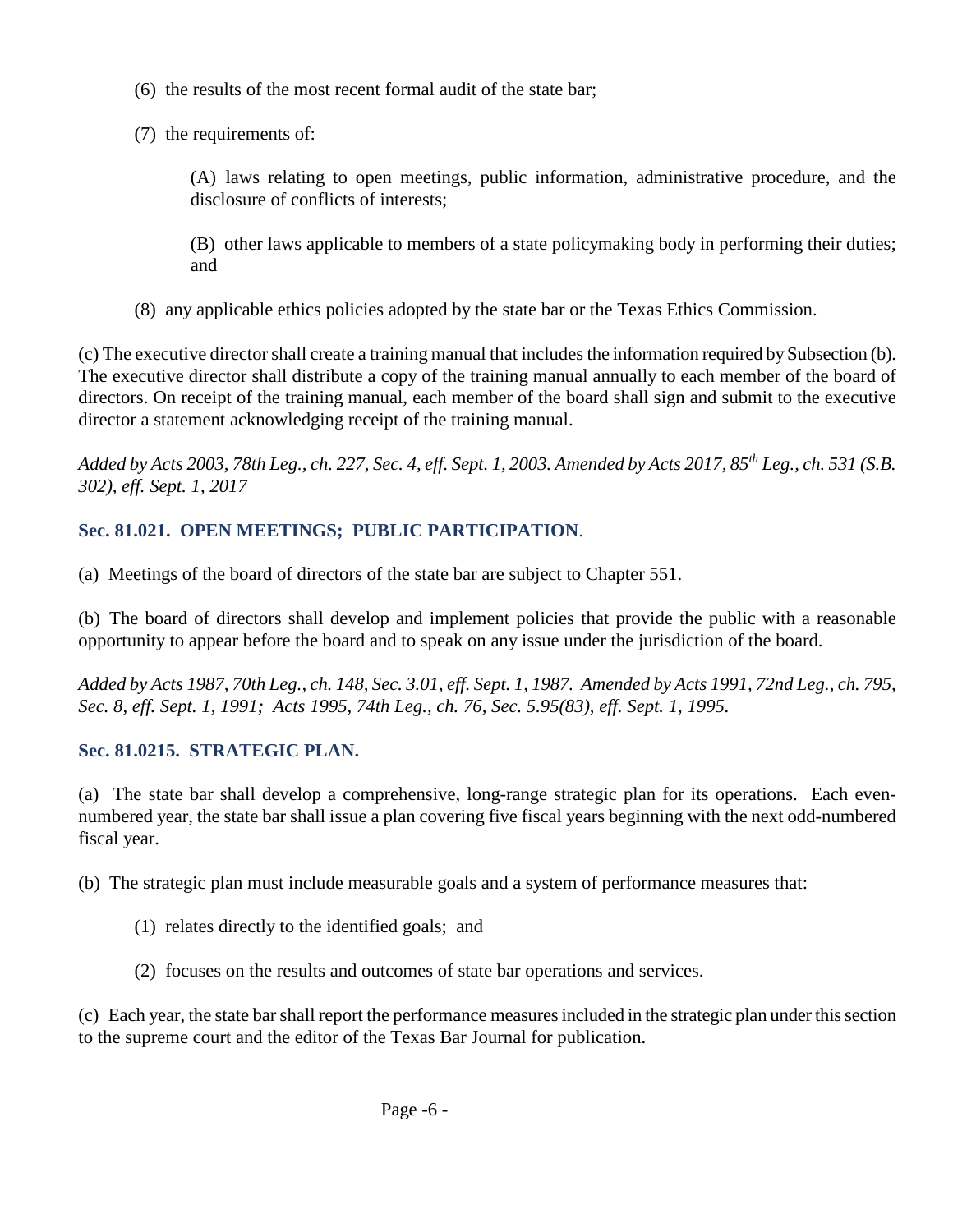### **Sec. 81.022. ANNUAL BUDGET; PUBLIC BUDGET HEARING.**

(a) The executive director of the state bar shall confer with the clerk of the supreme court and shall supervise the administrative staff of the state bar in preparation of the annual budget.

(a-1) In developing and approving the annual budget, the state bar and supreme court shall:

(1) consider the goals and performance measures identified in the strategic plan developed under Section 81.0215; and

(2) identify additional goals and performance measures as necessary.

(a-2) Any change in a membership fee or other fee for state bar members must be:

- (1) clearly described and included in the proposed budget; and
- (2) considered by the supreme court in the state bar budget deliberations.

(a-3) Except as provided by Subsection (a-4), an increase in a membership fee or other fee for state bar members may not take effect until the supreme court:

(1) distributes the proposed fee change in ballot form to each member of the state bar and orders a vote;

(2) counts the returned ballots following the  $30<sup>th</sup>$  day after the date the ballots are distributed; and

(3) promulgates the proposed fee, effective immediately, only on approval of the fee increase by a majority of the state bar members who voted on the increase.

(a-4) An increase in the fee for membership in the state bar may be made by the board of directors, without a vote of the members of the state bar, provided that not more than one increase may be made by the board of directors in a six-year period and such increase shall not exceed 10 percent.

(b) The proposed budget shall be presented annually at a public hearing. Not later than the 30th day before the day the hearing is held, the proposed budget and notice of the time and place of the budget hearing shall be disseminated to the membership of the state bar and to the public.

(c) The executive director shall preside at the budget hearing or, if the executive director is unable to preside, may authorize any employee of the administrative staff or any officer or director of the state bar to preside. Any member of the public may participate in the discussion of any item proposed to be included in the budget.

(d) After the public hearing, the proposed budget shall be submitted to the board of directors for its consideration. The budget adopted by the board of directors shall be submitted to the supreme court for final review and approval. The board of directors, at a regular or special meeting, may amend the budget subject to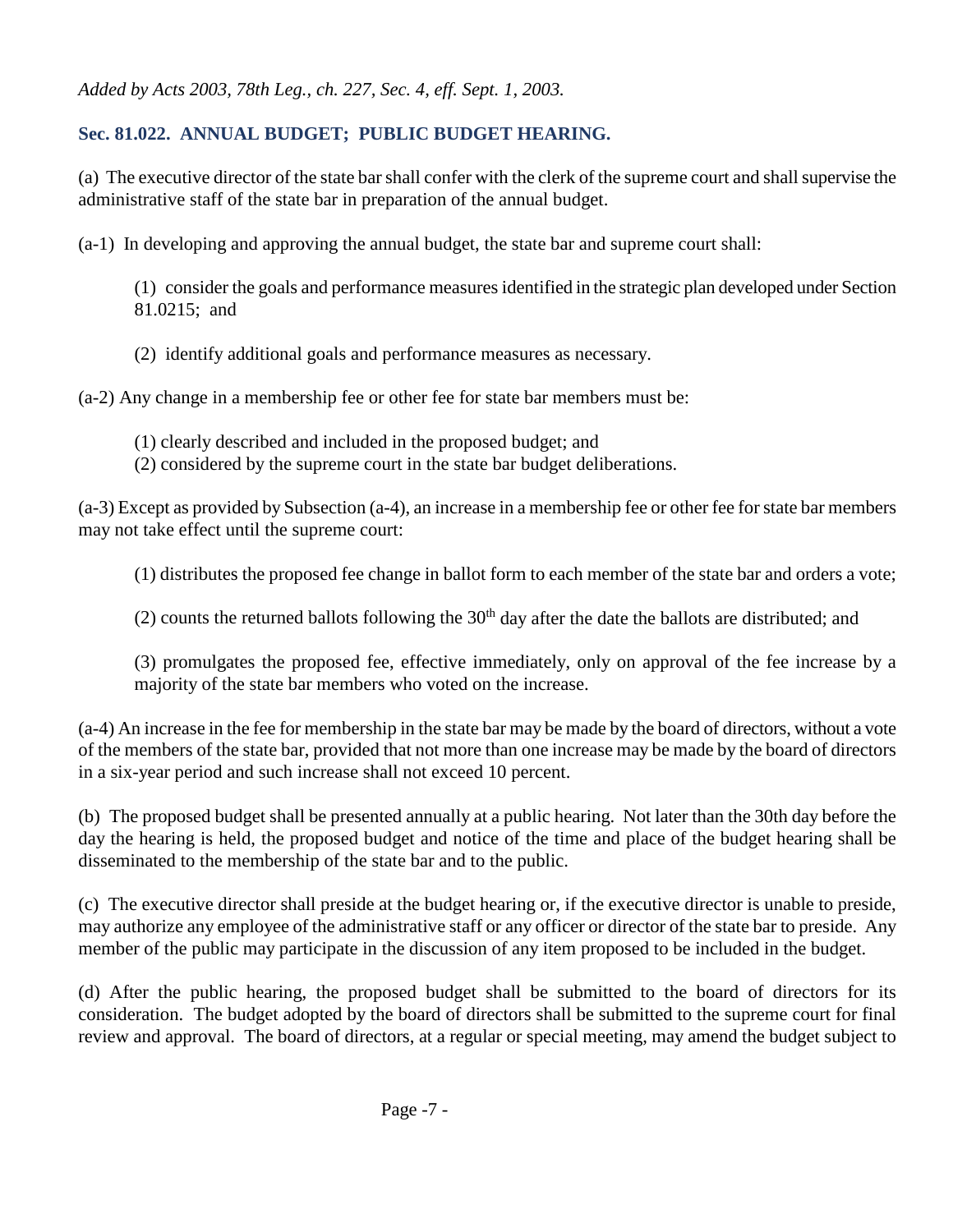approval by the supreme court.

(e) After implementing a budget approved by the supreme court, the state bar shall report to the court regarding the state bar's performance on the goals and performance measures identified in the strategic plan developed under Section 81.0215. The state bar shall:

- (1) revise the goals and performance measures as necessary; and
- (2) notify the supreme court of the revisions.

*Added by Acts 1987, 70th Leg., ch. 148, Sec. 3.01, eff. Sept. 1, 1987. Amended by Acts 2003, 78th Leg., ch. 227, Sec. 5, eff. Sept. 1, 2003; Acts 2017, 85th Leg., ch. 531 (S.B. 302), eff. Sept. 1, 2017* 

**Sec. 81.0221. ALCOHOLIC BEVERAGES.** None of the funds of the state bar collected from mandatory dues may be used for the purchase of alcoholic beverages.

*Added by Acts 1991, 72nd Leg., ch. 795, Sec. 10, eff. Sept. 1, 1991.* 

#### **Sec. 81.023. AUDIT; FINANCIAL REPORT**.

(a) The financial transactions of the state bar are subject to audit by the state auditor in accordance with Chapter 321, Government Code. The state bar shall pay the expense of the audit. The auditor's report shall be published in the Bar Journal.

(b) The state bar shall file annually with the supreme court, the governor, and the presiding officer of each house of the legislature a complete and detailed written report accounting for all funds received and disbursed by the state bar during the preceding fiscal year. The annual report must be in the form and reported in the time provided by the General Appropriations Act.

*Added by Acts 1987, 70th Leg., ch. 148, Sec. 3.01, eff. Sept. 1, 1987. Amended by Acts 1989, 71st Leg., ch. 584, Sec. 3, eff. Sept. 1, 1989; Acts 1991, 72nd Leg., ch. 795, Sec. 9, eff. Sept. 1, 1991.* 

#### **Sec. 81.024. RULES.**

- (a) The supreme court shall promulgate the rules governing the state bar.
- (b) The supreme court may:

(1) as it considers necessary, pursuant to a resolution of the board of directors of the state bar, or pursuant to a petition signed by at least 10 percent of the registered members of the state bar, prepare, propose, and adopt rules or amendments to rules for the operation, maintenance, and administration of the state bar; and

(2) in accordance with Subchapter E-1, adopt rules, including the Texas Disciplinary Rules of Professional Conduct and the Texas Rules of Disciplinary Procedure, for the discipline of state bar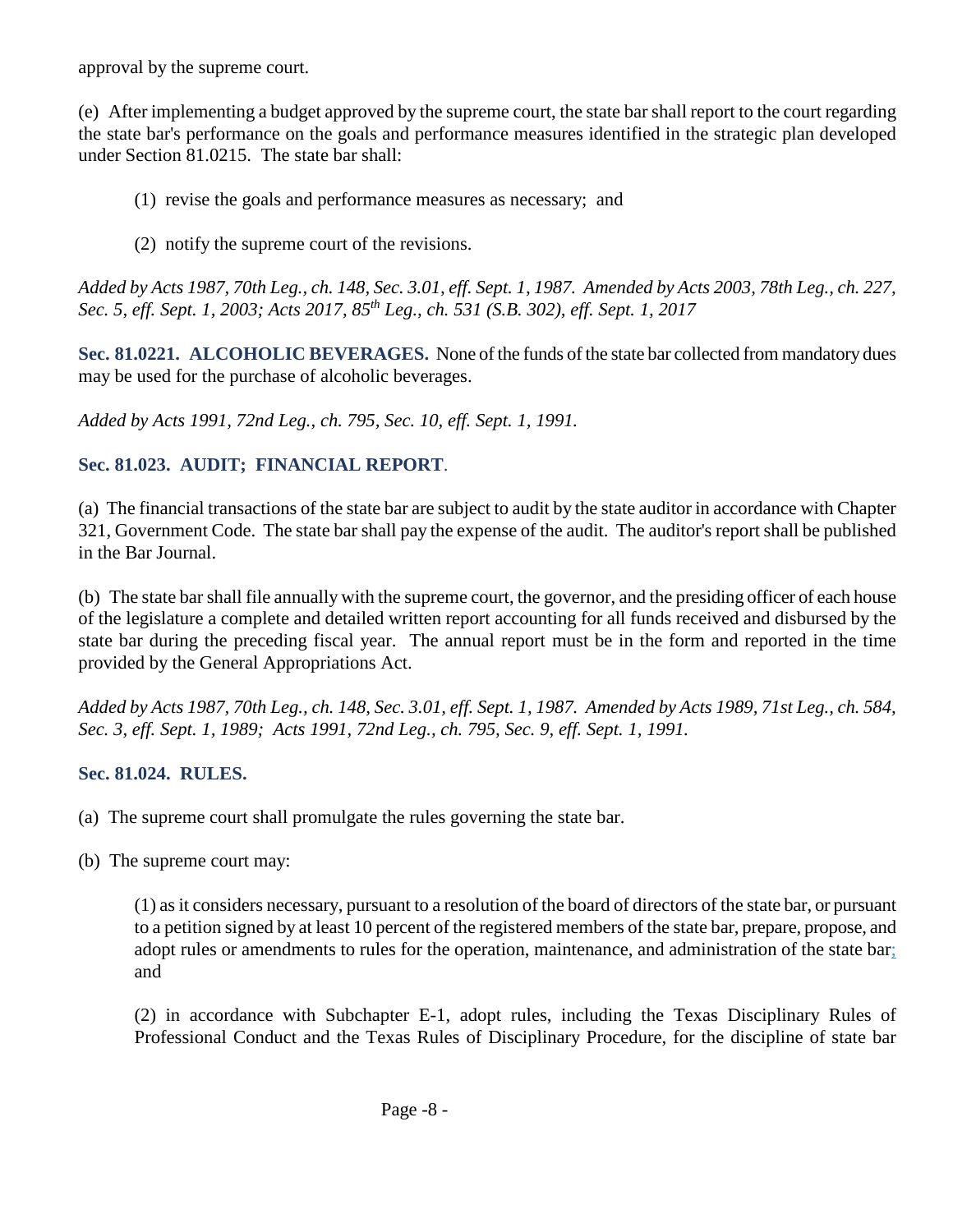members.

*Added by Acts 1987, 70th Leg., ch. 148, Sec. 3.01, eff. Sept. 1, 1987. Amended by Acts 2003, 78th Leg., ch. 227, Sec. 6, eff. Sept. 1, 2003; Acts 2017, 85th Leg., ch. 531 (S.B. 302), eff. Sept. 1, 2017* 

## **Sec. 81.0241. ELECTRONIC TRANSMISSION OF ELECTION MATERIALS**.

(a) The state bar may, with the approval of the supreme court, distribute by electronic transmission ballots and related materials and receive by electronic transmission completed ballots in an election under this chapter.

(b) Before approving the distribution or receipt of ballots and related materials by electronic transmission under this section, the supreme court must be satisfied that the state bar has implemented procedures that ensure each member of the state bar will have secure access to election ballots and information.

*Added by Acts 2003, 78th Leg., ch. 227, Sec. 7, eff. Sept. 1, 2003.* 

**Sec. 81.0242. PARTICIPATION IN ELECTIONS.** The state bar, in the manner provided by the supreme court, shall:

(1) promote and monitor participation of members of the state bar in elections under this chapter; and

(2) report statistics regarding that participation to the supreme court and the editor of the Texas Bar Journal for publication.

*Added by Acts 2003, 78th Leg., ch. 227, Sec. 7, eff. Sept. 1, 2003.* 

#### **Sec. 81.025. BAR DISTRICTS.**

(a) The board of directors shall from time to time reapportion the state into bar districts for electing directors from those districts or to perform any other duty imposed on the state bar by this chapter or the rules of the state bar.

(b) In determining the districts, the board must consider the purposes of the state bar as set out in Section 81.012.

(c) Any reapportionment is subject to the supreme court's approval.

*Added by Acts 1987, 70th Leg., ch. 148, Sec. 3.01, eff. Sept. 1, 1987.* 

#### **Sec. 81.026. COMMITTEES AND SECTIONS.**

(a) The board may create committees, subject to the executive committee's approval under Subchapter I, and sections as it considers advisable and necessary to carry out the purposes of this chapter.

(b) This chapter does not prohibit the appointment of nonattorneys to a committee of the state bar.

*Added by Acts 1987, 70th Leg., ch. 148, Sec. 3.01, eff. Sept. 1, 1987. Amended by Acts 2003, 78th Leg., ch. 227,*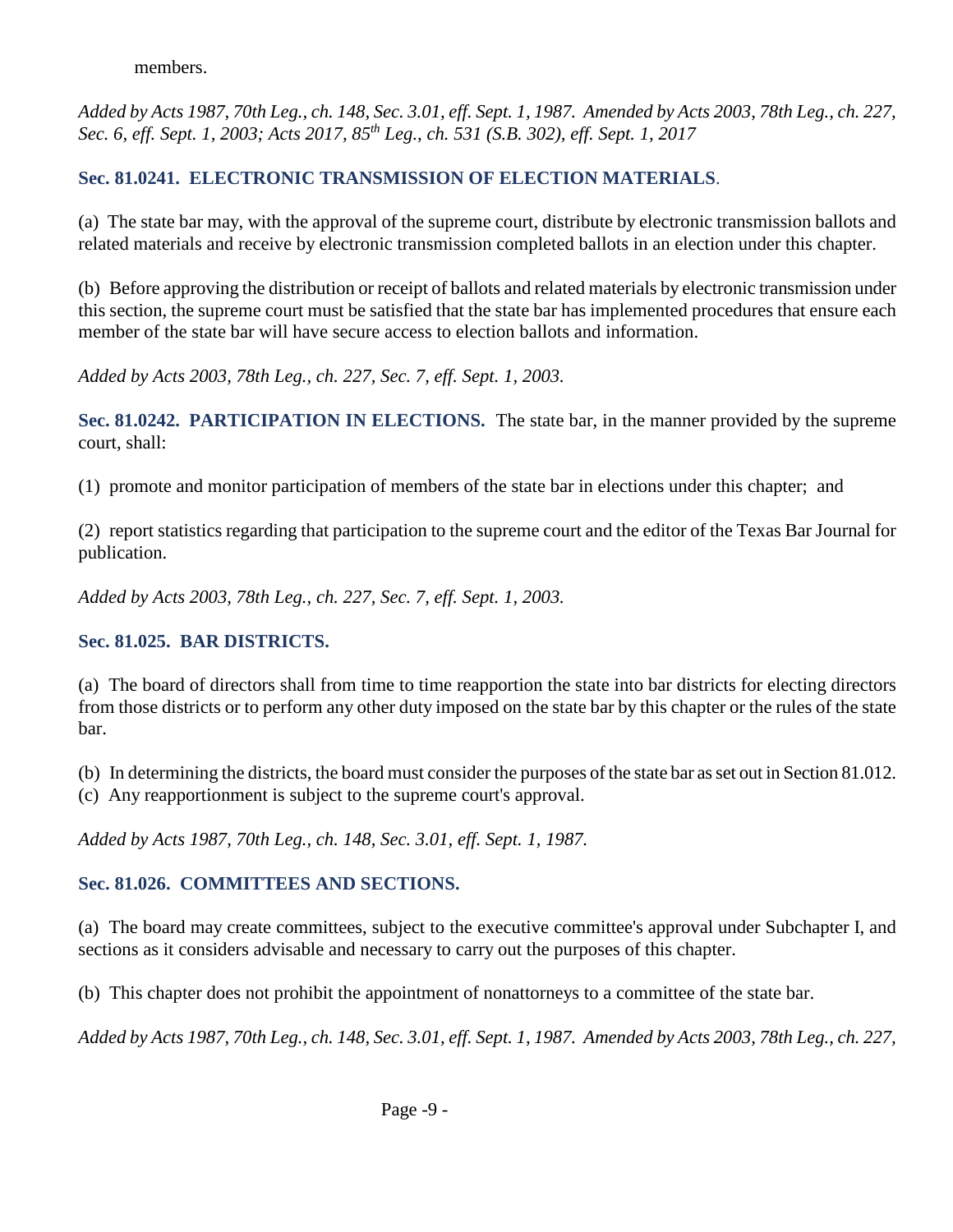#### *Sec. 8, eff. Sept. 1, 2003.*

#### **Sec. 81.027. REMOVAL OF DIRECTOR.**

(a) The board of directors may remove a director from the board at any regular meeting by resolution declaring the director's position vacant. It is a ground for removal from the board that a director:

(1) does not have at the time of taking office the applicable qualifications for office, if any;

(2) does not maintain during service on the board the applicable qualifications for office, if any;

(3) is ineligible for membership under Section 81.028 or 81.031;

(4) cannot, because of illness or disability, discharge the director's duties for a substantial part of the director's term; or

(5) is absent from more than half of the regularly scheduled board meetings that the director is eligible to attend during a calendar year without an excuse approved by a majority vote of the board.

(b) The validity of an action of the board of directors is not affected by the fact that it is taken when a ground for removal of a director exists.

(c) If the executive director has knowledge that a potential ground for removal of a director exists, the executive director shall notify the president of the state bar and the director of the ground.

*Added by Acts 1987, 70th Leg., ch. 148, Sec. 3.01, eff. Sept. 1, 1987. Amended by Acts 1991, 72nd Leg., ch. 795, Sec. 11, eff. Sept. 1, 1991; Acts 2003, 78th Leg., ch. 227, Sec. 9, eff. Sept. 1, 2003.* 

#### **Sec. 81.028. RELATIONSHIP WITH TRADE ASSOCIATION.**

(a) In this section, "Texas trade association" means a cooperative and voluntarily joined statewide association of business or professional competitors in this state designed to assist its members and its industry or profession in dealing with mutual business or professional problems and in promoting their common interest.

(b) A person may not be a member of the board of directors and may not be a state bar employee employed in a "bona fide executive, administrative, or professional capacity," as that phrase is used for purposes of establishing an exemption to the overtime provisions of the federal Fair Labor Standards Act of 1938 (29 U.S.C. Section 201 et seq.), and its subsequent amendments, if:

(1) the person is an officer, employee, or paid consultant of a Texas trade association in the field of board interest; or

(2) the person's spouse is an officer, manager, or paid consultant of a Texas trade association in the field of board interest.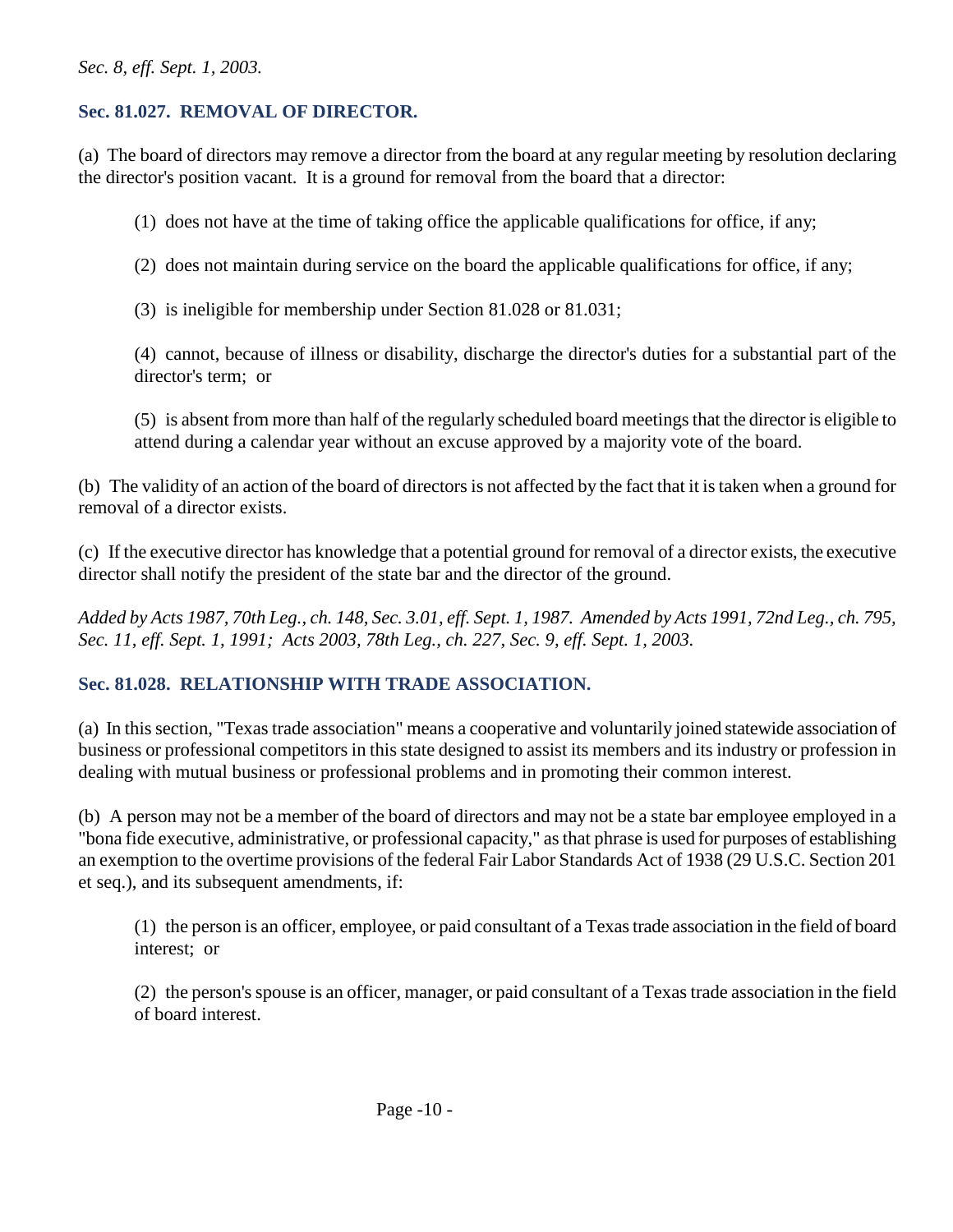*Added by Acts 1987, 70th Leg., ch. 148, Sec. 3.01, eff. Sept. 1, 1987. Amended by Acts 2003, 78th Leg., ch. 227, Sec. 10, eff. Sept. 1, 2003.* 

#### **Sec. 81.029. EXECUTIVE DIRECTOR.**

(a) The board of directors, by a majority vote, elects the executive director. The executive director serves at the pleasure of the board.

(b) The executive director shall execute the policies and directives of the board in all state bar activities except the activities for which the general counsel is given responsibility either by this chapter or by the board.

(c) The executive director shall perform the duties usually required of a corporate secretary and other duties as assigned by the board.

(d) The executive director shall act as the treasurer of the state bar and shall receive from the clerk of the supreme court state bar funds as provided by this chapter. The funds are subject to audit as provided by Section 81.023.

(e) The executive director shall maintain the membership files and shall confer with the clerk of the supreme court as to the maintenance of those files.

(f) Repealed by Acts 2003, 78th Leg., ch. 285, Sec. 31(8).

(g) The executive director has no vote on matters before the board of directors.

(h) The executive director or the executive director's designee shall develop an intra-agency career ladder program. The program shall require intra-agency postings of all nonentry level positions concurrently with any public posting.

(i) The executive director or the executive director's designee shall develop a system of annual performance evaluations. All merit pay for state bar employees must be based on the system established under this subsection.

(j) The executive director or the executive director's designee shall prepare and maintain a written policy statement that implements a program of equal employment opportunity to ensure that all personnel decisions are made without regard to race, color, disability, sex, religion, age, or national origin. The policy statement must include:

(1) personnel policies, including policies relating to recruitment, evaluation, selection, training, and promotion of personnel, that show the intent of the state bar to avoid the unlawful employment practices described by Chapter 21, Labor Code; and

(2) an analysis of the extent to which the composition of the state bar's personnel is in accordance with state and federal law and a description of reasonable methods to achieve compliance with state and federal law.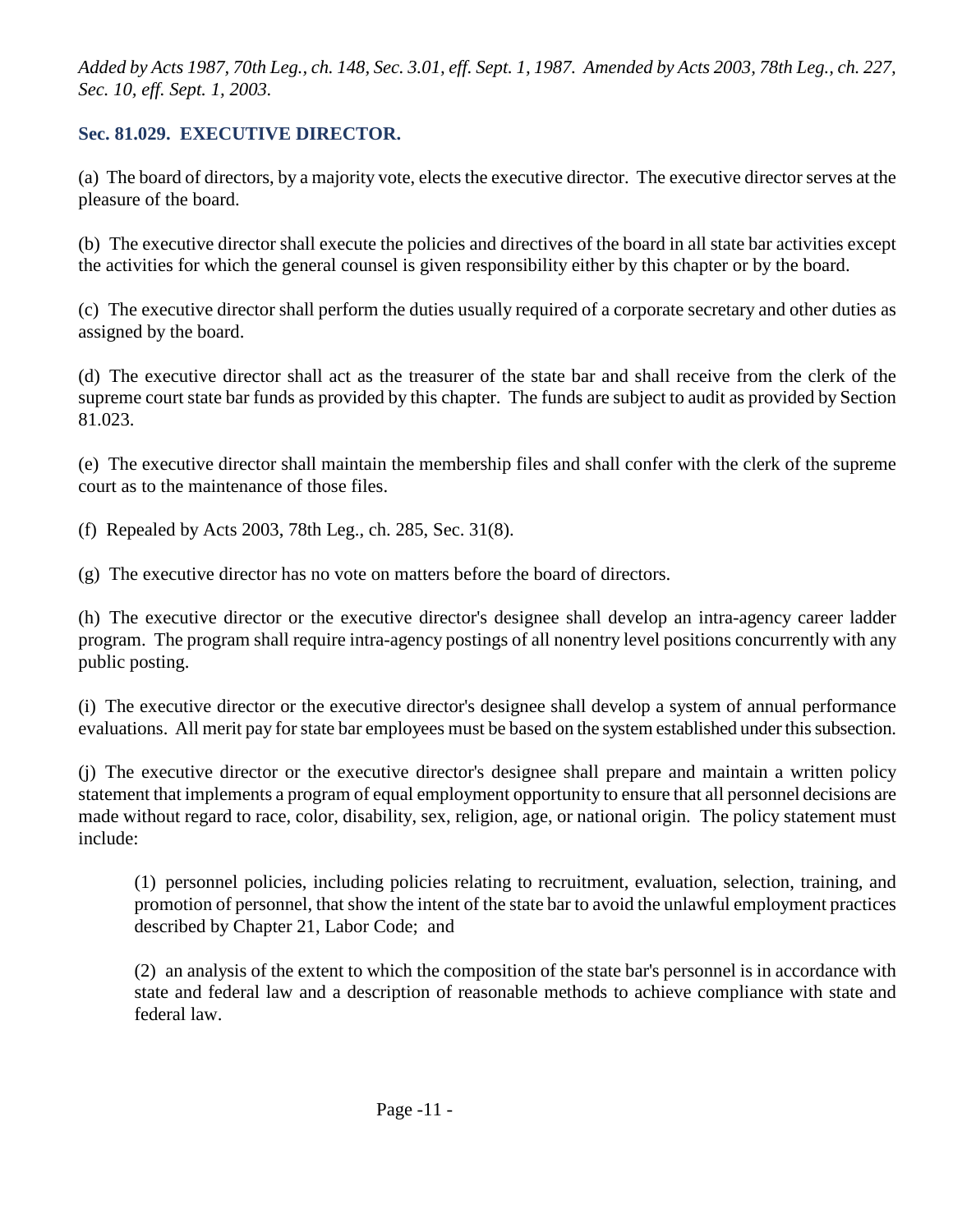#### (k) The policy statement must:

- (1) be updated annually;
- (2) be reviewed by the state Commission on Human Rights for compliance with Subsection (j)(1); and
- (3) be filed with the supreme court and the governor's office.

(l) Repealed by Acts 2003, 78th Leg., ch. 227, Sec. 22.

*Added by Acts 1987, 70th Leg., ch. 148, Sec. 3.01, eff. Sept. 1, 1987. Amended by Acts 1991, 72nd Leg., ch. 795, Sec. 12, eff. Sept. 1, 1991; Acts 2003, 78th Leg., ch. 227, Sec. 11, 22, eff. Sept. 1, 2003; Acts 2003, 78th Leg., ch. 285, Sec. 31(8), eff. Sept. 1, 2003.* 

# **Sec.** 81.**030. GENERAL COUNSEL.**

(a) The board of directors, by a majority vote, elects the general counsel of the state bar. The general counsel holds office at the pleasure of the board.

- (b) The general counsel must be a member of the state bar.
- (c) The general counsel shall perform the duties usually expected of and performed by a general counsel.
- (d) The general counsel shall perform those duties delegated by the board of directors.

*Added by Acts 1987, 70th Leg., ch. 148, Sec. 3.01, eff. Sept. 1, 1987. Amended by Acts 1991, 72nd Leg., ch. 795, Sec. 13, eff. Sept. 1, 1991.* 

# **Sec. 81.031. CONFLICT OF INTEREST**.

(a) The executive director and the general counsel of the state bar are subject to Chapter 572.

(b) A person may not serve as a member of the board of directors or as the general counsel to the state bar if the person is required to register as a lobbyist under Chapter 305, Government Code, because of the person's activities for compensation on behalf of a profession related to the operation of the state bar.

*Added by Acts 1987, 70th Leg., ch. 148, Sec. 3.01, eff. Sept. 1, 1987. Amended by Acts 1991, 72nd Leg., ch. 304, Sec. 3.12, eff. Jan. 1, 1992; Acts 1991, 72nd Leg., ch. 795, Sec. 14, eff. Sept. 1, 1991; Acts 1995, 74th Leg., ch. 76, Sec. 5.95(41), eff. Sept. 1, 1995.* 

# **Sec. 81.032. DEPUTY CLERK.**

(a) The clerk of the supreme court, with the permission of the court, may employ a deputy to assist the clerk in discharging the duties imposed on the clerk by this chapter or by rules promulgated under this chapter.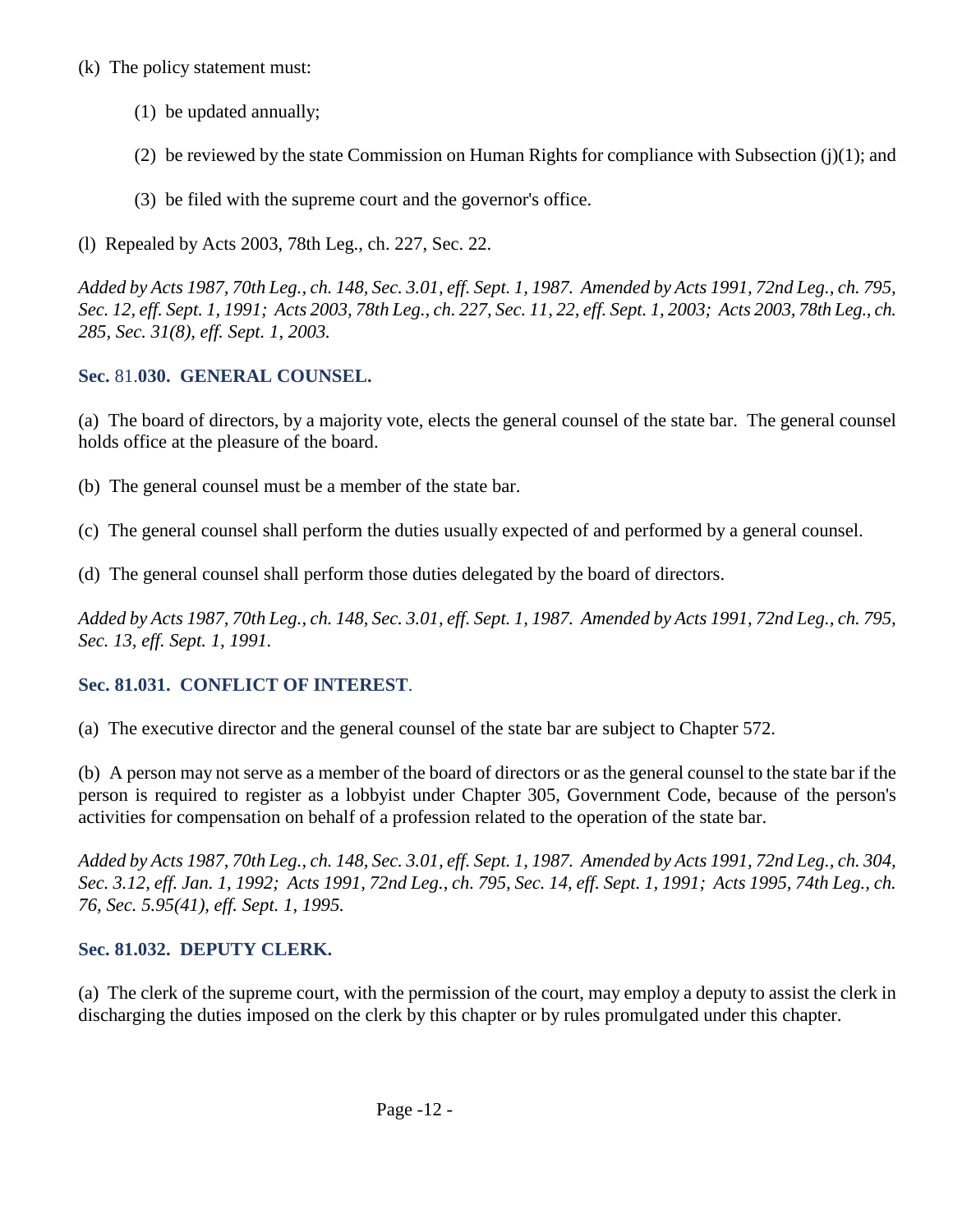(b) The board of directors of the state bar shall set the deputy's salary. The salary shall be paid from state bar funds.

*Added by Acts 1987, 70th Leg., ch. 148, Sec. 3.01, eff. Sept. 1, 1987.* 

#### **Sec. 81.033. OPEN RECORDS.**

(a) All records of the state bar, except for records pertaining to grievances that are confidential under the Texas Rules of Disciplinary Procedure, and records pertaining to the Texas Board of Legal Specialization, are subject to Chapter 552.

(b) The use of confidential records and information for purposes of the client security fund does not waive confidentiality or privilege.

*Added by Acts 1987, 70th Leg., ch. 148, Sec. 3.01, eff. Sept. 1, 1987. Amended by Acts 1991, 72nd Leg., ch. 795, Sec. 15, eff. Sept. 1, 1991; Acts 1995, 74th Leg., ch. 76, Sec. 5.95(93), eff. Sept. 1, 1995.* 

**Sec. 81.034. RESTRICTION ON USE OF FUNDS.** Fees collected under this chapter and other funds received by the state bar may not be used for influencing the passage or defeat of any legislative measure unless the measure relates to the regulation of the legal profession, improving the quality of legal services, or the administration of justice and the amount of the expenditure is reasonable and necessary. This subsection does not prohibit a member of the board of directors or an officer or employee of the state bar from furnishing information in the person's possession that is not confidential information to a member or committee of the legislature on request of the member or committee.

*Added by Acts 1991, 72nd Leg., ch. 795, Sec. 16, eff. Sept. 1, 1991.* 

**Sec. 81.035. INFORMATION REGARDING REQUIREMENTS FOR OFFICE OR EMPLOYMENT**. The executive director or the executive director's designee shall provide to members of the board of directors and to agency employees, as often as necessary, information regarding the requirements for office or employment under this chapter, including information regarding a person's responsibilities under applicable laws relating to standards of conduct for state officers or employees.

*Added by Acts 2003, 78th Leg., ch. 227, Sec. 12, eff. Sept. 1, 2003.* 

#### **Sec. 81.036. INFORMATION ON CERTAIN COMPLAINTS.**

(a) The state bar shall maintain a file on each written complaint, other than a grievance against an attorney, filed with the state bar. The file must include:

- (1) the name of the person who filed the complaint;
- (2) the date the complaint is received by the state bar;
- (3) the subject matter of the complaint;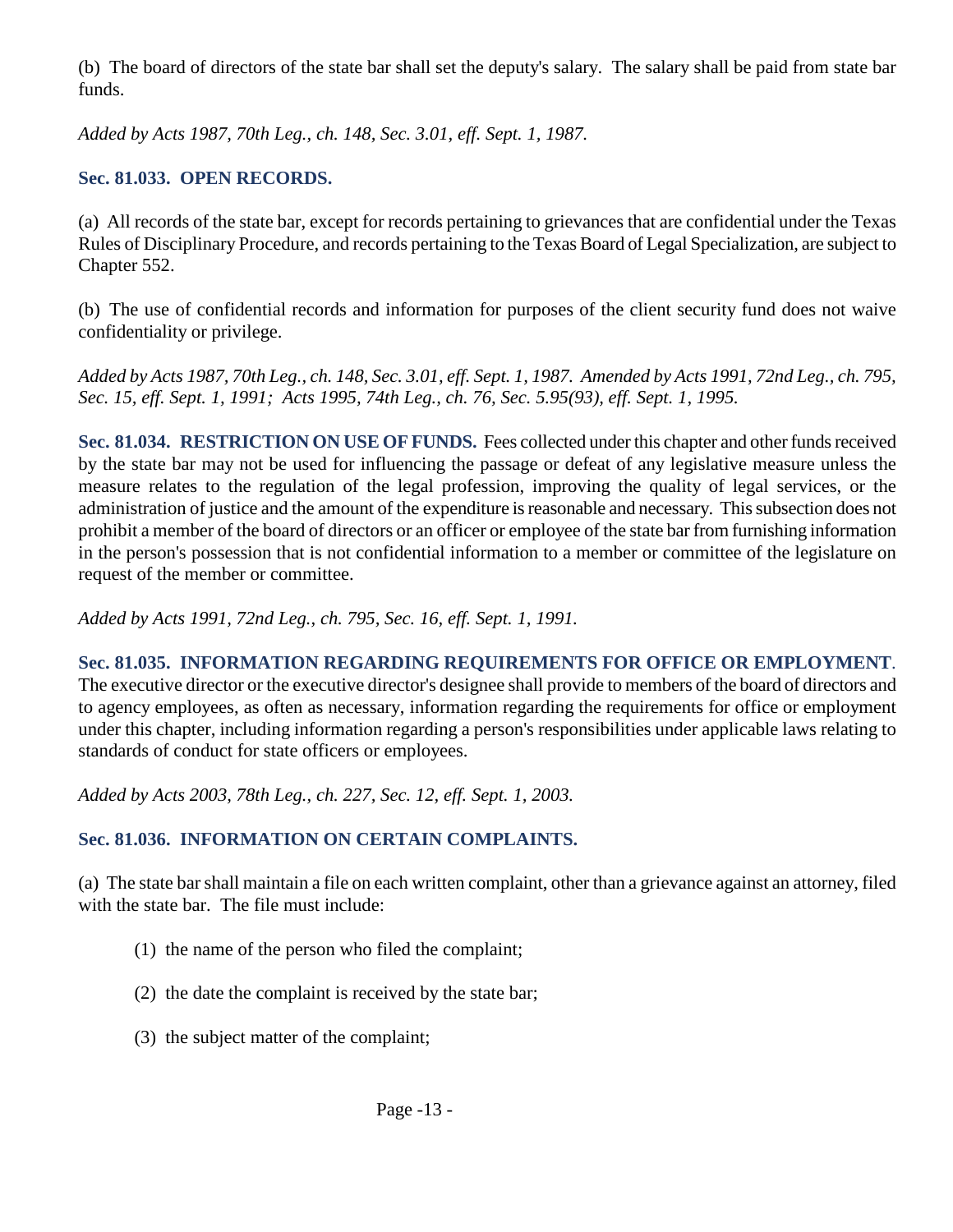(4) the name of each person contacted in relation to the complaint;

(5) a summary of the results of the review or investigation of the complaint; and

(6) an explanation of the reason the file was closed, if the state bar closed the file without taking action other than to investigate the complaint.

(b) The state bar shall provide to the person filing the complaint and to each person who is a subject of the complaint a copy of the state bar's policies and procedures relating to complaint investigation and resolution.

(c) The state bar, at least quarterly until final disposition of the complaint, shall notify the person filing the complaint and each person who is a subject of the complaint of the status of the investigation unless the notice would jeopardize an undercover investigation.

*Added by Acts 2003, 78th Leg., ch. 227, Sec. 12, eff. Sept. 1, 2003.* 

**Sec. 81.038. USE OF TECHNOLOGY.** The board of directors shall develop and implement a policy requiring the executive director and state bar employees to research and propose appropriate technological solutions to improve the state bar's ability to perform its functions. The technological solutions must:

(1) ensure that the public is able to easily find information about the state bar on the Internet;

(2) ensure that persons who want to use the state bar's services are able to:

(A) interact with the state bar through the Internet; and

(B) access any service that can be provided effectively through the Internet; and (3) be cost-effective and developed through the state bar's planning processes.

*Added by Acts 2003, 78th Leg., ch. 227, Sec. 12, eff. Sept. 1, 2003.* 

## **SUBCHAPTER C. MEMBERSHIP**

#### **Sec. 81.051. BAR MEMBERSHIP REQUIRED.**

(a) The state bar is composed of those persons licensed to practice law in this state. Bar members are subject to this chapter and to the rules adopted by the supreme court.

(b) Each person licensed to practice law in this state shall, not later than the 10th day after the person's admission to practice, enroll in the state bar by registering with the clerk of the supreme court.

*Added by Acts 1987, 70th Leg., ch. 148, Sec. 3.01, eff. Sept. 1, 1987.*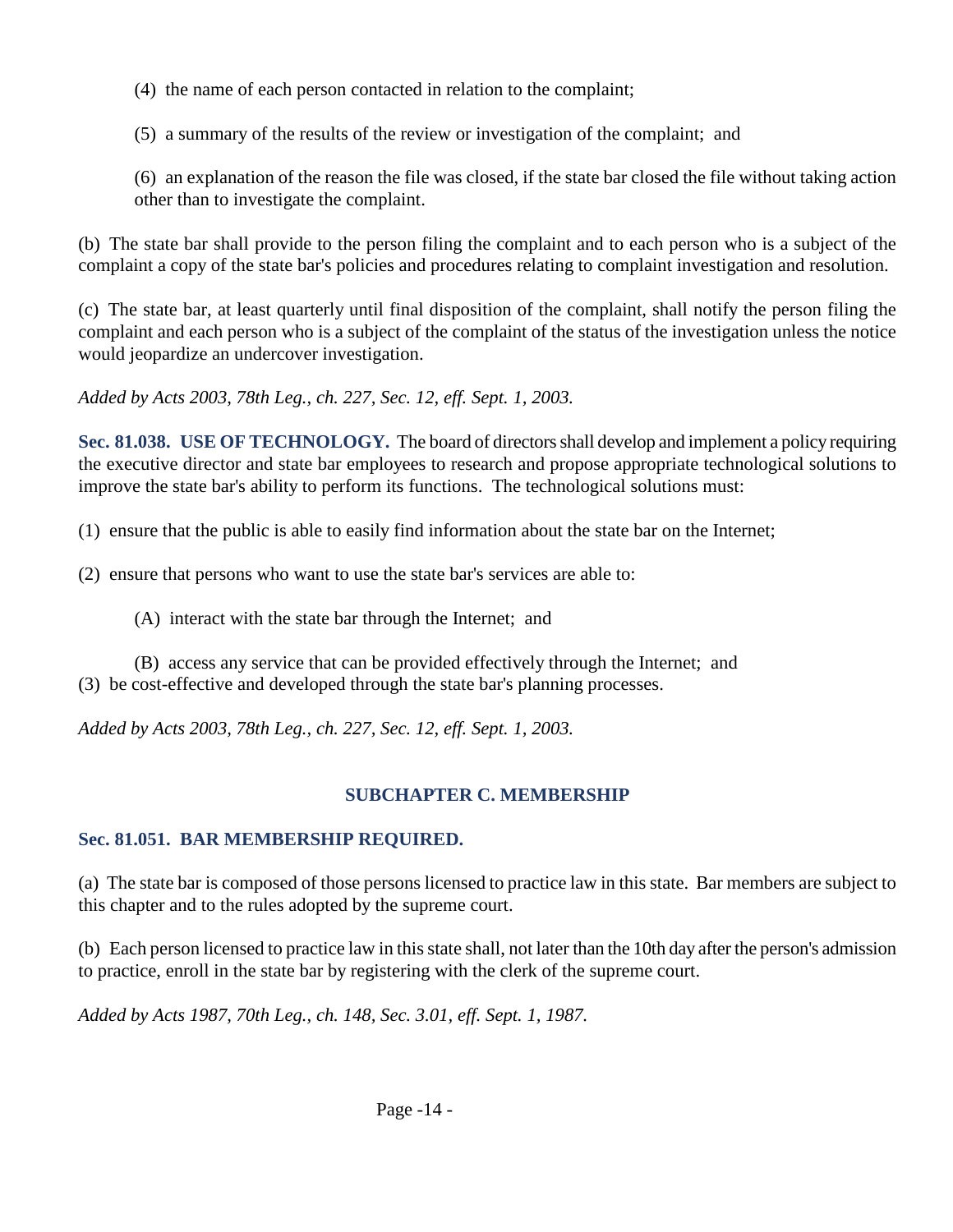#### **Sec. 81.052. MEMBERSHIP CLASSES.**

(a) A bar membership is one of four classes: active, inactive, emeritus, or associate.

(b) Each licensed member of the state bar is an active member until the person requests to be enrolled as an inactive member.

(c) An inactive member is a person who:

(1) is eligible for active membership but not engaged in the practice of law in this state; and

(2) has filed with the executive director and the clerk of the supreme court written notice requesting enrollment as an inactive member.

(d) An inactive member at his request may become an active member on application and payment of required fees.

(e) An emeritus member is a person who:

- (1) is either an active or inactive member in good standing who is at least 70 years old; and
- (2) has filed a written notice requesting enrollment as an emeritus member.

(f) A person enrolled in law school in this state may be enrolled as an associate member.

*Added by Acts 1987, 70th Leg., ch. 148, Sec. 3.01, eff. Sept. 1, 1987.* 

## **Sec. 81.053. STATUS OF CERTAIN MEMBERSHIP CLASSES.**

(a) An inactive member may not practice law in this state, except as provided by rule promulgated by the supreme court for volunteer practice and may not hold an office in the state bar, or vote in any election conducted by the state bar.

(b) An emeritus member has all the privileges of membership in the state bar.

(c) An associate member may not practice law, except as provided by rule promulgated by the supreme court, and may not hold office in the state bar or vote in any election conducted by the state bar.

*Added by Acts 1987, 70th Leg., ch. 148, Sec. 3.01, eff. Sept. 1, 1987. Amended by Acts 1991, 72nd Leg., ch. 795, Sec. 17, eff. Sept. 1, 1991; Acts 2017, 85th Leg., ch. 87 (H.B. 1020) eff. Sept. 1, 2017* 

## **Sec. 81.054. MEMBERSHIP FEES AND ADDITIONAL FEES**.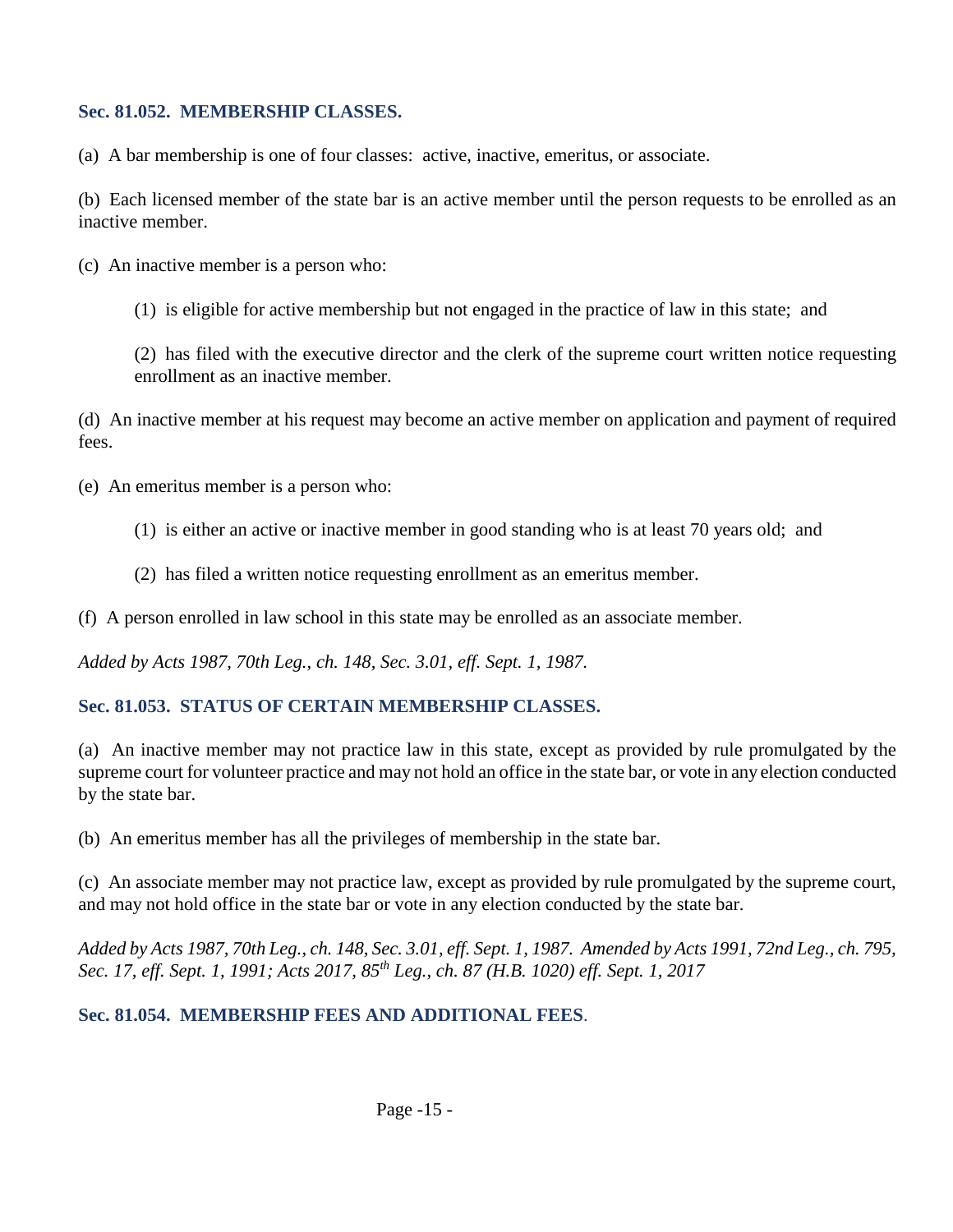(a) The supreme court shall set membership fees and other fees for members of the state bar during the court's annual budget process under Section 81.022. The fees, except as provided by Subsection (j) and those set for associate members, must be set in accordance with this section and Section 81.022.

(b) An emeritus member is not required to pay a membership fee for the year in which the member reaches the age of 70 or any year following that year.

(c) Fees shall be paid to the clerk of the supreme court. The clerk shall retain the fees, other than fees collected under Subsection (j), until distributed to the state bar for expenditure under the direction of the supreme court to administer this chapter. The clerk shall retain the fees collected under Subsection (j) until distribution is approved by an order of the supreme court. In ordering that distribution, the supreme court shall order that the fees collected under Subsection (j) be remitted to the comptroller at least as frequently as quarterly. The comptroller shall credit 50 percent of the remitted fees to the credit of the judicial fund for programs approved by the supreme court that provide basic civil legal services to the indigent and shall credit the remaining 50 percent of the remitted fees to the fair defense account in the general revenue fund which is established under Section 79.031, to be used, subject to all requirements of Section 79.037, for demonstration or pilot projects that develop and promote best practices for the efficient delivery of quality representation to indigent defendants in criminal cases at trial, on appeal, and in postconviction proceedings.

(d) Fees collected under Subsection (j) may be used only to provide basic civil legal services to the indigent and legal representation and other defense services to indigent defendants in criminal cases as provided by Subsection (c). Other fees collected under this chapter may be used only for administering the public purposes provided by this chapter.

(e) The state bar by rule may adopt a system under which membership fees are due on various dates during the year. For the year in which a due date is changed, the annual fee shall be prorated on a monthly basis so that the member pays only that portion of the fee that is allocable to the number of months remaining before the new expiration date. An increase in fees applies only to fees that are payable on or after the effective date of the increase.

(f) A person who is otherwise eligible to renew the person's membership may renew the membership by paying the required membership fees to the state bar on or before the due date.

(g) A person whose membership has been expired for 90 days or less may renew the membership by paying to the state bar membership fees equal to 1-1/2 times the normally required membership fees.

(h) A person whose membership has been expired for more than 90 days but less than one year may renew the membership by paying to the state bar membership fees equal to two times the normally required membership fees.

(i) Not later than the 30th day before the date a person's membership is scheduled to expire, the state bar shall send written notice of the impending expiration to the person at the person's last known address according to the records of the state bar.

(j) The supreme court shall set an additional legal services fee in an amount of \$65 to be paid annually by each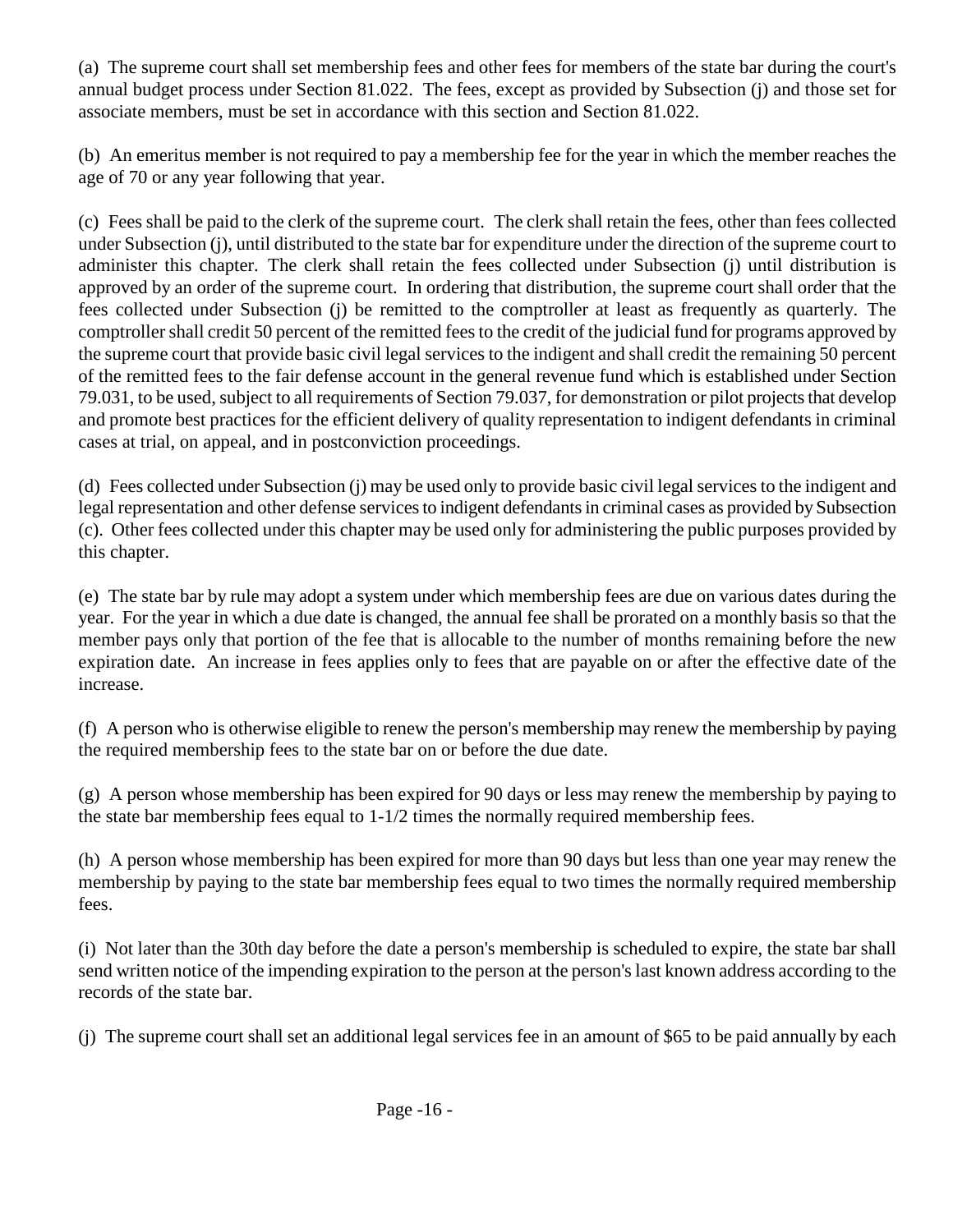active member of the state bar except as provided by Subsection (k). Section 81.024 does not apply to a fee set under this subsection.

(k) The legal services fee shall not be assessed on any Texas attorney who:

- (1) is 70 years of age or older;
- (2) has assumed inactive status under the rules governing the State Bar of Texas;
- (3) is a sitting judge;
- (4) is an employee of the state or federal government;

(5) is employed by a city, county, or district attorney's office and who does not have a private practice that accounts for more than 50 percent of the attorney's time;

- (6) is employed by a  $501(c)(3)$  nonprofit corporation and is prohibited from the outside practice of law;
- (7) is exempt from MCLE requirements because of nonpracticing status; or
- (8) resides out of state and does not practice law in Texas.
- (l) In this section, "indigent" has the meaning assigned by Section 51.941.

*Added by Acts 1987, 70th Leg., ch. 148, Sec. 3.01, eff. Sept. 1, 1987. Amended by Acts 1991, 72nd Leg., ch. 795, Sec. 18, eff. Sept. 1, 1991; Acts 2003, 78th Leg., ch. 227, Sec. 13, 14, eff. Sept. 1, 2003. Amended by:* 

*Acts 2007, 80th Leg., R.S., Ch. 161, Sec. 1, eff. May 22, 2007. Acts 2007, 80th Leg., R.S., Ch. 855, Sec. 4, eff. September 1, 2007. Acts 2011, 82nd Leg., R.S., Ch. 984, Sec. 5, eff. September 1, 2011. Acts 2017, 85th Leg., ch. 531 (S.B. 302), eff. Sept. 1, 2017*

# **SUBCHAPTER D. ADMISSION TO PRACTICE**

**Sec. 81.061. SUPREME COURT JURISDICTION EXCLUSIVE.** Rules governing the admission to the practice of law are within the exclusive jurisdiction of the supreme court. The officers and directors of the state bar do not have authority to approve or disapprove of any rule governing admissions to the practice of law or to regulate or administer those admissions standards.

*Added by Acts 1987, 70th Leg., ch. 148, Sec. 3.01, eff. Sept. 1, 1987.*

**Sec. 81.062. STATE BAR ADMISSION AND RELIGIOUS BELIEF.** In establishing the rules governing the admission to the practice of law under section 81.061, the supreme court shall ensure that no rule violates Chapter 110, Civil Practice and Remedies Code.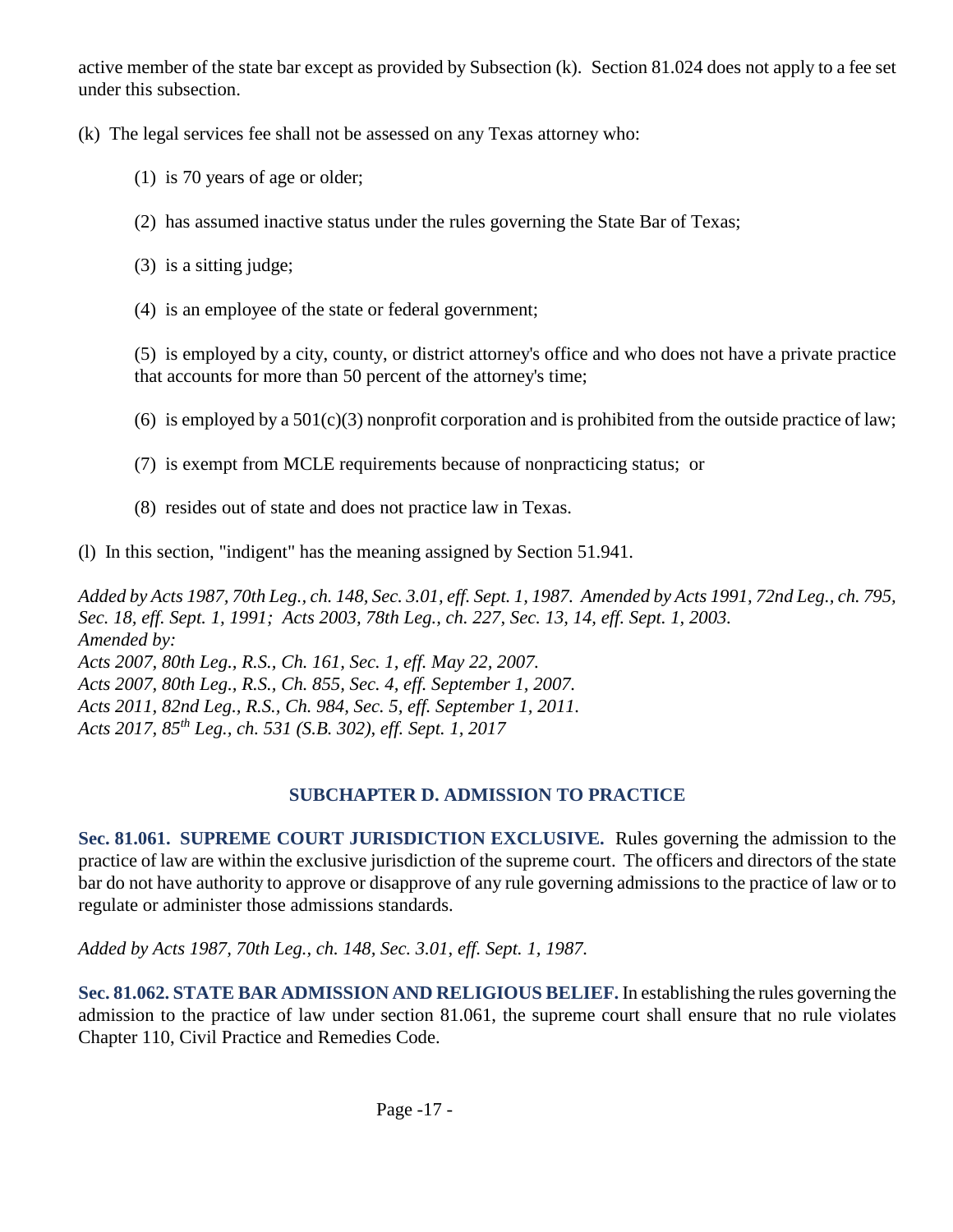#### **SUBCHAPTER E. DISCIPLINE**

**Sec. 81.071. DISCIPLINARY JURISDICTION.** Each attorney admitted to practice in this state and each attorney specially admitted by a court of this state for a particular proceeding is subject to the disciplinary and disability jurisdiction of the supreme court and the Commission for Lawyer Discipline, a committee of the state bar.

*Added by Acts 1987, 70th Leg., ch. 148, Sec. 3.01, eff. Sept. 1, 1987. Amended by Acts 1991, 72nd Leg., ch. 795, Sec. 19, eff. Sept. 1, 1991.* 

#### **Sec. 81.072. GENERAL DISCIPLINARY AND DISABILITY PROCEDURES.**

(a) In furtherance of the supreme court's powers to supervise the conduct of attorneys, the court shall establish disciplinary and disability procedures in addition to the procedures provided by this subchapter.

(b) The supreme court shall establish minimum standards and procedures for the attorney disciplinary and disability system. The standards and procedures for processing grievances against attorneys must provide for:

(1) classification of all grievances and investigation of all complaints;

(2) a full explanation to each complainant on dismissal of an inquiry or a complaint;

(3) periodic preparation of abstracts of inquiries and complaints filed that, even if true, do or do not constitute misconduct;

(4) an information file for each grievance filed;

(5) a grievance tracking system to monitor processing of grievances by category, method of resolution, and length of time required for resolution;

(6) notice by the state bar to the parties of a written grievance filed with the state bar that the state bar has the authority to resolve of the status of the grievance, at least quarterly and until final disposition, unless the notice would jeopardize an undercover investigation;

(7) an option for a trial in a district court on a complaint and an administrative system for attorney disciplinary and disability findings in lieu of trials in district court, including an appeal procedure to the Board of Disciplinary Appeals and the supreme court under the substantial evidence rule;

(8) an administrative system for reciprocal and compulsory discipline;

(9) interim suspension of an attorney posing a threat of immediate irreparable harm to a client;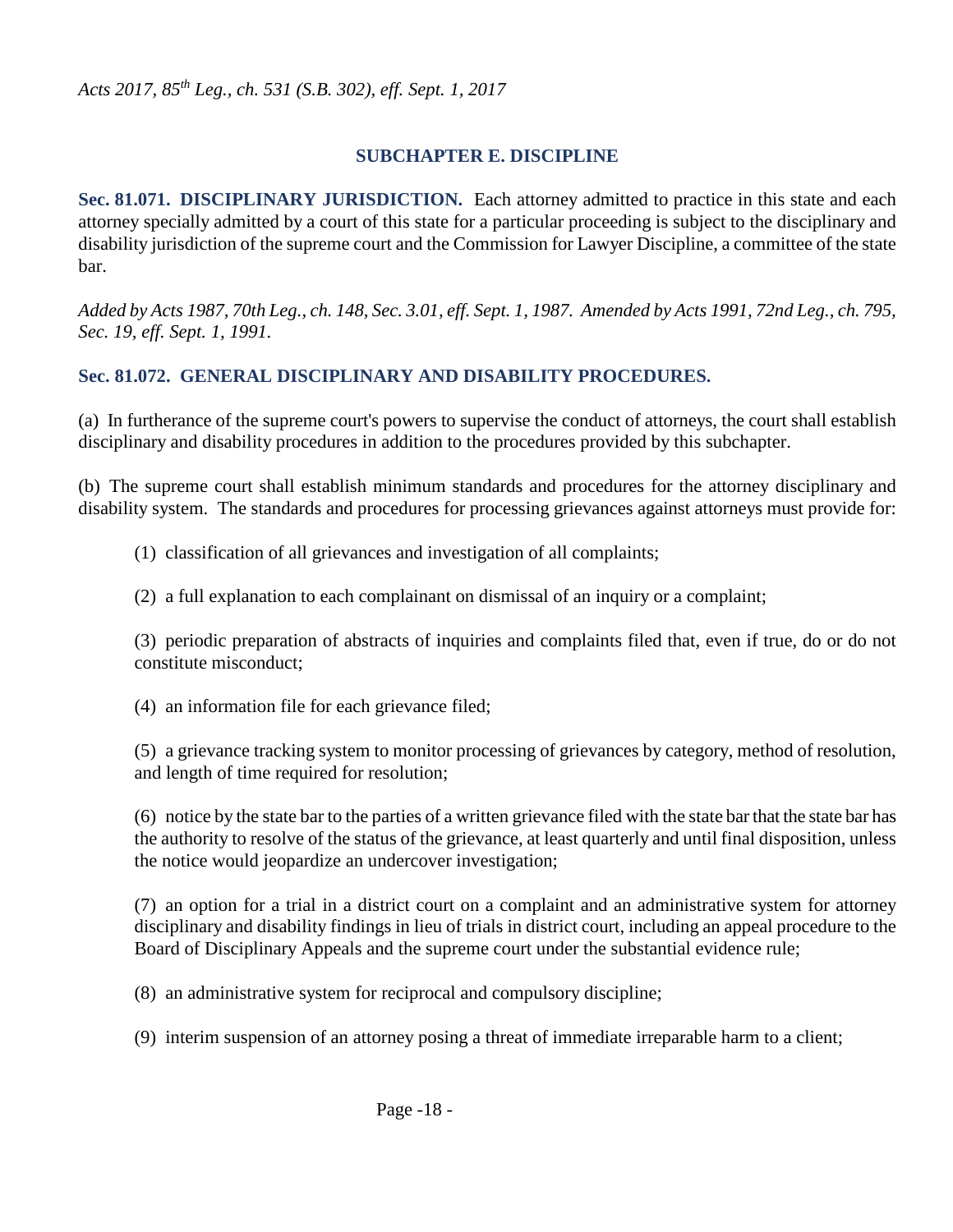(10) authorizing all parties to an attorney disciplinary hearing, including the complainant, to be present at all hearings at which testimony is taken and requiring notice of those hearings to be given to the complainant not later than the seventh day before the date of the hearing;

(11) the commission adopting rules that govern the use of private reprimands by grievance committees and that prohibit a committee:

(A) giving an attorney more than one private reprimand within a five-year period for a violation of the same disciplinary rule; or

(B) giving a private reprimand for a violation:

(i) that involves a failure to return an unearned fee, a theft, or a misapplication of fiduciary property; or

(ii) of a disciplinary rule that requires a prosecutor to disclose to the defense all evidence or information known to the prosecutor that tends to negate the guilt of the accused or mitigates the offense, including Rule 3.09(d), Texas Disciplinary Rules of Professional Conduct; and

(12) distribution of a voluntary survey to all complainants urging views on grievance system experiences.

(b-1) In establishing minimum standards and procedures for the attorney disciplinary and disability system under Subsection (b), the supreme court must ensure that the statute of limitations applicable to a grievance filed against a prosecutor that alleges a violation of the disclosure rule does not begin to run until the date on which a wrongfully imprisoned person is released from a penal institution.

(b-2) For purposes of Subsection (b-1):

(i) "Disclosure rule" means the disciplinary rule that requires a prosecutor to disclose to the defense all evidence or information known to the prosecutor that tends to negate the guilt of the accused or mitigates the offense, including Rule 3.09(d), Texas Disciplinary Rules of Professional Conduct;

(ii) "Penal institution" has the meaning assigned by Article 62.001, Code of Criminal Procedure;

(iii) "Wrongfully imprisoned person" has the meaning assigned by Section 501.101.

(b-3) In establishing minimum standards and procedures for the attorney disciplinary and disability system under Subsection (b), the supreme court must ensure that an attorney has an opportunity to respond to all allegations of alleged misconduct.

(c) In addition to the minimum standards and procedures provided by this chapter, the supreme court, under Section 81.024 shall prepare, propose, and adopt rules it considers necessary for disciplining, suspending, disbarring, and accepting resignations of attorneys.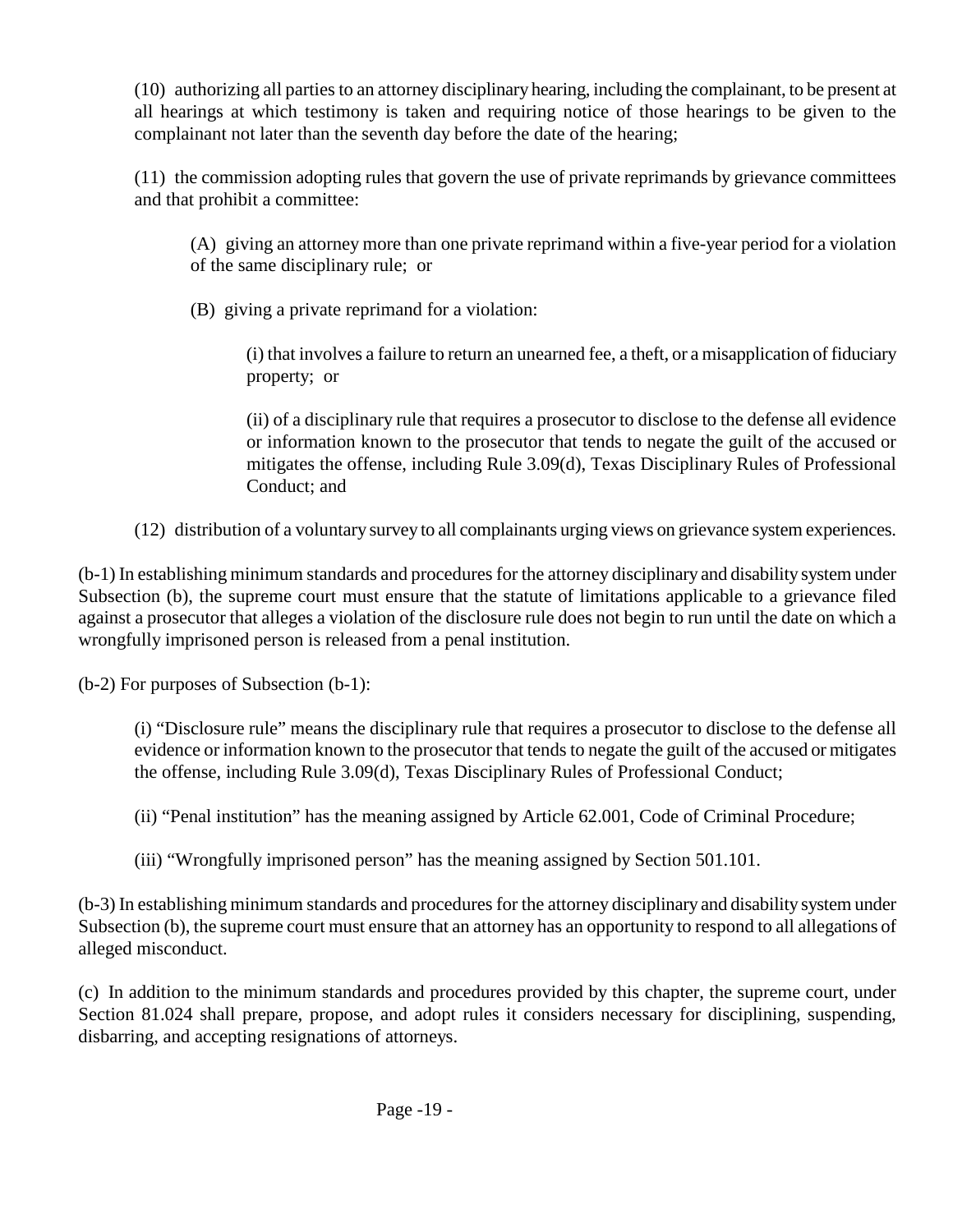(d) Each attorney is subject to the Texas Rules of Disciplinary Procedure and the Texas Disciplinary Rules of Professional Conduct.

(e) The state bar shall establish a voluntary mediation and dispute resolution procedure to:

(1) attempt to resolve each minor grievance referred to the voluntary mediation and dispute resolution procedure by the chief disciplinary counsel; and

(2) facilitate coordination with other programs administered by the state bar to address and attempt to resolve inquiries and complaints referred to the voluntary mediation and dispute resolution procedure.

(e-1) All types of information, proceedings, hearing transcripts, and statements presented during the voluntary mediation and dispute resolution procedure established under Subsection (e) are confidential to the same extent the information, proceedings, transcripts, or statements would be confidential if presented to a panel of a district grievance committee.

(f) Responses to the survey provided for in Subsection (b)(12) may not identify either the complainant or attorney and shall be open to the public. The topics must include:

- (1) treatment by the grievance system staff and volunteers;
- (2) the fairness of grievance procedures;
- (3) the length of time for grievance processing;
- (4) disposition of the grievance; and
- (5) suggestions for improvement of the grievance system.

(g) A person may not maintain an action against a complainant or witness in a disciplinary proceeding based on a communication made by the complainant or witness to the commission, a grievance committee, or the chief disciplinary counsel. The immunity granted by this subsection is absolute and unqualified.

(h) The state bar or a court may not require an attorney against whom a disciplinary action has been brought to disclose information protected by the attorney-client privilege if the client did not initiate the grievance that is the subject of the action.

(i) A panel of a district grievance committee of the state bar that votes on a grievance matter shall disclose to the complainant and the respondent in the matter the number of members of the panel:

- (1) voting for a finding of just cause;
- (2) voting against a finding of just cause; and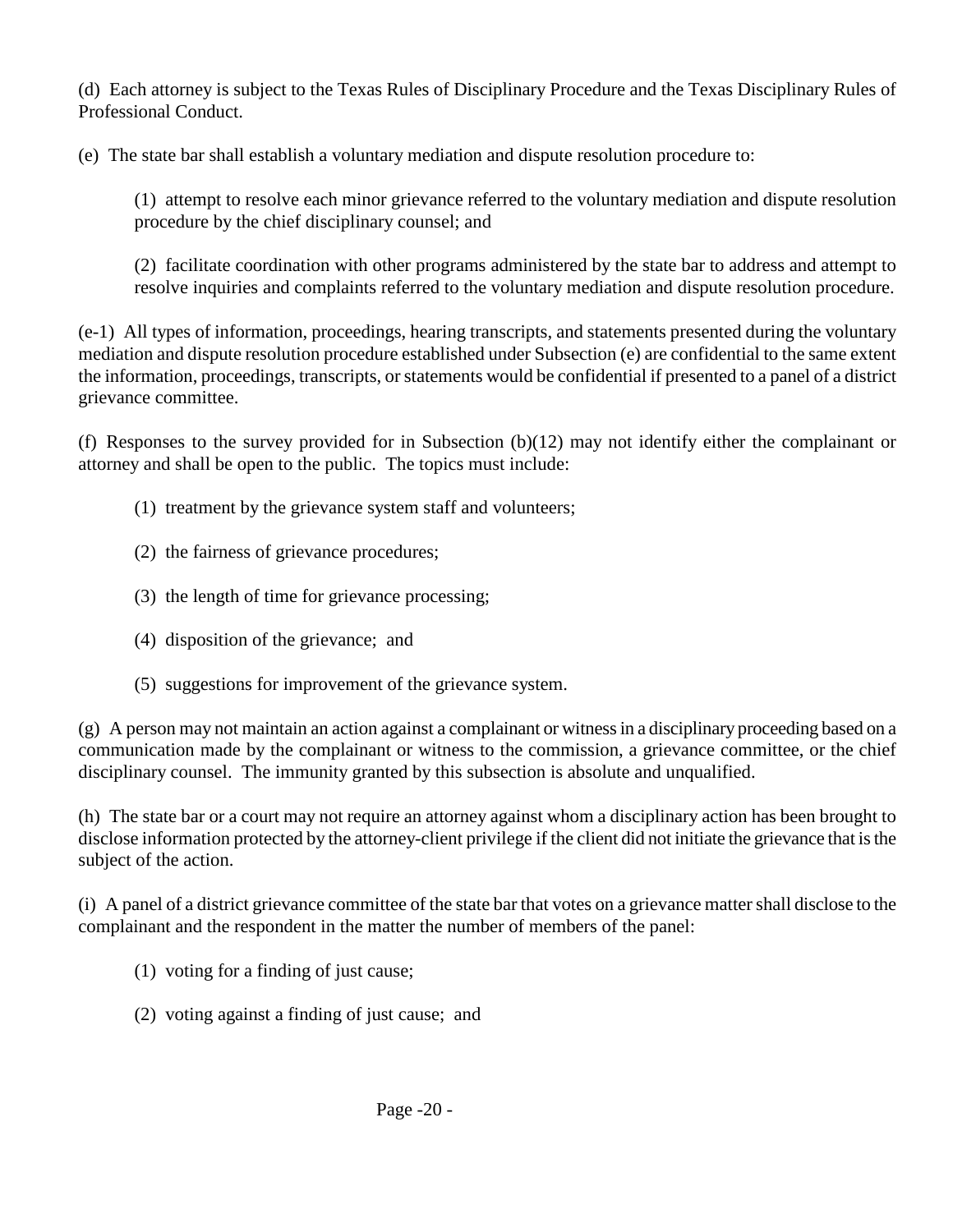(3) abstaining from voting on the matter.

(j) A quorum of a panel of a district grievance committee of the state bar must include one public member for each two attorney members.

(k) A member of a panel of a district grievance committee of the state bar may vote on a grievance matter to which the panel was assigned only if the member is present at the hearing at which the vote takes place.

(l) A person may be appointed to serve on a panel of a district grievance committee of the state bar only if the person is a member of the district grievance committee from which the panel was assigned and the person was appointed to serve on the committee in strict accordance with the Texas Rules of Disciplinary Procedure.

(m) A panel of a district grievance committee of the state bar may not be changed in size for the purpose of obtaining a quorum on the panel without the approval of the complainant and the respondent in the grievance matter to which the panel was assigned.

(n) A member of a panel of a district grievance committee of the state bar may not be substituted with another member of the district grievance committee on the day of the hearing for which the panel was assigned without the approval of the complainant and the respondent in the grievance matter.

(o) Whenever a grievance is either dismissed as an inquiry or dismissed as a complaint in accordance with the Texas Rules of Disciplinary Procedure and that dismissal has become final, the respondent attorney may thereafter deny that a grievance was pursued and may file a motion with the tribunal seeking expunction of all records on the matter, other than statistical or identifying information maintained by the chief disciplinary counsel pertaining to the grievance.

*Added by Acts 1987, 70th Leg., ch. 148, Sec. 3.01, eff. Sept. 1, 1987. Amended by Acts 1991, 72nd Leg., ch. 795, Sec. 20, eff. Sept. 1, 1991; Acts 2001, 77th Leg., ch. 1436, Sec. 1, eff. Sept. 1, 2001; Acts 2003, 78th Leg., ch. 227, Sec. 15, 16, eff. Sept. 1, 2003; Acts 2013, 83rd Leg., ch. 450, Sec. 1, eff. Sept. 1, 2013; Acts 2017, 85th Leg., ch. 531 (S.B. 302), eff. Sept. 1, 2017* 

## **Sec. 81.073. CLASSIFICATION OF GRIEVANCES.**

(a) The chief disciplinary counsel's office shall classify each grievance on receipt as:

(1) a complaint, if the grievance alleges conduct that, if true, constitutes professional misconduct or disability cognizable under the Texas Disciplinary Rules of Professional Conduct; or

(2) an inquiry, if:

(A) the grievance alleges conduct that, even if true, does not constitute professional misconduct or disability cognizable under the Texas Disciplinary Rules of Professional Conduct; or

(B) the respondent attorney is deceased, has relinquished the attorney's license to practice law in this state to avoid disciplinary action, or is not licensed to practice law in this state.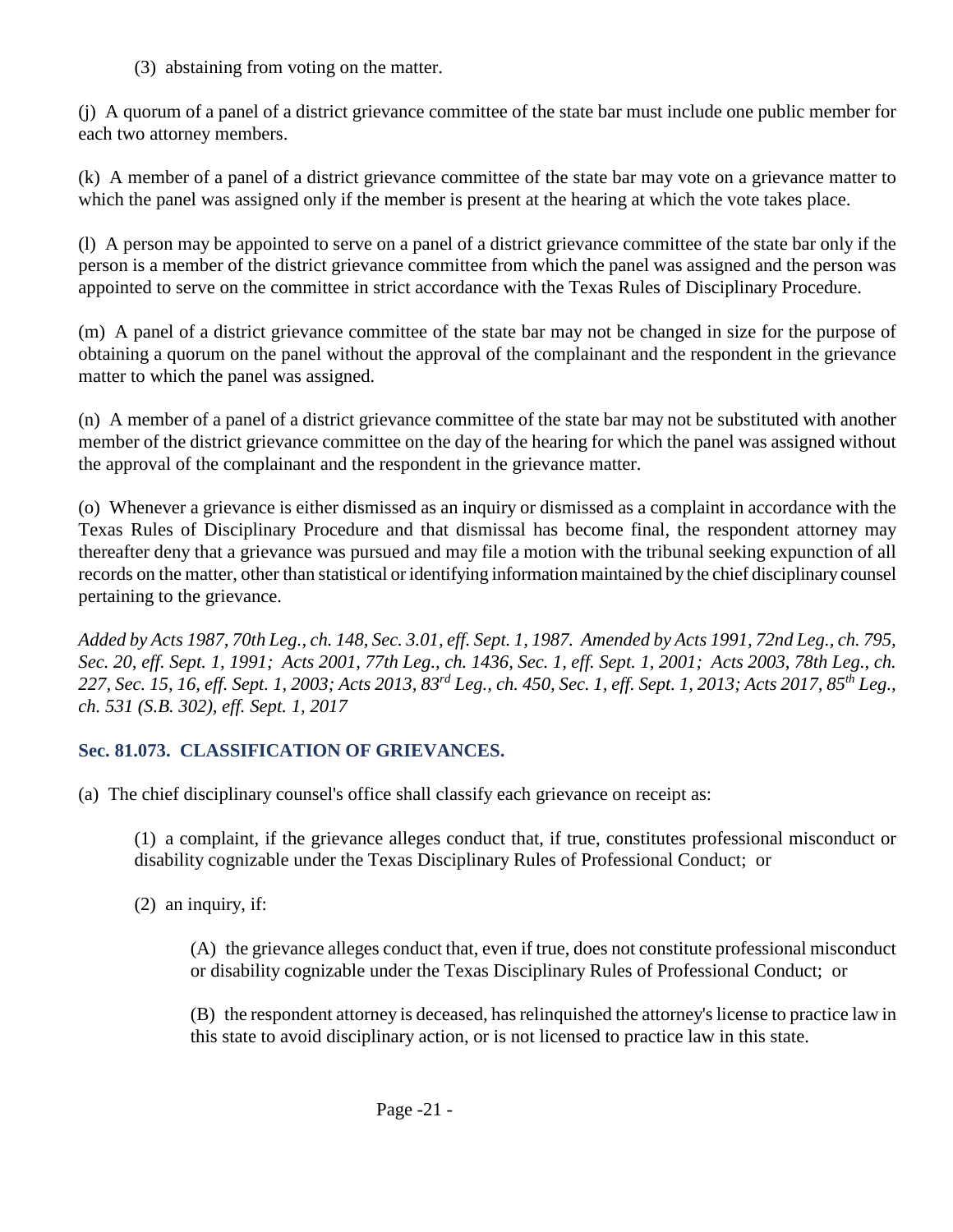(b) A complainant may appeal the classification of a grievance as an inquiry to the Board of Disciplinary Appeals, or the complainant may amend and resubmit the grievance. An attorney against whom a grievance is filed may not appeal the classification of the grievance.

*Added by Acts 2003, 78th Leg., ch. 227, Sec. 17, eff. Sept. 1, 2003.* 

**Sec. 81.074. DISPOSITION OF INQUIRIES.** The chief disciplinary counsel shall:

(1) dismiss a grievance classified as an inquiry; and

(2) refer each inquiry classified under Section  $81.073(a)(2)(A)$  and dismissed under this section to the voluntary mediation and dispute resolution procedure established under Section 81.072(e).

*Added by Acts 2003, 78th Leg., ch. 227, Sec. 17, eff. Sept. 1, 2003.* 

## **Sec. 81.075. DISPOSITION OF COMPLAINTS.**

(a) The chief disciplinary counsel shall review and investigate each grievance classified as a complaint to determine whether there is just cause, as defined by the Texas Rules of Disciplinary Procedure.

(b) After the chief disciplinary counsel reviews and investigates a complaint:

(1) if the counsel finds there is no just cause, the counsel shall place the complaint on a dismissal docket; or

(2) if the counsel finds just cause:

(A) the respondent attorney may request a trial in a district court on the complaint in accordance with the procedures adopted by the supreme court; or

(B) the counsel shall place the complaint on a hearing docket if the respondent attorney does not request a trial in a district court.

(c) A panel of a district grievance committee shall consider each complaint placed on the dismissal docket at a closed hearing without the complainant or the respondent attorney present. The panel may:

(1) approve the dismissal of the complaint and refer the complaint to the voluntary mediation and dispute resolution procedure established under Section 81.072(e); or

(2) deny the dismissal of the complaint and place the complaint on a hearing docket.

(d) A panel of a district grievance committee shall conduct a hearing on each complaint placed on the hearing docket. The commission and the respondent attorney are parties to the hearing, and the chief disciplinary counsel presents the complainant's case at the hearing. Each party may seek and the panel may issue a subpoena to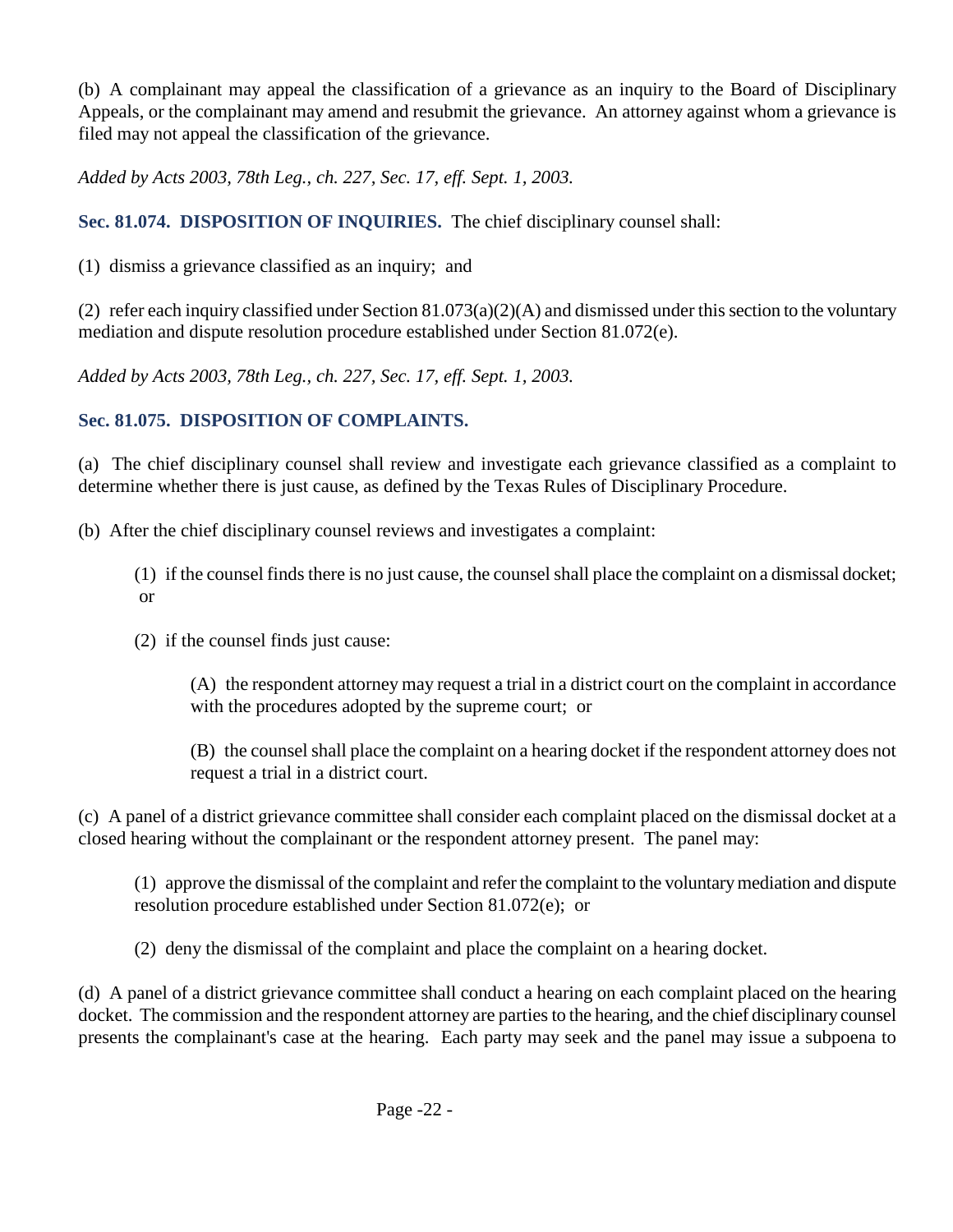compel attendance and production of records before the panel. Each party may conduct limited discovery in general accordance with the Texas Rules of Civil Procedure as prescribed by rules of the supreme court.

(e) After conducting a hearing under Subsection (d), the panel of the district grievance committee may:

(1) dismiss the complaint and refer it to the voluntary mediation and dispute resolution procedure established under Section 81.072(e);

(2) find that the respondent attorney suffers from a disability and forward that finding to the Board of Disciplinary Appeals for referral to a district disability committee; or

(3) find that professional misconduct occurred and impose sanctions.

*Added by Acts 2003, 78th Leg., ch. 227, Sec. 17, eff. Sept. 1, 2003.* 

## **Sec. 81.0751. APPEALS.**

(a) The commission or a respondent attorney may appeal:

(1) a finding of a panel of a district grievance committee under Section 81.075(e) only to the Board of Disciplinary Appeals;

(2) a finding of the Board of Disciplinary Appeals to the supreme court; and

(3) a judgment of a district court as in civil cases generally.

(b) In an appeal of a finding of a panel of a district grievance committee made to the Board of Disciplinary Appeals, the board may:

(1) affirm in whole or part the panel's finding;

(2) modify the panel's finding and affirm the finding as modified;

(3) reverse in whole or part the panel's finding and enter a finding the board determines the panel should have entered; or

(4) reverse the panel's finding and remand the complaint for a rehearing to be conducted by:

(A) the panel that entered the finding; or

(B) a statewide grievance committee panel composed of members selected from the state bar districts other than the district from which the appeal was taken.

*Added by Acts 2003, 78th Leg., ch. 227, Sec. 17, eff. Sept. 1, 2003.*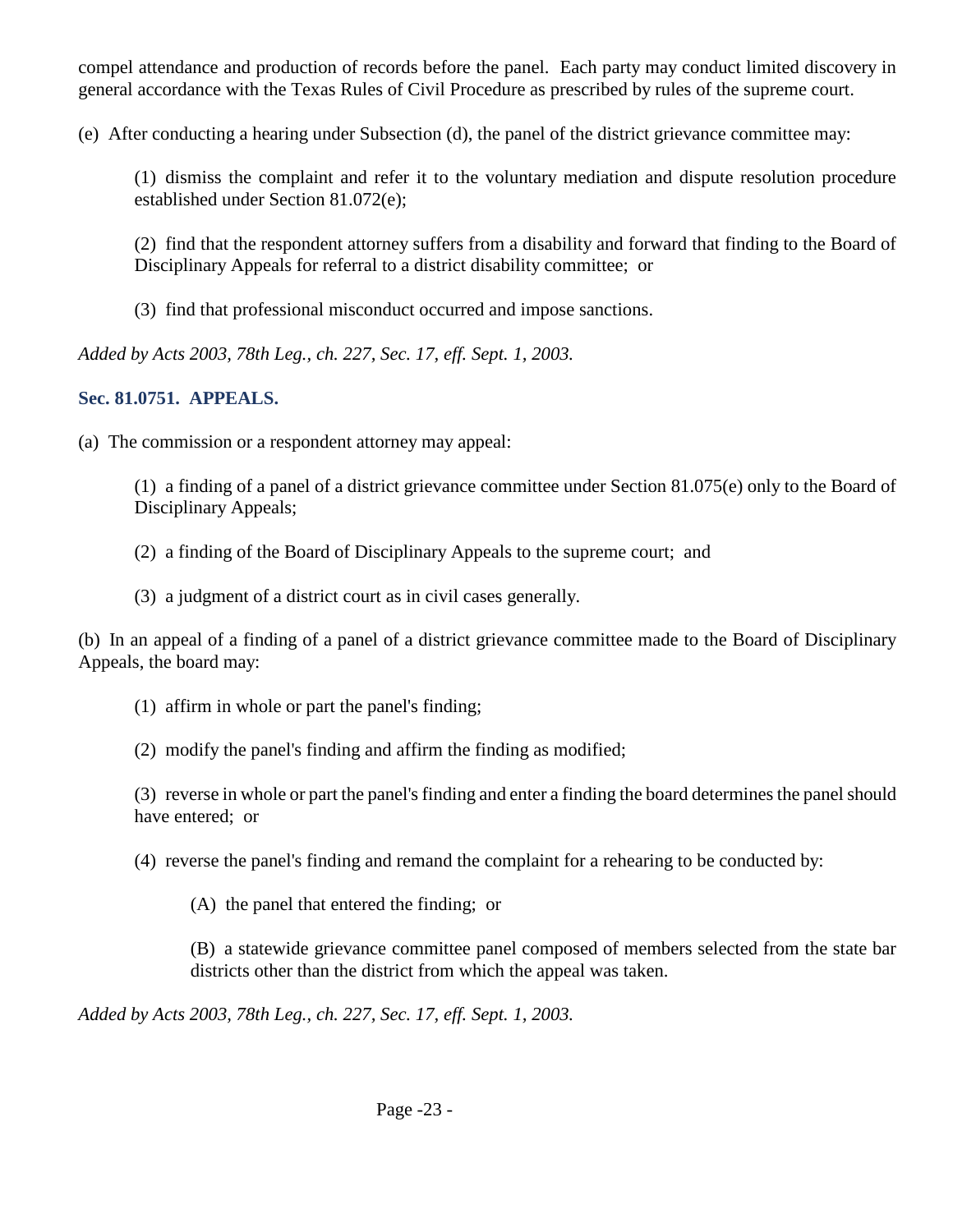#### **Sec. 81.0752. CONFIDENTIALITY**.

(a) All types of information, proceedings, hearing transcripts, and statements presented to a panel of a district grievance committee are confidential and may not be disclosed to any person other than the chief disciplinary counsel unless:

(1) disclosure is ordered by a court; or

(2) the panel finds that professional misconduct occurred and a sanction other than a private reprimand is imposed against the respondent attorney.

(b) If the requirements of Subsection (a)(2) are met, the panel of the district grievance committee shall, on request, make the information, proceedings, hearing transcripts, or statements available to the public.

*Added by Acts 2003, 78th Leg., ch. 227, Sec. 17, eff. Sept. 1, 2003.* 

**Sec. 81.0753. RULES REGARDING GRIEVANCES**. The supreme court shall promulgate rules regarding the classification and disposition of grievances, including rules specifying time limits for each stage of the grievance resolution process.

*Added by Acts 2003, 78th Leg., ch. 227, Sec. 17, eff. Sept. 1, 2003.* 

## **Sec. 81.076. COMMISSION FOR LAWYER DISCIPLINE.**

(a) The Commission for Lawyer Discipline shall review the structure, function, and effectiveness of the disciplinary and disability procedures implemented pursuant to this chapter and supreme court rules.

(b) The commission is a standing committee of the state bar. The commission is composed of 12 persons. Six members must be attorneys, and six members must not be attorneys. The president of the state bar appoints the attorney members. The supreme court appoints the public members. The public members may not have, other than as consumers, an interest, direct or indirect, in the practice of law or the profession of law. The supreme court may remove any member for good cause.

(c) Members serve staggered three-year terms with one-third of the members' terms expiring each year.

(d) The president of the state bar shall designate an attorney member as chairperson of the commission who serves for one year.

(e) The commission shall report its findings annually to the supreme court and the board of directors and include any recommendations concerning needed changes in disciplinary or disability procedures or structures.

(f) All necessary and actual expenses of the commission shall be provided for and paid out of the budget of the state bar.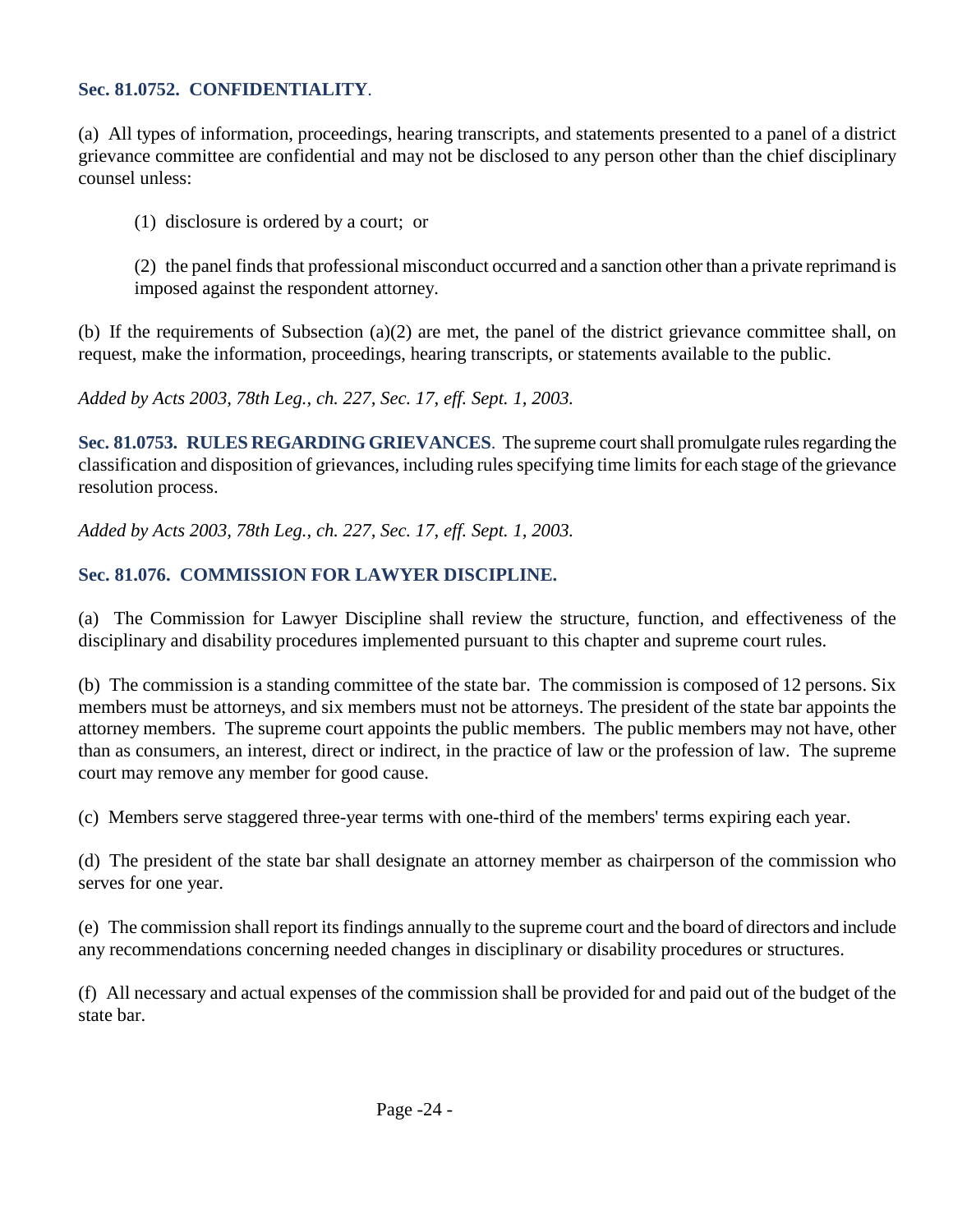(g) The commission, with the advice and consent of the board of directors, shall select a chief disciplinary counsel to serve as administrator of the state bar's grievance procedure as provided by the Texas Rules of Disciplinary Procedure. On request of an unauthorized practice of law committee or a grievance committee, the chief disciplinary counsel may investigate and prosecute suits to enjoin members, nonlicensees, and nonmembers of the state bar from the practice of law.

(h) The commission shall report to the board of directors, the supreme court, and the legislature, at least annually, concerning the state of the attorney discipline system and make recommendations concerning the refinement and improvement of the system. The commission's report must provide data by race and gender and include:

(1) the number and final disposition of grievances filed, dismissed, and investigated under the disciplinary decisions issued under the Texas Disciplinary Rules of Professional Conduct relating to barratry, including the improper solicitation of clients;

(2) the chief disciplinary counsel's cooperation with local, state, or federal agencies in the investigation or prosecution of civil actions or criminal offenses related to barratry, including the number of grievances the chief disciplinary counsel referred to or received from a law enforcement agency;

(3) barriers to the investigation and prosecution of barratry-related criminal offenses or civil actions under existing criminal and civil laws or to enforcement under the Texas Disciplinary Rules of Professional Conduct; and

(4) recommendations for improving the attorney discipline system, the Texas Disciplinary Rules of Professional Conduct, or other state laws relating to barratry or improper solicitation of clients.

(i) The commission shall prepare a summary of the information included in the report under Subsection (h) and make information available to the public regarding barratry-related grievances, including the final disposition of the grievances, to the extent allowable under, and consistent with, confidentiality laws and rules.

*Added by Acts 1987, 70th Leg., ch. 148, Sec. 3.01, eff. Sept. 1, 1987. Amended by Acts 1991, 72nd Leg., ch. 795, Sec. 21, eff. Sept. 1, 1991; Acts 2017, 85th Leg., ch. 531 (S.B. 302), eff. Sept. 1, 2017* 

## **Sec. 81.077. DISBARMENT PROCEEDINGS**.

(a) The supreme court may not adopt or promulgate any rule abrogating the right of trial by jury of an accused attorney in a disbarment action in the county of the residence of the accused attorney.

(b) A disbarment proceeding against a resident attorney shall be instituted in a district court in the county of the attorney's residence, but the accused attorney may apply for change of venue under Rule 257, Texas Rules of Civil Procedure.

(c) This chapter does not prohibit a grievance committee from investigating a complaint of professional misconduct alleged to have occurred in the geographical area served by the committee, but any action must be filed in the county of the attorney's residence.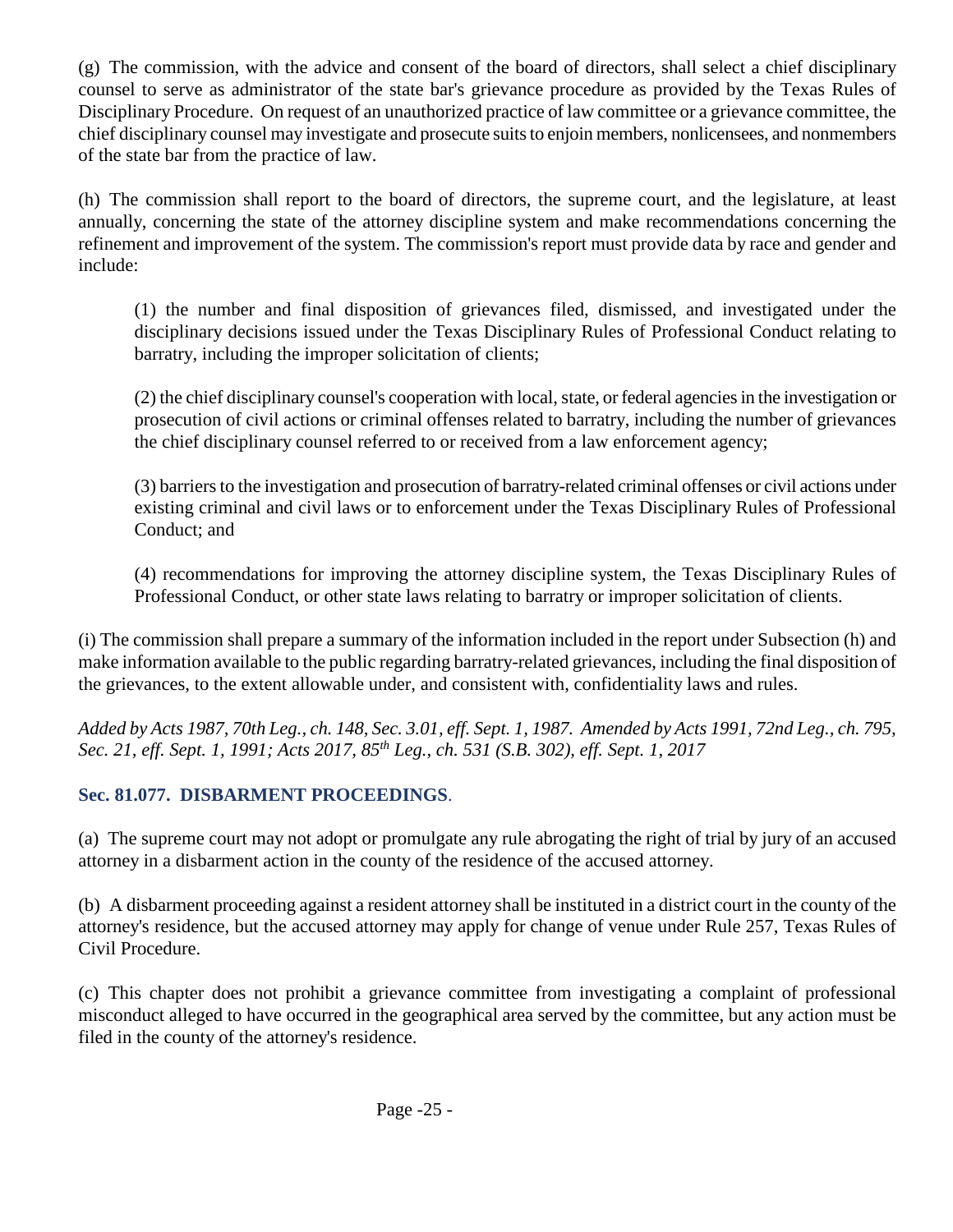(d) Venue in a disbarment proceeding against a nonresident member of the state bar is in a district court either in Travis County or in any county where the alleged misconduct occurred.

*Added by Acts 1987, 70th Leg., ch. 148, Sec. 3.01, eff. Sept. 1, 1987. Amended by Acts 1991, 72nd Leg., ch. 795, Sec. 22, eff. Sept. 1, 1991.* 

## **Sec. 81.078. DISCIPLINARY PROCEEDINGS.**

(a) Except as provided by Subsection (b), until an attorney has been convicted of the charges for disbarment pending against the attorney in a court of competent jurisdiction, the attorney may be suspended from the practice of law only if the attorney concurs in an order of suspension entered by the grievance committee.

(b) On proof of an attorney's conviction in a trial court of competent jurisdiction of any felony involving moral turpitude or of any misdemeanor involving the theft, embezzlement, or fraudulent misappropriation of money or other property, the district court of the county of the residence of the convicted attorney shall enter an order suspending the attorney from the practice of law during the pendency of any appeals from the conviction. An attorney who has been given probation after the conviction, whether adjudicated or unadjudicated, shall be suspended from the practice of law during the probation.

(c) On proof of final conviction of any felony involving moral turpitude or any misdemeanor involving theft, embezzlement, or fraudulent misappropriation of money or other property, the district court of the county of the residence of the convicted attorney shall enter an order disbarring the attorney.

(d) In an action to disbar any attorney for acts made the basis of a conviction for a felony involving moral turpitude or a misdemeanor involving theft, embezzlement, or fraudulent misappropriation of money or other property, the record of conviction is conclusive evidence of the guilt of the attorney for the crime of which he was convicted.

(e) Either the grievance committee for the bar district or the general counsel may seek enforcement of this section.

(f) This chapter does not prevent prosecution of an attorney in a disciplinary action after conviction for a criminal act based either on the weight of the conviction or on conduct by the attorney that led to the attorney's conviction.

*Added by Acts 1987, 70th Leg., ch. 148, Sec. 3.01, eff. Sept. 1, 1987.* 

## **Sec. 81.079. PUBLIC NOTIFICATION AND INFORMATION.**

(a) To provide information to the public relating to the attorney grievance process, the state bar shall:

- (1) develop a brochure written in Spanish and English describing the bar's grievance process;
- (2) establish a toll-free "800" telephone number for public access to the chief disciplinary counsel's office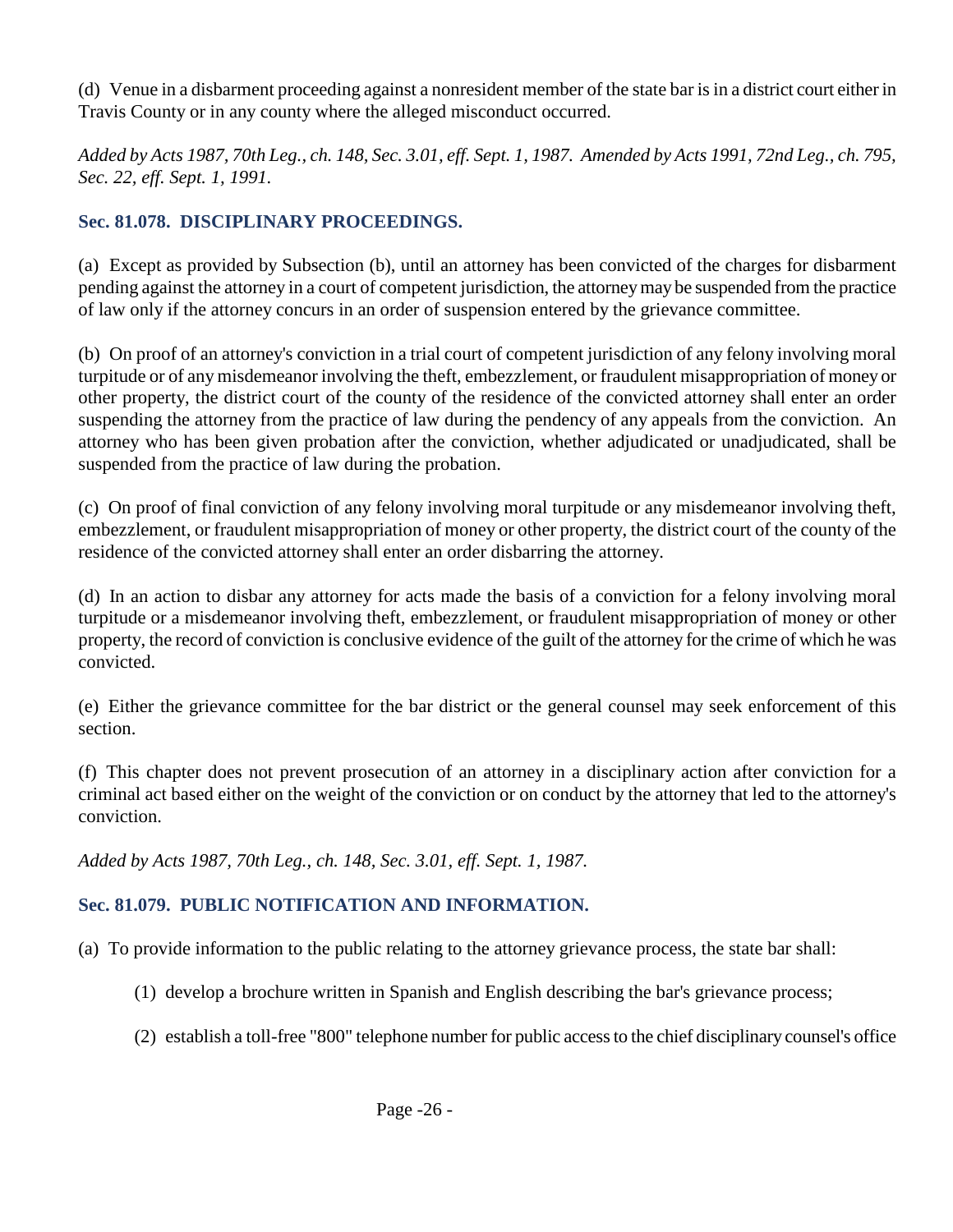in Austin and list the number in telephone directories statewide;

- (3) describe the bar's grievance process in the bar's telephone directory listings statewide; and
- (4) make grievance forms written in Spanish and English available in each county courthouse.

(b) Each attorney practicing law in this state shall provide notice to each of the attorney's clients of the existence of a grievance process by:

- (1) making grievance brochures prepared by the state bar available at the attorney's place of business;
- (2) posting a sign prominently displayed in the attorney's place of business describing the process;
- (3) including the information on a written contract for services with the client; or
- (4) providing the information in a bill for services to the client.

*Added by Acts 1991, 72nd Leg., ch. 795, Sec. 23, eff. Sept. 1, 1991. Amended by Acts 2003, 78th Leg., ch. 227, Sec. 18, eff. Sept. 1, 2003.* 

# **Sec. 81.080. ISSUANCE OF SUBPOENA; OBJECTION.**

(a) On approval of the presiding officer of the appropriate district grievance committee, the chief disciplinary counsel may, during an investigation of a grievance, issue a subpoena that relates directly to a specific allegation of attorney misconduct.

(b) The chief disciplinary counsel shall provide a process for a respondent to object to a subpoena issued under this section.

*Added by Acts 2017, 85th Leg., ch. 531 (S.B. 302), eff. Sept. 1, 2017* 

**Sec. 81.081. ATTORNEY SELF-REPORTING.** The chief disciplinary counsel shall develop guidelines and a procedure for an attorney to self-report:

- (1) any criminal offense committed by the attorney; and
- (2) any disciplinary action taken by another state's bar against the attorney.

*Added by Acts 2017, 85th Leg., ch. 531 (S.B. 302), eff. Sept. 1, 2017* 

# **Sec. 81.082. PROCESS TO IDENTIFY COMPLAINTS SUITABLE FOR SETTLEMENT OR INVESTIGATORY HEARING.**

(a) The chief disciplinary counsel shall develop a process to identify a complaint that is appropriate for a settlement attempt or an investigatory hearing before a trial is requested or the complaint is placed on a hearing docket.

(b) The chief disciplinary counsel may authorize a settlement at any time during the disciplinary process.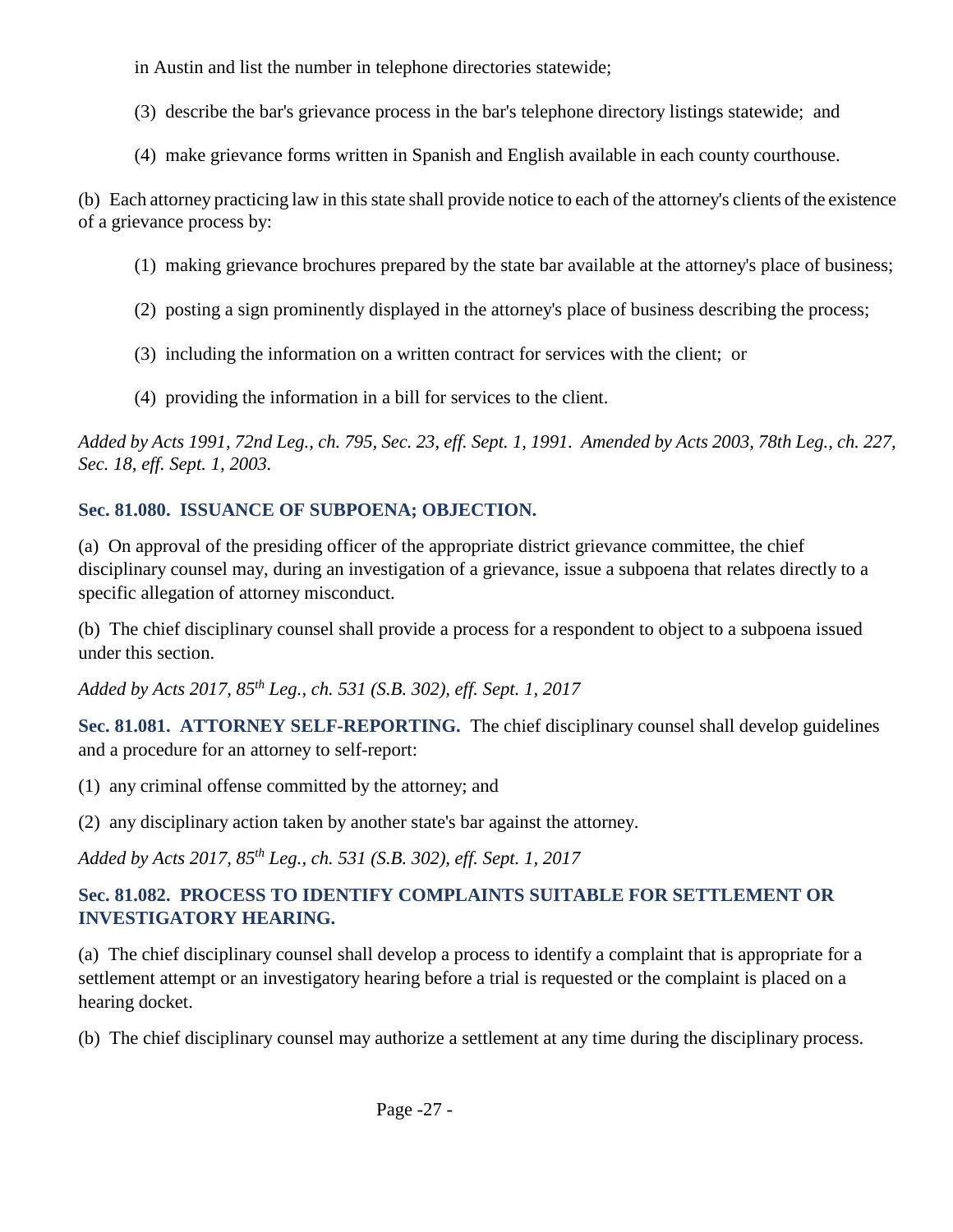*Added by Acts 2017, 85th Leg., ch. 531 (S.B. 302), eff. Sept. 1, 2017* 

#### **Sec. 81.083. SANCTION GUIDELINES**.

(a) The chief disciplinary counsel shall propose and the supreme court shall adopt by rule sanction guidelines to:

(1) associate a specific rule violation or ethical misconduct with a range of appropriate sanctions;

(2) provide aggravating and mitigating factors that justify deviating from the established sanctions; and

(3) provide consistency between complaints heard by a district grievance committee and complaints heard by a district court.

(b) The chief disciplinary counsel shall ensure that interested parties are provided an opportunity to comment on the proposed sanction guidelines.

(c) The sanction guidelines adopted under this section do not limit the authority of a district grievance committee or of a district judge to make a finding or issue a decision.

*Added by Acts 2017, 85th Leg., ch. 531 (S.B. 302), eff. Sept. 1, 2017* 

## **Sec. 81.084. GRIEVANCE TRACKING SYSTEM.**

(a) The chief disciplinary counsel shall create and maintain a grievance tracking system for grievances filed and disciplinary decisions issued under this subchapter.

(b) The grievance tracking system must:

(1) associate each rule violation or instance of ethical misconduct with the sanction imposed or final action taken for the violation or misconduct in a diversionary procedure adopted under state bar rules;

(2) address whether a sanction decision aligns with the sanction guidelines adopted under Section 81.083;

(3) specify the district grievance committee or district judge that imposed the sanction to evaluate sanction patterns within the disciplinary districts and facilitate training for district grievance committee members; and

(4) include sufficient information to evaluate and track disciplinary trends over time.

(c) The chief disciplinary counsel shall:

(1) periodically evaluate and report information gathered in the grievance tracking system to the commission and district grievance committee members; and

(2) post the information reported under Subdivision (1) on the state bar's Internet website.

*Added by Acts 2017, 85th Leg., ch. 531 (S.B. 302), eff. Sept. 1, 2017*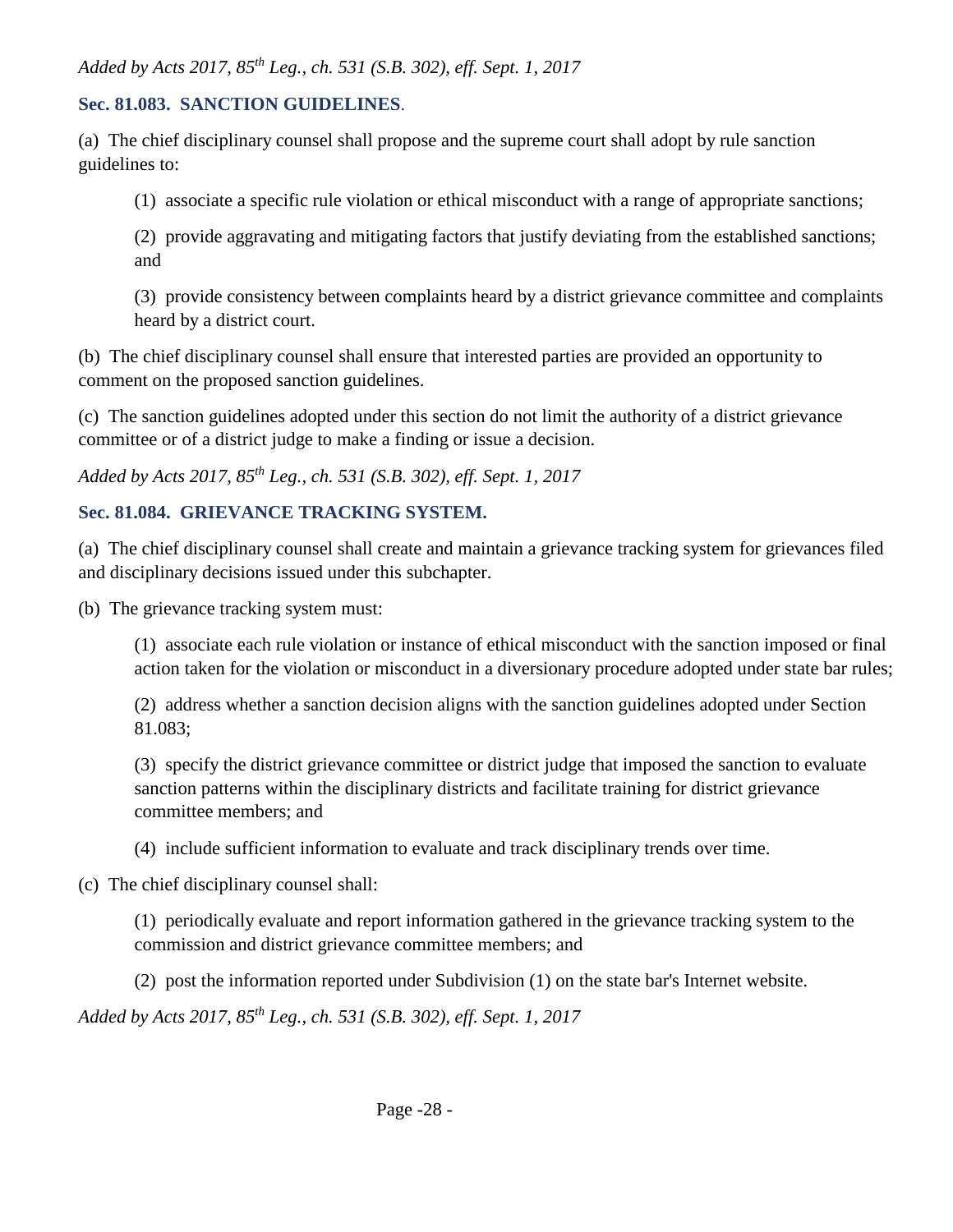**Sec. 81.085. REGULAR SEARCH OF NATIONAL LAWYER REGULATORY DATA BANK.** The chief disciplinary counsel shall establish a process to regularly search the National Lawyer Regulatory Data Bank maintained by the American Bar Association to identify a member of the state bar who is disciplined in another state.

*Added by Acts 2017, 85th Leg., ch. 531 (S.B. 302), eff. Sept. 1, 2017* 

**Sec. 81.086. TELECONFERENCE.** The chief disciplinary counsel may hold investigatory and disciplinary hearings by teleconference.

*Added by Acts 2017, 85th Leg., ch. 531 (S.B. 302), eff. Sept. 1, 2017* 

#### **SUBCHAPTER E-1. COMMITTEE ON DISCIPLINARY RULES AND REFERENDA; DISCIPLINARY RULE PROPOSAL PROCESS**

**Sec. 81.0871. DEFINITION.** In this subchapter, "committee" means the Committee on Disciplinary Rules and Referenda.

*Added by Acts 2017, 85th Leg., ch. 531 (S.B. 302), eff. Sept. 1, 2017* 

## **Sec. 81.0872. ESTABLISHMENT OF COMMITTEE.**

(a) The committee consists of nine members, including:

- (1) three attorneys appointed by the president of the state bar;
- (2) one nonattorney public member appointed by the president of the state bar;
- (3) four attorneys appointed by the supreme court; and
- (4) one nonattorney public member appointed by the supreme court.

(b) The president of the state bar and the chief justice of the supreme court shall alternate designating an attorney member of the committee to serve as the presiding officer of the committee for a term of one year.

(c) Committee members serve staggered three-year terms, with one-third of the members' terms expiring each year.

*Added by Acts 2017, 85th Leg., ch. 531 (S.B. 302), eff. Sept. 1, 2017*

**Sec. 81.0873. COMMITTEE DUTIES.** The committee shall:

(1) regularly review the Texas Disciplinary Rules of Professional Conduct and the Texas Rules of Disciplinary Procedure;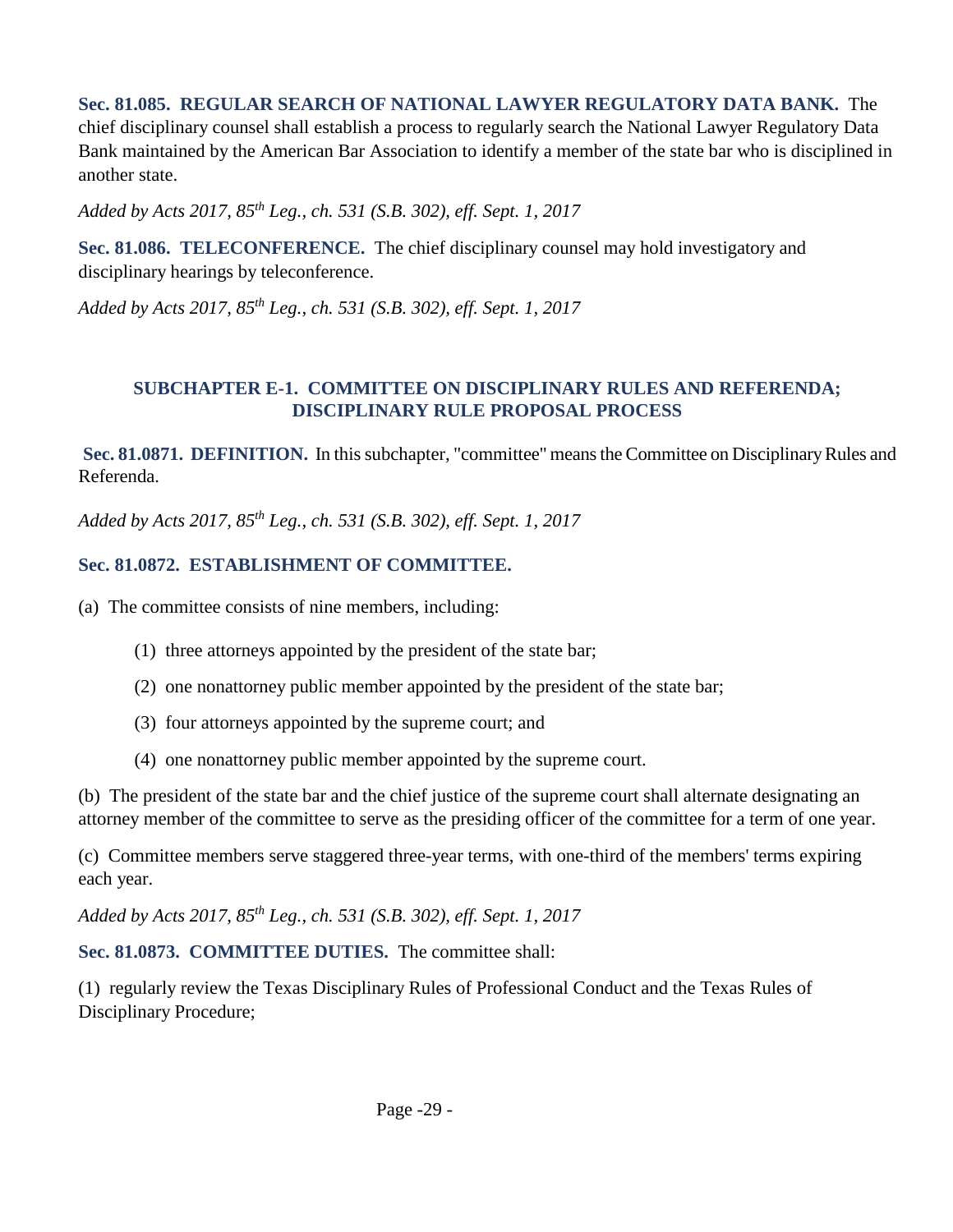(2) at least annually issue to the supreme court and the board of directors a report on the adequacy of the rules reviewed under Subdivision (1); and

(3) oversee the initial process for proposing a disciplinary rule under Section 81.0875.

*Added by Acts 2017, 85th Leg., ch. 531 (S.B. 302), eff. Sept. 1, 2017*

**Sec. 81.0874. STAFF ATTORNEY.** The state bar may hire a staff attorney to assist the committee. *Added by Acts 2017, 85th Leg., ch. 531 (S.B. 302), eff. Sept. 1, 2017*

## **Sec. 81.0875. INITIATION OF RULE PROPOSAL PROCESS.**

(a) The committee may initiate the process for proposing a disciplinary rule for the state bar as the committee considers necessary or in conjunction with the review of the Texas Disciplinary Rules of Professional Conduct and the Texas Rules of Disciplinary Procedure under Section 81.0873(1).

(b) Not later than the 60th day after the date the committee receives a request to initiate the process for proposing a disciplinary rule, the committee shall:

- (1) initiate the process; or
- (2) issue a written decision declining to initiate the process and the reasons for declining.

(c) A request to initiate the process for proposing a disciplinary rule under Subsection (b) may be made by:

- (1) a resolution of the board of directors;
- (2) a request of the supreme court;
- (3) a request of the commission;
- (4) a petition signed by at least 10 percent of the registered members of the state bar;
- (5) a concurrent resolution of the legislature; or

(6) a petition signed by at least 20,000 people, of which at least 51 percent, or 10,200 or more, must be residents of this state.

*Added by Acts 2017, 85th Leg., ch. 531 (S.B. 302), eff. Sept. 1, 2017*

# **Sec. 81.0876. RULE PROPOSAL.**

(a) On initiation of the process for proposing a disciplinary rule, the committee shall:

- (1) study the issue to be addressed by the proposed rule;
- (2) hold a public hearing on the issue;
- (3) draft the proposed rule, which may not address more than one subject; and

(4) make all reasonable efforts to solicit comments from different geographic regions in this state, nonattorney members of the public, and members of the state bar.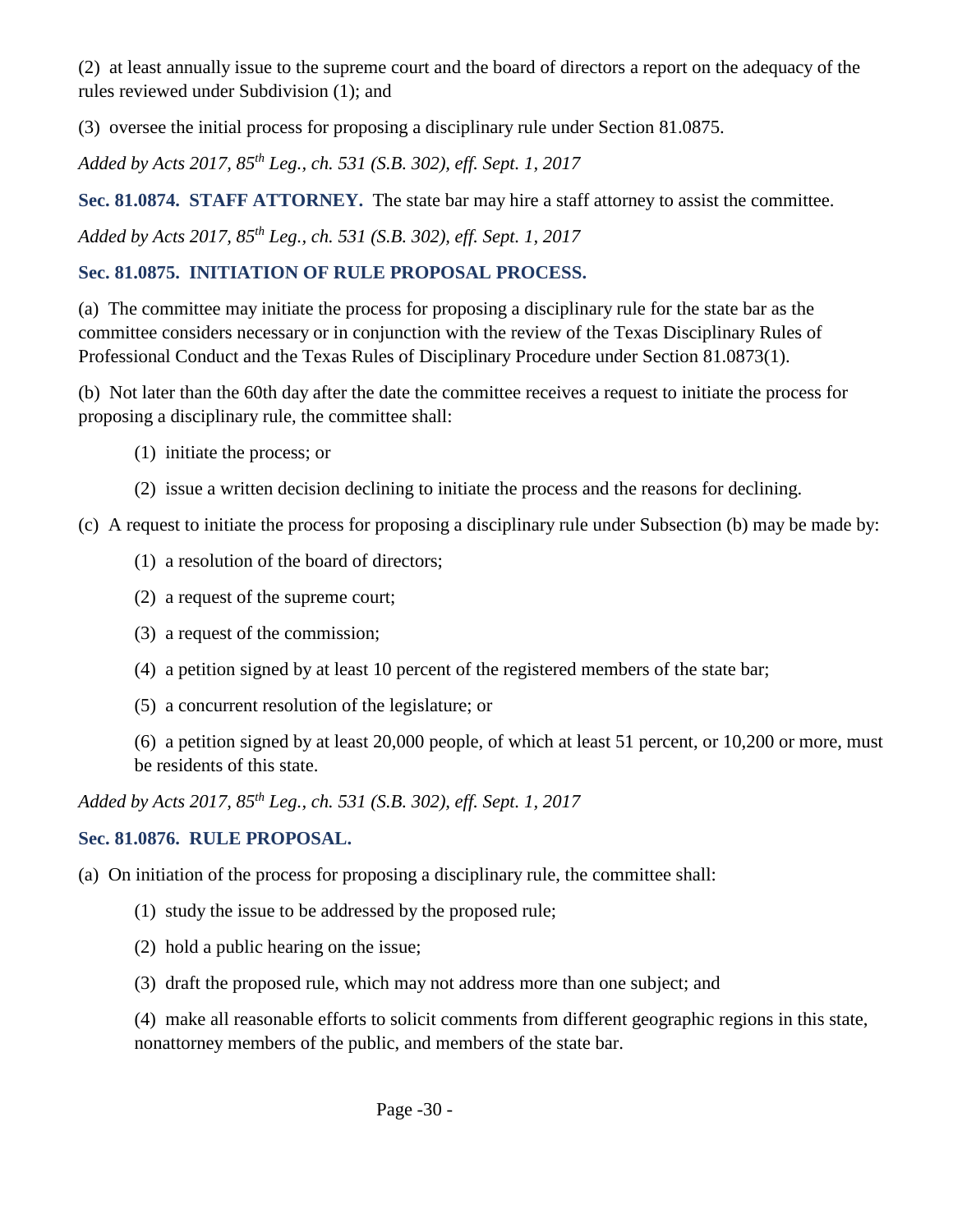(b) A proposed disciplinary rule is withdrawn six months after the date the rule proposal process is initiated under Section 81.0875(b)(1) if the proposed disciplinary rule is not published on or before that date in:

- (1) the Texas Register; and
- (2) the Texas Bar Journal.

(c) The committee shall give interested parties at least 30 days from the date the proposed disciplinary rule is published as required under Subsection (b) to submit comments on the rule to the committee.

(d) The committee shall hold a public hearing on the proposed disciplinary rule if, during the comment period described by Subsection (c), the hearing is requested by:

- (1) at least 25 people;
- (2) a state agency or political subdivision of this state; or
- (3) an association with at least 25 members.

(e) On conclusion of the comment period described by Subsection (c), the committee may amend the proposed disciplinary rule in response to the comments.

(f) The committee shall vote on whether to recommend a proposed disciplinary rule to the board of directors not later than the 60th day after the final day of the comment period described by Subsection (c). The committee may not recommend a proposed disciplinary rule unless at least five members of the committee favor recommendation.

(g) The committee shall submit a proposed disciplinary rule that is recommended by the committee to the board of directors for review and consideration.

*Added by Acts 2017, 85th Leg., ch. 531 (S.B. 302), eff. Sept. 1, 2017*

# **Sec. 81.0877. APPROVAL OF PROPOSED DISCIPLINARY RULE BY BOARD OF DIRECTORS.**

(a) The board of directors shall vote on each proposed disciplinary rule recommended by the committee not later than the 120th day after the date the rule is received from the committee. The board shall vote for or against the rule or return the rule to the committee for additional consideration.

(b) If a proposed disciplinary rule is approved by a majority of the directors, the board of directors shall petition the supreme court to order a referendum as provided by Section 81.0878 on the rule by the members of the state bar.

*Added by Acts 2017, 85th Leg., ch. 531 (S.B. 302), eff. Sept. 1, 2017*

# **Sec. 81.0878. REFERENDUM VOTE BY STATE BAR MEMBERS.**

(a) On receipt of a petition filed by the board of directors under Section 81.0877(b), the supreme court shall:

(1) distribute a copy of the rule in ballot form to each member of the state bar and order a vote on the rule; and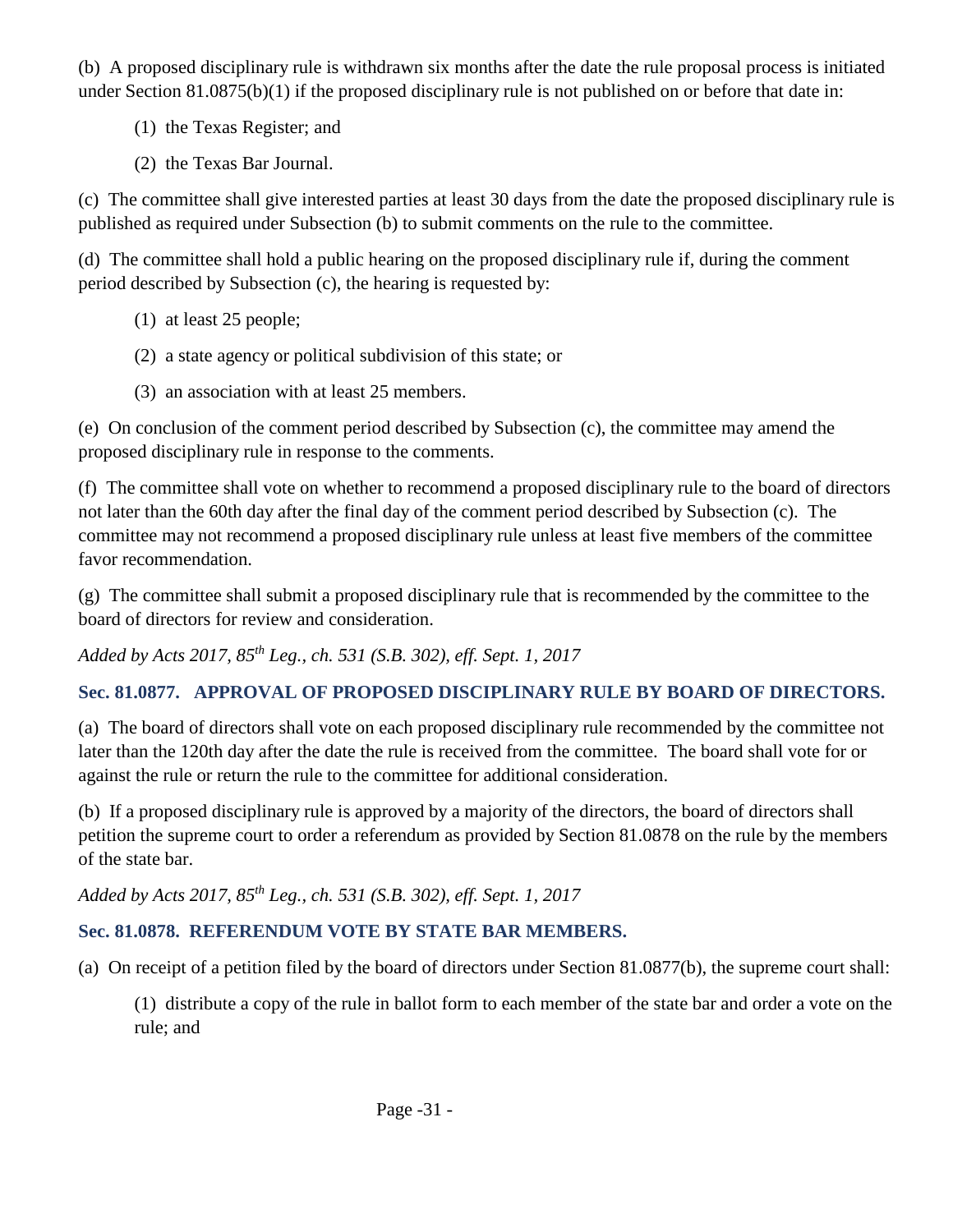- (2) publish the rule in:
	- (A) the Texas Register; and
	- (B) the Texas Bar Journal.
- (b) The supreme court shall give state bar members:
	- (1) at least 30 days to consider a proposed disciplinary rule before voting begins; and

(2) 30 days to vote on the proposed disciplinary rule following the period for considering the proposed rule under Subdivision (1).

(c) The state bar shall provide proponents and opponents of a proposed disciplinary rule an equal opportunity to present their views at any bar-sponsored forum at which the rule referendum is discussed.

(d) One or more proposed disciplinary rules may appear on a single referendum ballot. State bar members shall vote for or against each rule. If a majority of the members who vote on the proposed rule vote in favor of the rule, the rule is approved by the members of the state bar.

*Added by Acts 2017, 85th Leg., ch. 531 (S.B. 302), eff. Sept. 1, 2017*

**Sec. 81.0879. SUPREME COURT APPROVAL OR REJECTION.** The supreme court by majority vote may approve or reject a proposed disciplinary rule in its entirety, but may not approve or reject only part of the rule. If the supreme court does not vote on the rule on or before the 120th day after the date the rule is approved by bar members under Section 81.0878, the rule is considered approved by the supreme court.

*Added by Acts 2017, 85th Leg., ch. 531 (S.B. 302), eff. Sept. 1, 2017* 

**Sec. 81.08791. RULE DELIBERATIONS**. (a) The committee, the board of directors, or the supreme court shall provide notice of any deliberation on a proposed disciplinary rule, and the deliberation must be open to the public.

(b) The board of directors and the supreme court shall record and make public each vote for or against a proposed disciplinary rule.

*Added by Acts 2017, 85th Leg., R.S., Ch. 531 (S.B. 302), Sec. 10, eff. September 1, 2017.* 

## **Sec. 81.08792. PROPOSED DISCIPLINARY RULE APPROVAL REQUIRED BEFORE**

**ADOPTION.** A proposed disciplinary rule may not be adopted by the supreme court unless the rule is approved by:

- (1) the committee;
- (2) the board of directors;
- (3) the members of the state bar; and
- (4) the supreme court.

*Added by Acts 2017, 85th Leg., ch. 531 (S.B. 302), eff. Sept. 1, 2017*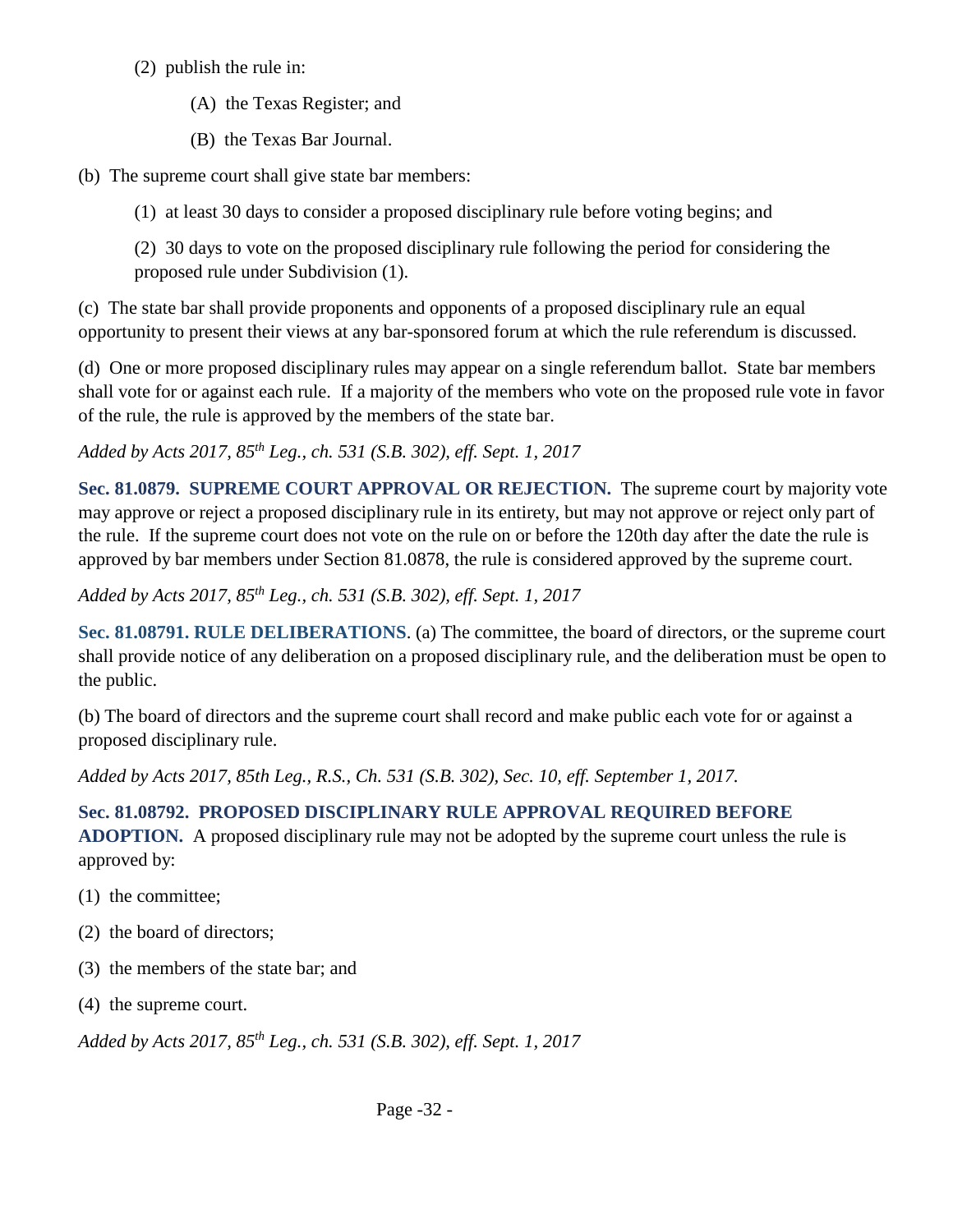**Sec. 81.08793. USE OF TECHNOLOGY.** The supreme court, the committee, and the state bar shall use technological solutions throughout the disciplinary rule proposal process to promote:

(1) financial efficiency; and

(2) comments from interested persons.

*Added by Acts 2017, 85th Leg., ch. 531 (S.B. 302), eff. Sept. 1, 2017*

#### **Sec. 81.08794. EXPIRED TIME AND DEFEATED RULE PROPOSAL.**

(a) If a time limit provided by this subchapter expires or a disciplinary rule proposal is otherwise defeated, the process for initiating the proposed disciplinary rule may again be initiated in accordance with this subchapter.

(b) For good cause shown, the supreme court may grant a petition to extend any time limit provided by this subchapter until a date that is not later than the 90th day after the original deadline.

*Added by Acts 2017, 85th Leg., ch. 531 (S.B. 302), eff. Sept. 1, 2017* 

#### **SUBCHAPTER E-2. OMBUDSMAN FOR ATTORNEY DISCIPLINE SYSTEM**

#### **Sec. 81.0881. DEFINITIONS.** In this subchapter:

(1) "Ombudsman" means the ombudsman for the attorney discipline system of the state bar.

(2) "System" means the attorney discipline system of the state bar.

*Added by Acts 2017, 85th Leg., ch. 531 (S.B. 302), eff. Sept. 1, 2017*

## **Sec. 81.0882. OMBUDSMAN FOR ATTORNEY DISCIPLINE SYSTEM.**

(a) The state bar shall fund one full-time equivalent position of ombudsman for the attorney discipline system.

(b) The ombudsman is selected by the members of the supreme court and is independent of the state bar, the board of directors, the commission, and the chief disciplinary counsel.

(c) The ombudsman shall report directly to the supreme court.

*Added by Acts 2017, 85th Leg., ch. 531 (S.B. 302), eff. Sept. 1, 2017*

#### **Sec. 81.0883. POWERS AND DUTIES OF OMBUDSMAN.**

(a) The ombudsman shall:

- (1) review grievances to determine whether the state bar followed the proper grievance procedures;
- (2) receive complaints about the system;
- (3) receive and investigate complaints on violations of the system's procedural rules;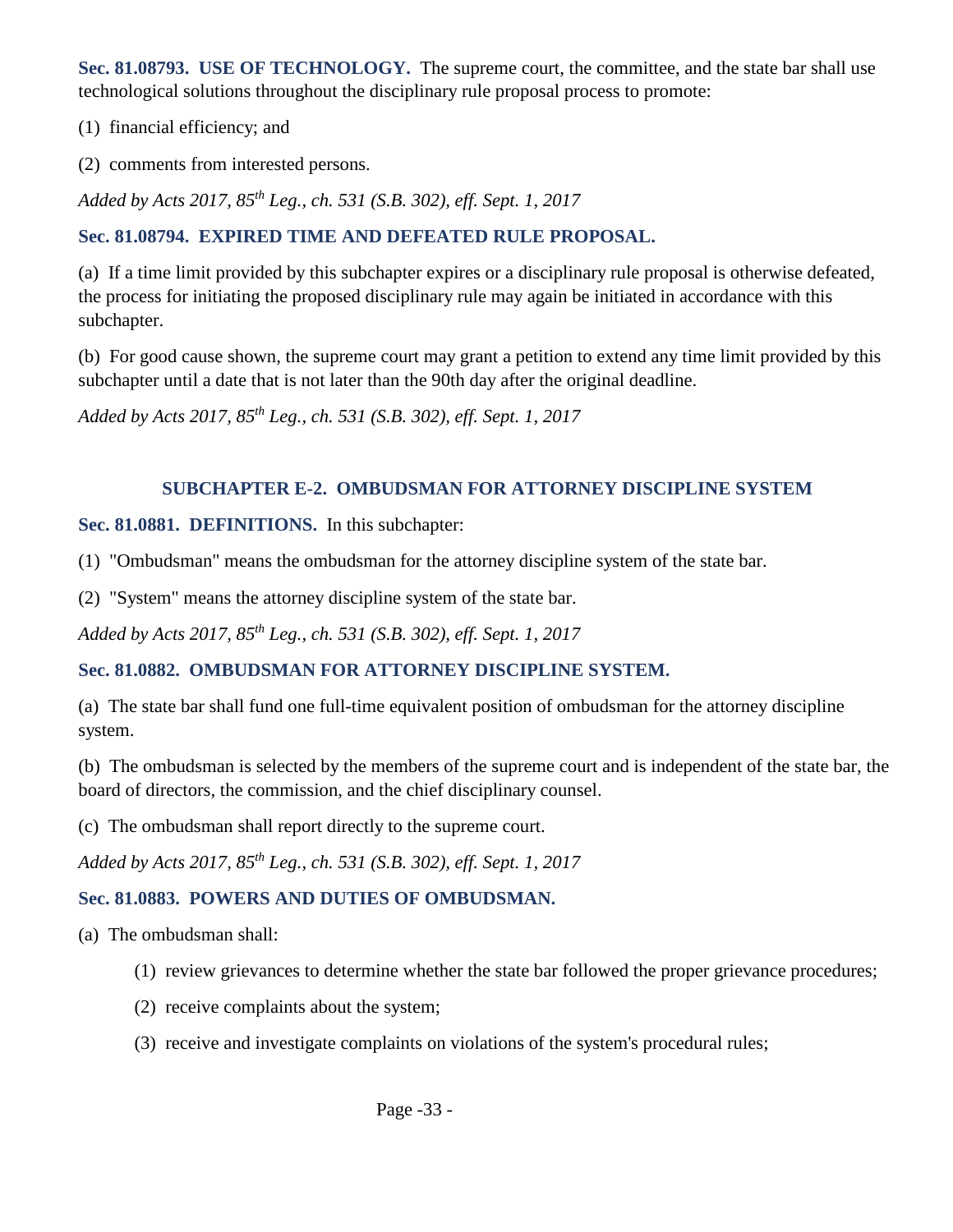(4) answer questions from the public on the system's operation, accessing the system, and the availability of other state bar programs;

(5) assist members of the public wishing to submit a lawyer grievance by explaining the information required and the methods for submitting the information; and

(6) at least annually, make recommendations to the board of directors and the supreme court for improvements to the system, including ways to improve access to the system and changes to the grievance form.

(b) The ombudsman may not:

- (1) draft a complaint for a member of the public;
- (2) act as an advocate for a member of the public;
- (3) reverse or modify a finding or judgment in any disciplinary proceeding; or
- (4) intervene in any disciplinary matter.

*Added by Acts 2017, 85th Leg., ch. 531 (S.B. 302), eff. Sept. 1, 2017*

**Sec. 81.0884. ACCESS TO INFORMATION.** The chief disciplinary counsel, a district grievance committee, the board of directors, the commission, and state bar members shall share with the ombudsman requested information that is necessary to:

- (1) determine whether the state bar followed procedural rules related to a particular grievance; or
- (2) evaluate the system's efficacy and adequacy.

*Added by Acts 2017, 85th Leg., ch. 531 (S.B. 302), eff. Sept. 1, 2017*

## **Sec. 81.0885. CONFIDENTIAL INFORMATION; PRIVILEGED COMMUNICATIONS.**

(a) All types of information, proceedings, hearing transcripts, and statements presented to the ombudsman are confidential and may not be disclosed to any person other than the chief disciplinary counsel unless disclosure is ordered by a court.

(b) The ombudsman may not access privileged communications and information shared between the chief disciplinary counsel and the commission.

*Added by Acts 2017, 85th Leg., ch. 531 (S.B. 302), eff. Sept. 1, 2017*

# **SUBCHAPTER F. COMMITTEE ON PROFESSIONAL ETHICS**

# **Sec. 81.091. COMMITTEE ON PROFESSIONAL ETHICS.**

(a) The professional ethics committee consists of nine members of the state bar appointed by the supreme court.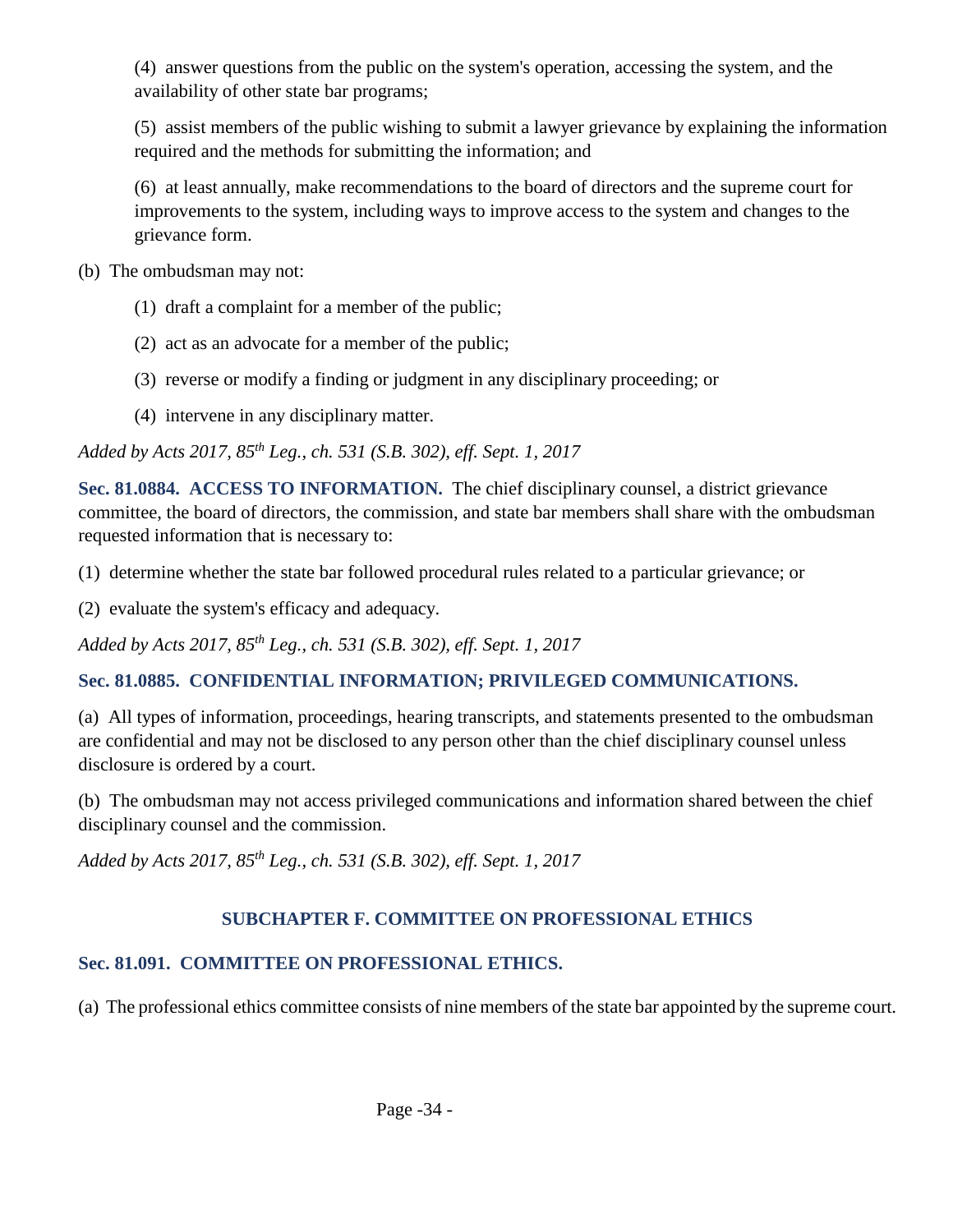- (b) Members serve three-year terms with the terms of three members expiring each year.
- (c) The supreme court shall designate a chairperson of the committee who serves for one year.

(d) This chapter does not prohibit the supreme court from appointing members of the judicial department to the committee.

*Added by Acts 1987, 70th Leg., ch. 148, Sec. 3.01, eff. Sept. 1, 1987.* 

#### **Sec. 81.092. COMMITTEE OPINIONS.**

(a) The committee shall, either on its own initiative or when requested to do so by a member of the state bar, express its opinion on the propriety of professional conduct other than on a question pending before a court of this state.

(b) Except as provided by Section 81.093, an opinion requires the concurrence of a quorum of the committee members.

(c) Committee opinions are not binding on the supreme court.

(d) As far as possible, the committee must disclose the rationale for its opinion and shall indicate whether it is based on ethical consideration or on disciplinary rules.

(e) The committee shall adopt rules it considers appropriate relating to the procedures to be used in expressing opinions. Rules adopted under this subsection take effect when approved by the supreme court.

*Added by Acts 1987, 70th Leg., ch. 148, Sec. 3.01, eff. Sept. 1, 1987.* 

**Sec. 81.093. PANELS.** The committee may meet in three-member panels to express its opinion on behalf of the whole committee, but an inquirer who is dissatisfied with the panel's opinion may appeal it to the full committee for review.

*Added by Acts 1987, 70th Leg., ch. 148, Sec. 3.01, eff. Sept. 1, 1987.* 

**Sec. 81.094. CERTAIN COMMITTEE DUTIES**. The committee shall:

(1) periodically publish its issued opinions to the legal profession in summary or complete form;

(2) on request provide copies of its issued opinions to members of the state bar or the public;

(3) on request advise or otherwise assist state bar committees or local bar associations relating to the Texas Disciplinary Rules of Professional Conduct and the Texas Rules of Disciplinary Procedure; and

(4) recommend appropriate amendments or clarifications of the Texas Disciplinary Rules of Professional Conduct and the Texas Rules of Disciplinary Procedure that it considers advisable.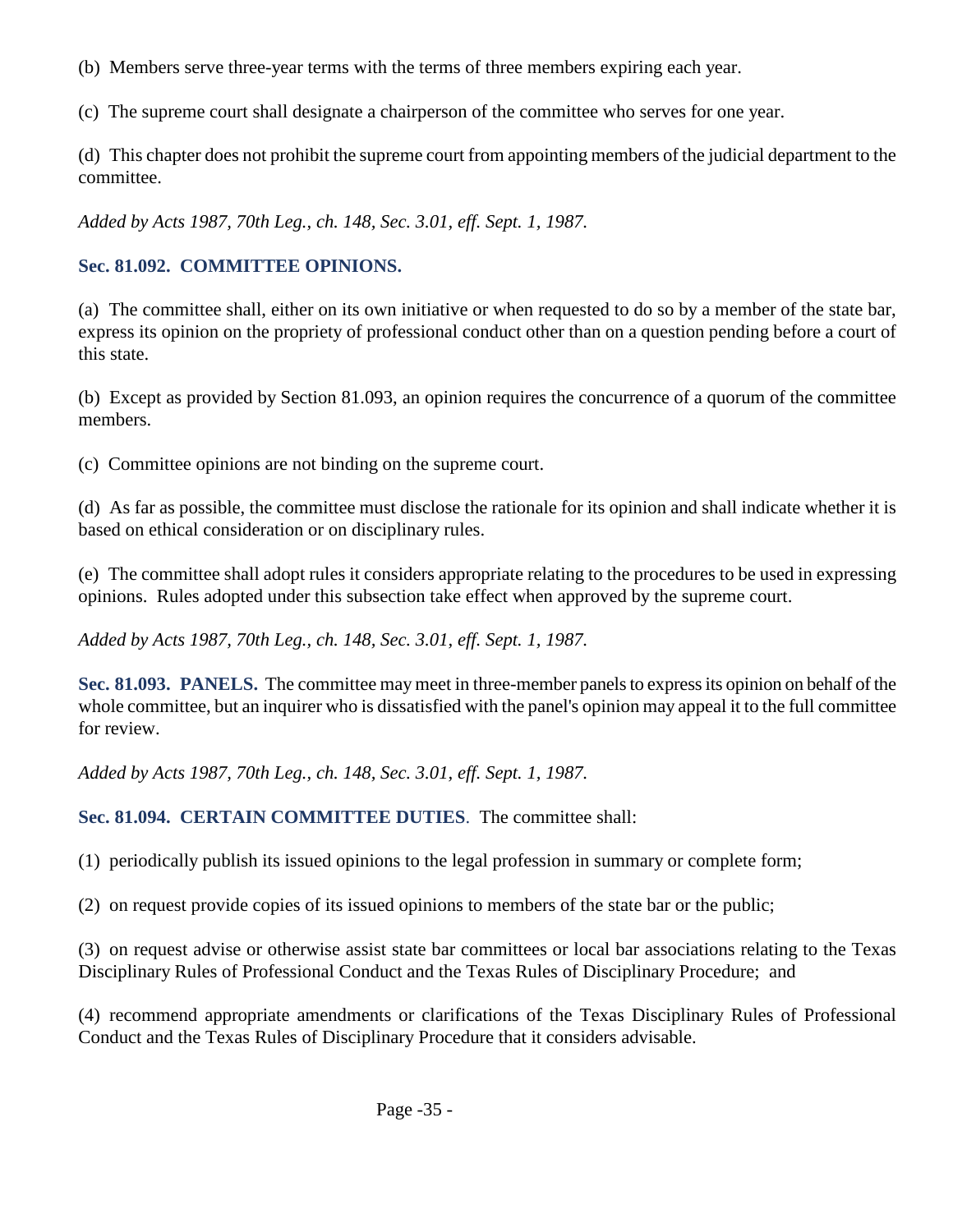*Added by Acts 1987, 70th Leg., ch. 148, Sec. 3.01, eff. Sept. 1, 1987. Amended by Acts 1991, 72nd Leg., ch. 795, Sec. 24, eff. Sept. 1, 1991.* 

**Sec. 81.095. EXPENSES.** The state bar shall pay all necessary and actual expenses of the committee out of the state bar budget.

*Added by Acts 1987, 70th Leg., ch. 148, Sec. 3.01, eff. Sept. 1, 1987.* 

### **SUBCHAPTER G. UNAUTHORIZED PRACTICE OF LAW**

#### **Sec. 81.101. DEFINITION.**

(a) In this chapter the "practice of law" means the preparation of a pleading or other document incident to an action or special proceeding or the management of the action or proceeding on behalf of a client before a judge in court as well as a service rendered out of court, including the giving of advice or the rendering of any service requiring the use of legal skill or knowledge, such as preparing a will, contract, or other instrument, the legal effect of which under the facts and conclusions involved must be carefully determined.

(b) The definition in this section is not exclusive and does not deprive the judicial branch of the power and authority under both this chapter and the adjudicated cases to determine whether other services and acts not enumerated may constitute the practice of law.

(c) In this chapter, the "practice of law" does not include the design, creation, publication, distribution, display, or sale, including publication, distribution, display, or sale by means of an Internet web site, of written materials, books, forms, computer software, or similar products if the products clearly and conspicuously state that the products are not a substitute for the advice of an attorney. This subsection does not authorize the use of the products or similar media in violation of Chapter 83 and does not affect the applicability or enforceability of that chapter.

*Added by Acts 1987, 70th Leg., ch. 148, Sec. 3.01, eff. Sept. 1, 1987. Amended by Acts 1999, 76th Leg., ch. 799, Sec. 1, eff. June 18, 1999.* 

#### **Sec. 81.1011. EXCEPTION FOR CERTAIN LEGAL ASSISTANCE.**

(a) Notwithstanding Section 81.101(a), the "practice of law" does not include technical advice, consultation, and document completion assistance provided by an employee or volunteer of an area agency on aging affiliated with the Texas Department on Aging who meets the requirements of Subsection (b) if that advice, consultation, and assistance relates to:

(1) a medical power of attorney or other advance directive under Chapter 166, Health and Safety Code; or

(2) a designation of guardian before need arises under Section 679, Texas Probate Code.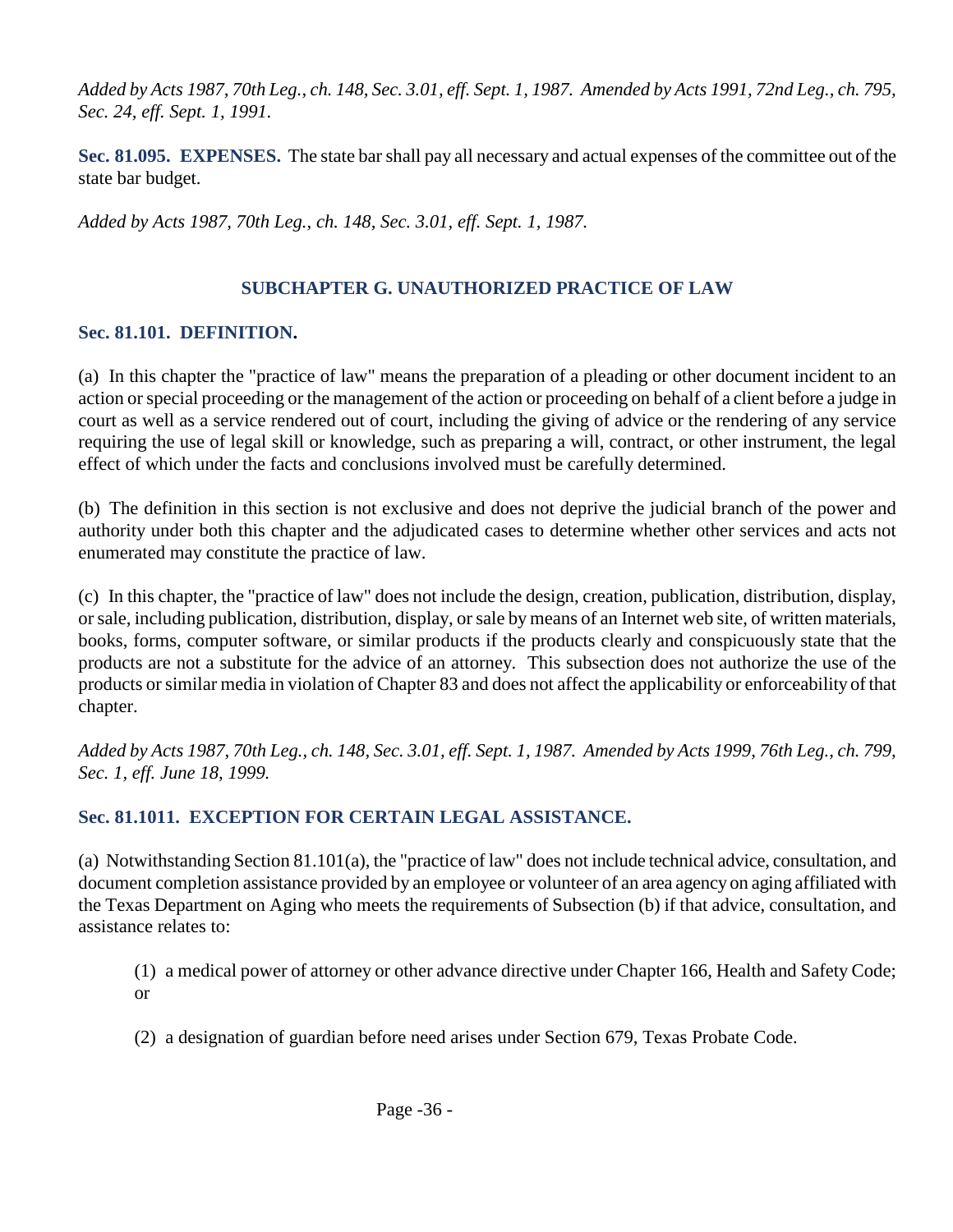(b) An employee or volunteer described by Subsection (a) must:

(1) provide benefits counseling through an area agency on aging system of access and assistance to agency clients;

(2) comply with rules adopted by the Texas Department on Aging regarding qualifications, training requirements, and other requirements for providing benefits counseling services, including legal assistance and legal awareness services;

(3) have received specific training in providing the technical advice, consultation, and assistance described by Subsection (a); and

(4) be certified by the Texas Department on Aging as having met the requirements of this subsection.

(c) The Texas Department on Aging by rule shall develop certification procedures by which the department certifies that an employee or volunteer described by Subsection (a) has met the requirements of Subsections (b)(1), (2), and (3).

*Added by Acts 2001, 77th Leg., ch. 845, Sec. 1, eff. Sept. 1, 2001.* 

## **Sec. 81.102. STATE BAR MEMBERSHIP REQUIRED**.

(a) Except as provided by Subsection (b), a person may not practice law in this state unless the person is a member of the state bar.

(b) The supreme court may promulgate rules prescribing the procedure for limited practice of law by:

- (1) attorneys licensed in another jurisdiction;
- (2) bona fide law students; and

(3) unlicensed graduate students who are attending or have attended a law school approved by the supreme court.

*Added by Acts 1987, 70th Leg., ch. 148, Sec. 3.01, eff. Sept. 1, 1987.* 

# **Sec. 81.103. UNAUTHORIZED PRACTICE OF LAW COMMITTEE.**

- (a) The unauthorized practice of law committee is composed of nine persons appointed by the supreme court.
- (b) At least three of the committee members must be nonattorneys.
- (c) Committee members serve for staggered terms of three years with three members' terms expiring each year.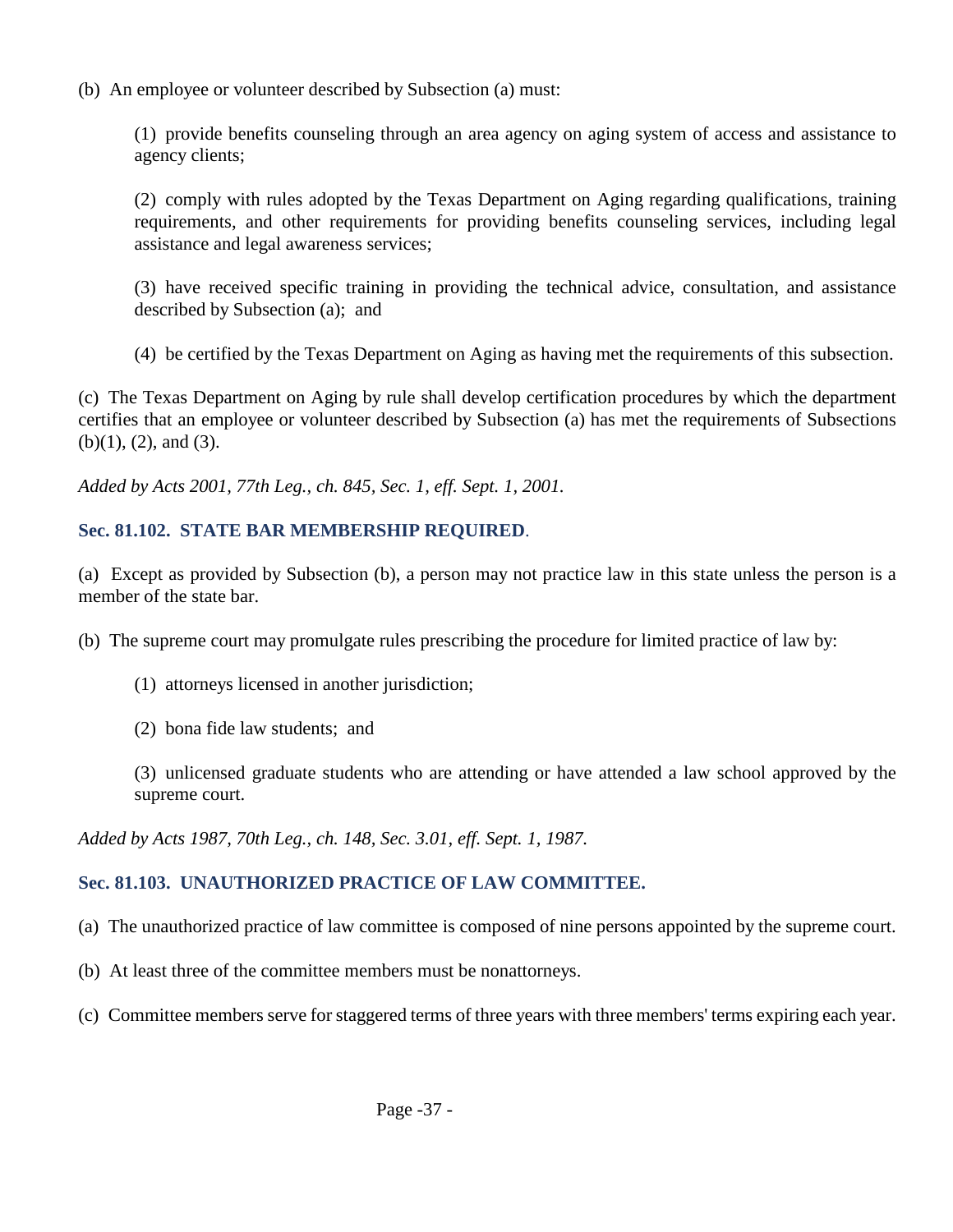- (d) A committee member may be reappointed.
- (e) Each year the supreme court shall designate a committee member to serve as chairperson.

(f) All necessary and actual expenses of the committee should be provided for and paid out of the budget of the state bar.

*Added by Acts 1987, 70th Leg., ch. 148, Sec. 3.01, eff. Sept. 1, 1987. Amended by Acts 1991, 72nd Leg., ch. 795, Sec. 25, eff. Sept. 1, 1991.* 

**Sec. 81.104. DUTIES OF UNAUTHORIZED PRACTICE OF LAW COMMITTEE**. The unauthorized practice of law committee shall:

(1) keep the supreme court and the state bar informed with respect to:

(A) the unauthorized practice of law by lay persons and lay agencies and the participation of attorneys in that unauthorized practice of law; and

(B) methods for the prevention of the unauthorized practice of law; and

(2) seek the elimination of the unauthorized practice of law by appropriate actions and methods, including the filing of suits in the name of the committee.

*Added by Acts 1987, 70th Leg., ch. 148, Sec. 3.01, eff. Sept. 1, 1987.* 

**Sec. 81.105. LOCAL COMMITTEES.** This chapter does not prohibit the establishment of local unauthorized practice of law committees to assist the unauthorized practice of law committee in carrying out its purposes.

*Added by Acts 1987, 70th Leg., ch. 148, Sec. 3.01, eff. Sept. 1, 1987.* 

## **Sec. 81.106. IMMUNITY.**

(a) The unauthorized practice of law committee, any member of the committee, or any person to whom the committee has delegated authority and who is assisting the committee is not liable for any damages for an act or omission in the course of the official duties of the committee.

(b) A complainant or a witness in a proceeding before the committee or before a person to whom the committee has delegated authority and who is assisting the committee has the same immunity that a complainant or witness has in a judicial proceeding.

*Added by Acts 1991, 72nd Leg., ch. 795, Sec. 26, eff. Sept. 1, 1991.*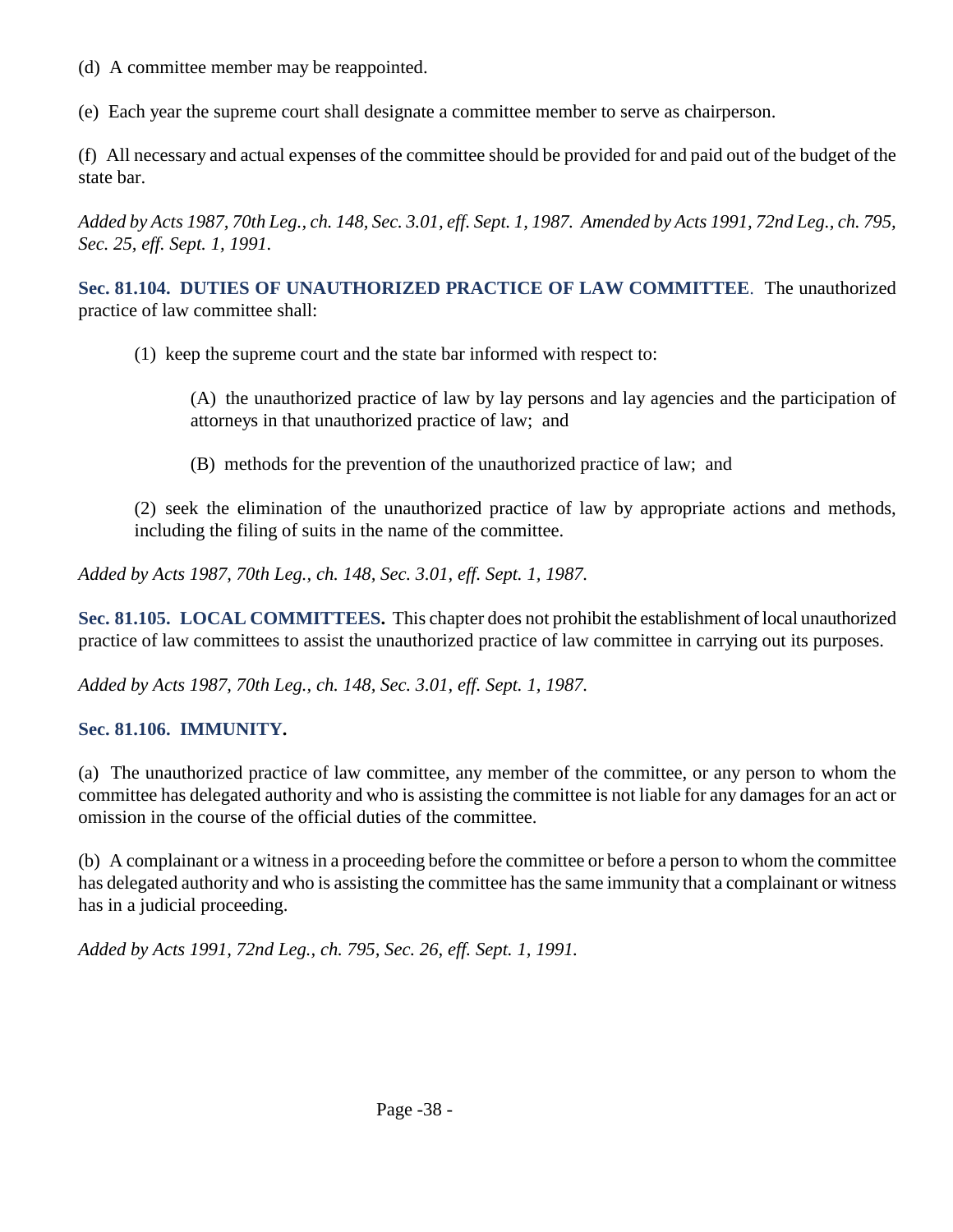#### **SUBCHAPTER H. MISCELLANEOUS PROVISIONS**

**Sec. 81.112. FEE DISPUTE RESOLUTION PROCEDURE.** The state bar shall establish a standard fee dispute resolution procedure that may be used by a bar committee or other organization as a model for a fee dispute resolution program.

*Added by Acts 1991, 72nd Leg., ch. 795, Sec. 28, eff. Sept. 1, 1991.* 

## **Sec. 81.113. CONTINUING LEGAL EDUCATION**.

(a) Except as provided by Subsection (b), the state bar shall credit an attorney licensed in this state with meeting the minimum continuing legal education requirements of the state bar for a reporting year if during the reporting year the attorney is employed full-time as an attorney by:

- (1) the senate;
- (2) the house of representatives;
- (3) a committee, division, department, or office of the senate or house;
- (4) the Texas Legislative Council;
- (5) the Legislative Budget Board;
- (6) the Legislative Reference Library;
- (7) the office of the state auditor; or
- (8) the Sunset Advisory Commission.

(a-1) The state bar shall credit an attorney licensed in this state with meeting the minimum continuing legal education requirements of the state bar for a reporting year if during the reporting year the attorney is employed full-time as an attorney by the office of the attorney general. An attorney credited for continuing legal education under this subsection must meet the continuing legal education requirements of the state bar in legal ethics or professional responsibility. This subsection expires January 1, 2014.

(b) An attorney credited for continuing legal education under Subsection (a) must meet the continuing legal education requirements of the state bar in legal ethics or professional responsibility.

(c) The state bar shall recognize, prepare, or administer continuing education programs for members of the state bar. A member of the state bar must participate in the programs to the extent required by the supreme court to maintain the person's state bar membership.

*Added by Acts 1991, 72nd Leg., ch. 795, Sec. 29, eff. Sept. 1, 1991. Amended by Acts 2003, 78th Leg., ch. 227, Sec. 19, eff. Sept. 1, 2003.*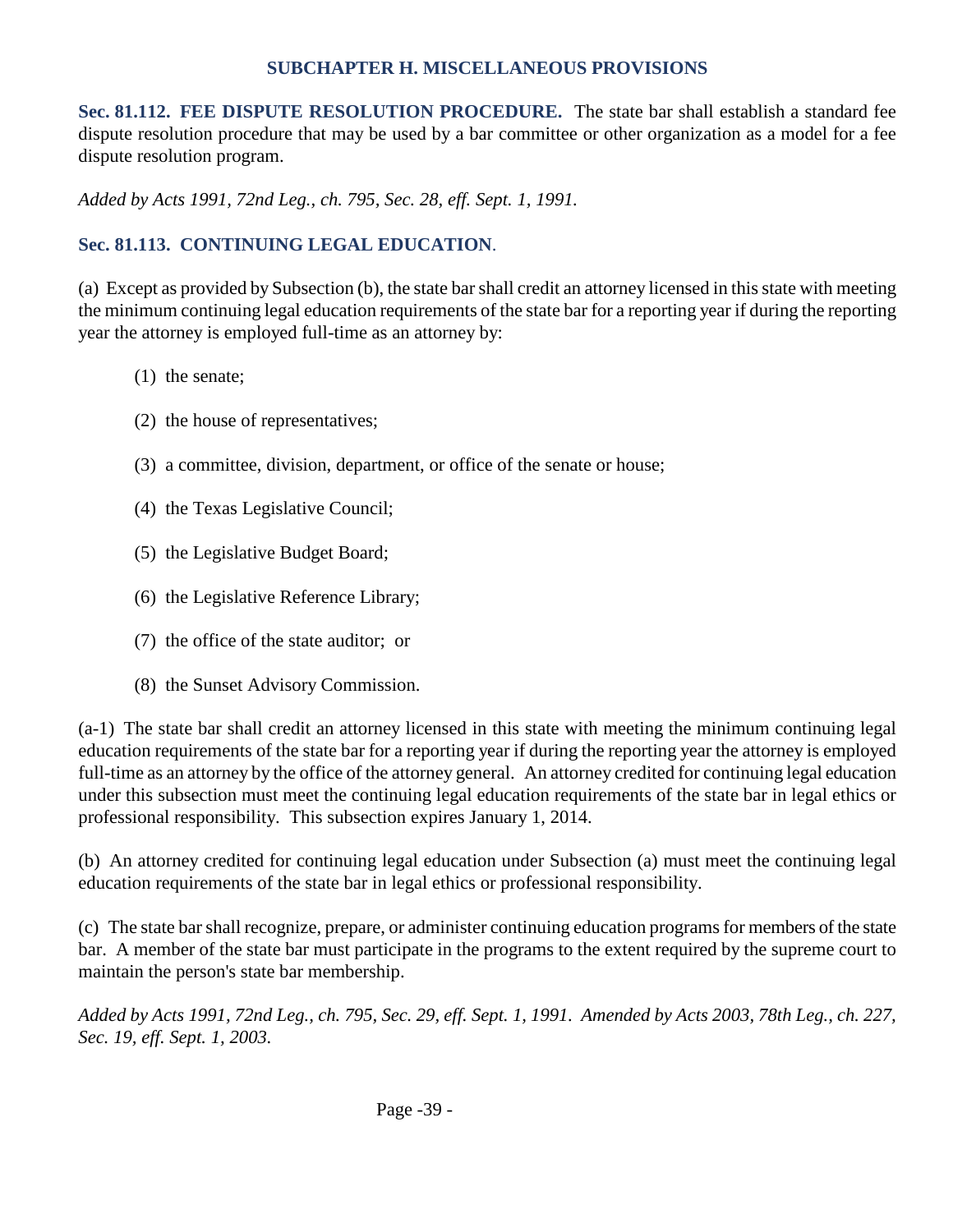#### **Sec. 81.114. ATTORNEY INSTRUCTION RELATED TO GUARDIANSHIP ISSUES**.

(a) The state bar shall provide a course of instruction for attorneys who represent parties in guardianship cases or who serve as court-appointed guardians.

- (b) The state bar shall adopt the rules necessary to accomplish the purposes of this section.
- (c) The instruction must include information about:
	- (1) statutory and case law relating to guardianships;
	- (2) the aging process and the nature of disabilities;

(3) the requirements of the Americans with Disabilities Act (42 U.S.C. Section 12101 et seq.) and related case and statutory law, rules, and compliance methods;

- (4) the principles of equal access and accommodation;
- (5) the use of community resources for the disabled; and

(6) avoidance of stereotypes through a focus on people's individual abilities, support needs, and inherent individual value.

- (d) The instruction may include information about:
	- (1) substantive areas of law concerning the needs of elderly persons and persons with disabilities;
	- (2) barriers to physical access and methods to overcome those barriers;

(3) communication needs of elderly persons and persons with disabilities and the technology available to provide access to communication;

(4) duties and responsibilities of guardians, guardians ad litem, attorneys, and court personnel in guardianship proceedings;

- (5) standard definitions and procedures for determining incapacity;
- (6) standards for surrogate decision making;
- (7) the doctrine of the least-restrictive alternative;

(8) the dispute resolution process, especially its application to elderly persons and persons with disabilities; and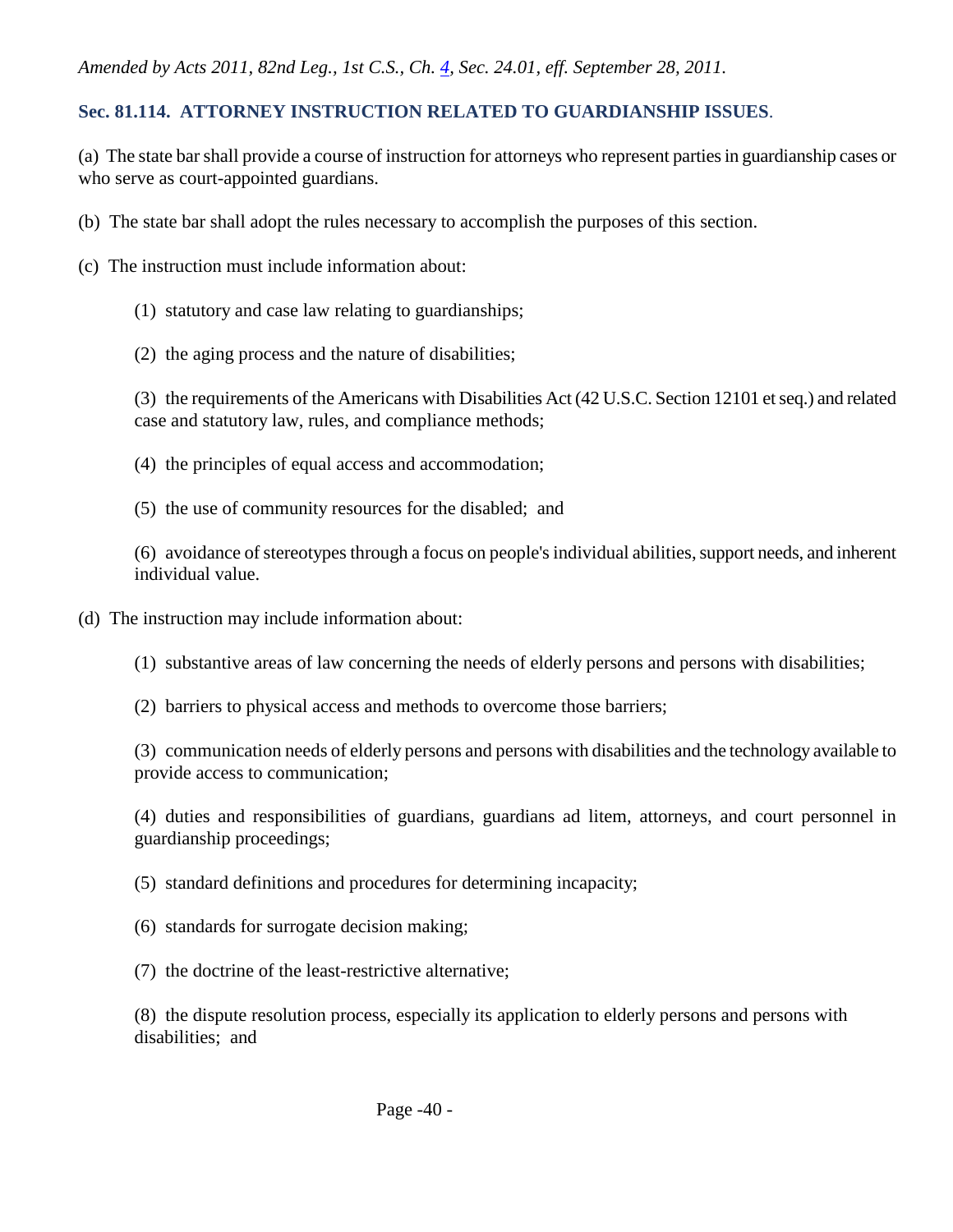(9) successful programs and funding efforts for addressing the court-related needs of elderly persons and persons with disabilities.

*Added by Acts 1993, 73rd Leg., ch. 905, Sec. 3, eff. Sept. 1, 1993.* 

## **Sec. 81.115. ONLINE ATTORNEY PROFILES.**

(a) The state bar shall create a profile of each attorney licensed by the state bar. The profile must:

(1) include the information required by Subsection (b);

(2) include the information described by Subsection (c) if that information is provided by the attorney to the state bar; and

(3) be compiled in a format that permits the state bar to make the information contained in the profile available online to the public.

- (b) A profile must contain the following information on each attorney:
	- (1) the name of each law school attended and the date the attorney graduated;
	- (2) the date the attorney became licensed to practice law in this state;
	- (3) any specialty certification recognized by the state bar and held by the attorney;
	- (4) the attorney's primary practice location;

(5) any public disciplinary sanctions issued by the state bar against the attorney, including a link on the attorney's online profile to the full text of the disciplinary judgment entered by a district grievance committee or district judge; and

(6) any public disciplinary sanctions issued by an entity in another state responsible for attorney discipline in that state against the attorney.

(c) The profile must contain the following information on an attorney if the attorney provides the information to the state bar:

- (1) other states in which the attorney is licensed to practice law;
- (2) the courts before which the attorney has been admitted to practice law;

(3) whether the attorney provides any language translating services, including translating services for a person with impairment of hearing, at the attorney's primary practice location; and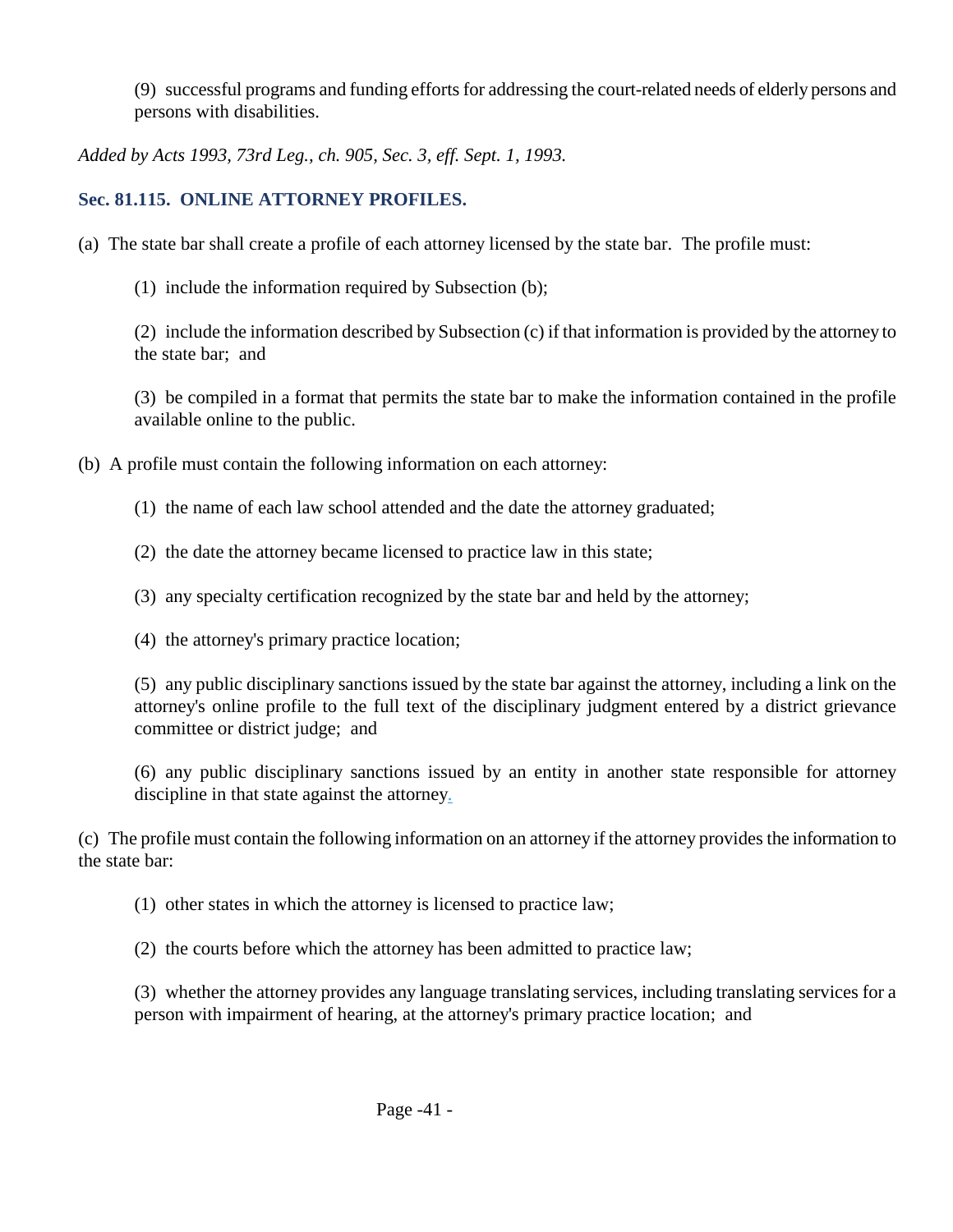(4) whether the attorney's client service areas are accessible to persons with disabilities, as defined by federal law.

(d) Information included under Subsection (b) or (c) that is not maintained by the state bar in the ordinary course of the state bar's duties shall be requested from an attorney annually. In requesting information from the attorney, the state bar shall:

(1) inform the attorney that compliance with the request for information under Subsection (b) is mandatory;

(2) inform the attorney that compliance with the request for information under Subsection (c) is voluntary;

(3) inform the attorney of the date the information will be made available to the public; and

(4) instruct the attorney concerning the requirements under Subsection (f) for the attorney to obtain a copy of the attorney's profile to make corrections.

(e) This section does not require the state bar to disclose confidential information.

(f) The state bar shall:

(1) annually provide to each attorney licensed by the state bar a copy of the attorney's profile; or

(2) provide to an individual attorney a copy of the attorney's profile on request. The state bar shall provide an attorney one month from the date a copy of the attorney's profile is provided to the attorney to correct factual errors in the attorney's profile.

(g) The state bar shall annually update the information contained in an attorney's profile. The state bar shall adopt a form that allows an attorney to update information contained in the attorney's profile. The form shall be made available on the Internet and in other formats as prescribed by rules adopted by the state bar. The state bar may adopt rules relating to the type and content of additional information that may be included in an attorney's profile.

(h) For purposes of administering this section, the state bar may collect from each member of the state bar an annual fee of not more than \$10.

(i) The state bar shall adopt rules as necessary to implement this section.

*Added by Acts 2001, 77th Leg., ch. 862, Sec. 1, eff. Sept. 1, 2001. Amended by Acts 2017, 85th Leg., ch. 531 (S.B. 302), eff. Sept. 1, 2017*